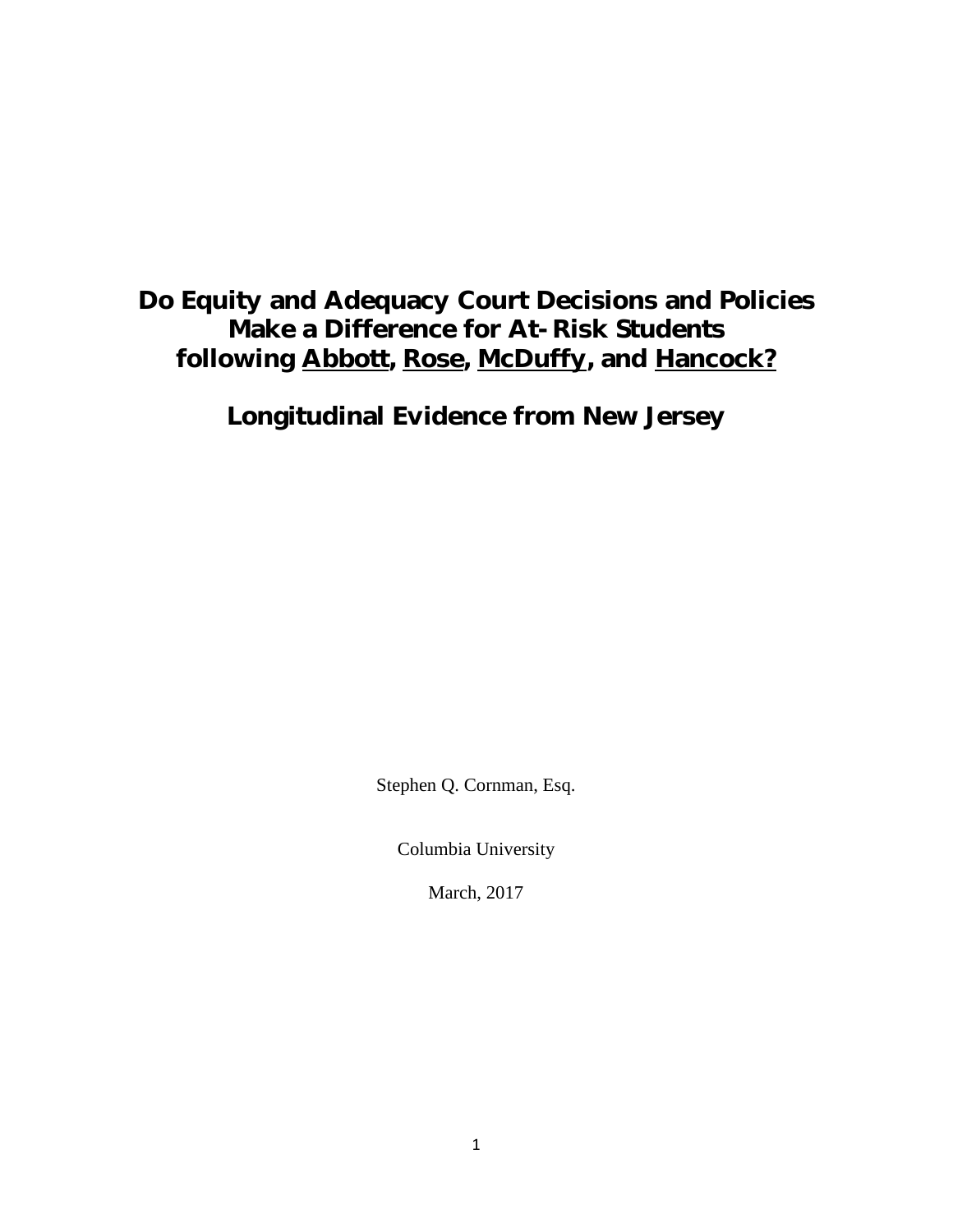# **Table of Contents**

| I.        |                                                                                                                                                                                                                                                                                           |
|-----------|-------------------------------------------------------------------------------------------------------------------------------------------------------------------------------------------------------------------------------------------------------------------------------------------|
| Π.        |                                                                                                                                                                                                                                                                                           |
| Ш.        |                                                                                                                                                                                                                                                                                           |
|           | Proposition 1: Courts can bring about social and policy change in education                                                                                                                                                                                                               |
|           | Proposition 2: Money does matter to improve the education of economically disadvantaged                                                                                                                                                                                                   |
|           | Proposition 3: The leading case of Abbott v. Burke and subsequent reform policies increased<br>funding and bolstered achievement of economically disadvantaged children in NJ15                                                                                                           |
|           | Proposition 4: Abbott v. Burke, the resultant increases in State spending, and specific policies<br>such as the Intensive Early Literacy program, and Abbott pre-school initiatives have a positive<br>association with the academic achievement and learning development of economically |
| IV.       |                                                                                                                                                                                                                                                                                           |
| A.        | Has the money from the equity and adequacy court decisions reached the students in the                                                                                                                                                                                                    |
| <b>B.</b> | Academic Performance of Abbott students since Abbott v. Burke compared to students                                                                                                                                                                                                        |
| C.        | Are Abbott policy initiatives such as the Intensive Early Literacy Program and mandatory                                                                                                                                                                                                  |
| D.        |                                                                                                                                                                                                                                                                                           |
| V.        |                                                                                                                                                                                                                                                                                           |
| VI.       |                                                                                                                                                                                                                                                                                           |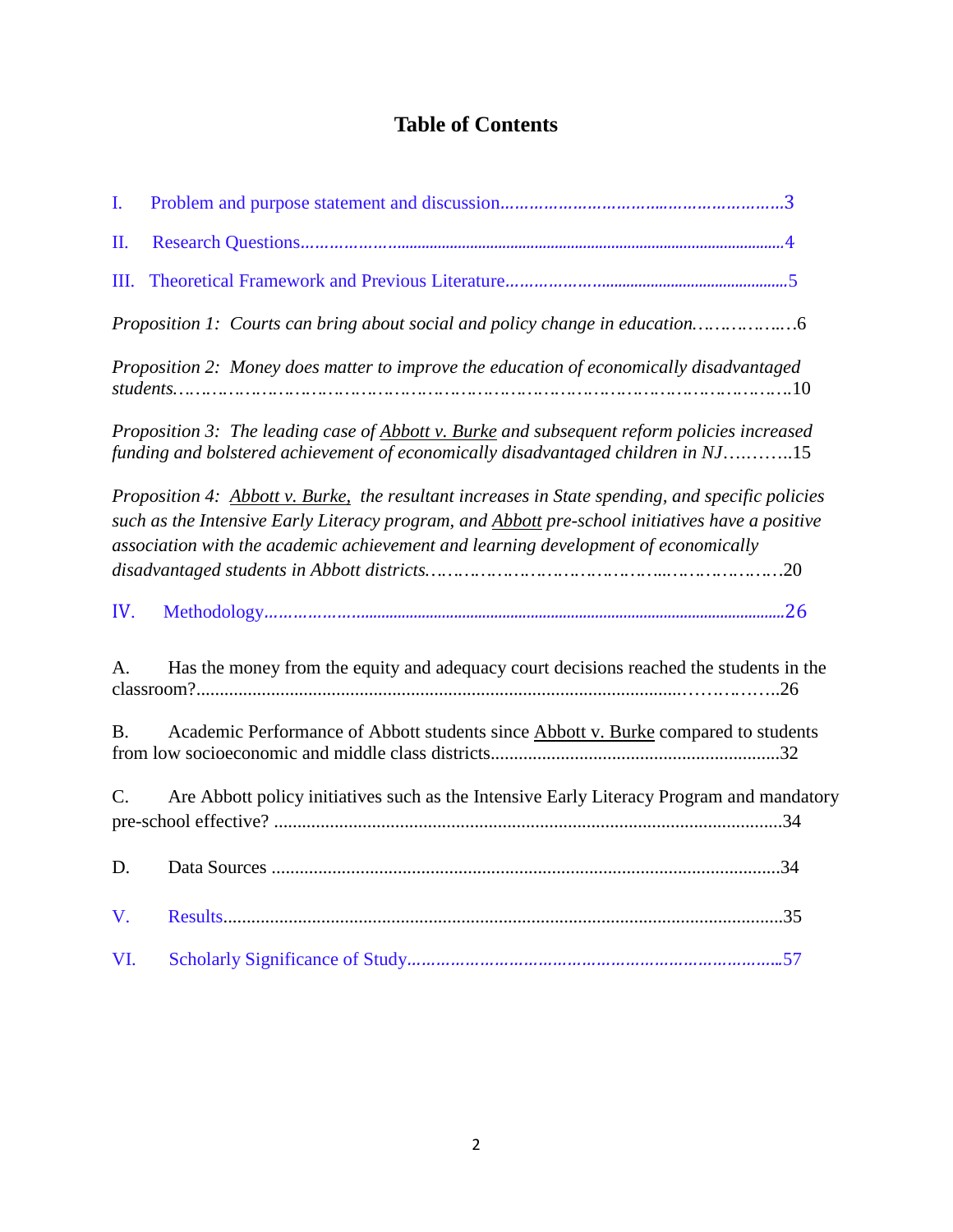### **I. Purpose**

The question of whether increased funding pursuant to equity and adequacy court decisions has improved academic performance of at-risk students sparks a lively and spirited debate. Education has been termed the "the great equalizer." (Lee and Burkham 2002). Court decisions such as Abbott v. Burke in New Jersey; McDuffy v. Secretary of the Executive Office of Education, and Hancock v. Commissioner of Education in Massachusetts mandated the shift of billions of dollars from upper and middle class districts into economically disadvantaged districts. However, eighteen years after this monumental shift of resources, the American people are still deeply divided on whether we should continue to pour money into our high poverty schools.

In the landmark case of Abbott v. Burke, the New Jersey Supreme Court held that students in 28 "special needs" districts must receive the same funding per pupil as students in the two highest socio-economic district factor groups in the State.  $149$  N.J.  $145$  (1997).<sup>1</sup> In 2009, the Court purported to end the twenty-year Abbott litigation, holding that the School Funding Reform Act of 2008 (SFRA) funding scheme based on the socioeconomic needs of each individual student, rather than geography, satisfied the thorough and efficient clause of the New Jersey constitution.<sup>2</sup> Abbott v. Burke, 199 N.J. 140 (2009). However in 2011, the Court reaffirmed the Abbott IV ruling, and ordered New Jersey to provide an additional \$500 million to exclusively urban Abbott districts, rather than funding the needs of the individual students. Abbott v. Burke, 206 N.J. 332 (2011).<sup>3</sup>

This study evaluates the relationship between equity and adequacy court decisions and economically disadvantaged students, particularly focusing upon New Jersey. First, the research

- 4. unemployment rate
- 5. percent of individuals in poverty
- 6. median family income

<sup>&</sup>lt;sup>1</sup> New Jersey utilizes district factor groups (DFGs), which represent an approximate measure of a community's relative socioeconomic status.) New Jersey Department of Education District Factor Groups (DFG) for School Districts (2004). The DFGs were calculated using the following six variables that are closely related to SES:

<sup>1.</sup> Percent of adults with no high school diploma

<sup>2.</sup> Percent of adults with some college education

<sup>3.</sup> occupational status

The DFGs were first developed in 1975 for the purpose of comparing students' performance on statewide assessments across demographically similar districts. Subsequent to the Abbott IV ruling, the DFGs were also used to define the group of school districts in which the Abbott v, Burke parity remedy would be based.

<sup>&</sup>lt;sup>2</sup> The legislature was mandated to fully fund 31 urban Abbott districts and 200 districts under the "adequacy" level pursuant to SFRA.

 $3$  The relief was limited to students from Abbott districts for whom the Court had a historical finding of constitutional violation and for whom the court has had specific remedial orders in place through Abbott XX. In response to the Abbott decision in May of 2011, the legislature increased aid to school districts by \$850 million, reversing last year's \$820 million cut. The education funding included \$450 million for the poorest districts, and another\$400 million allocated to other schools within the state.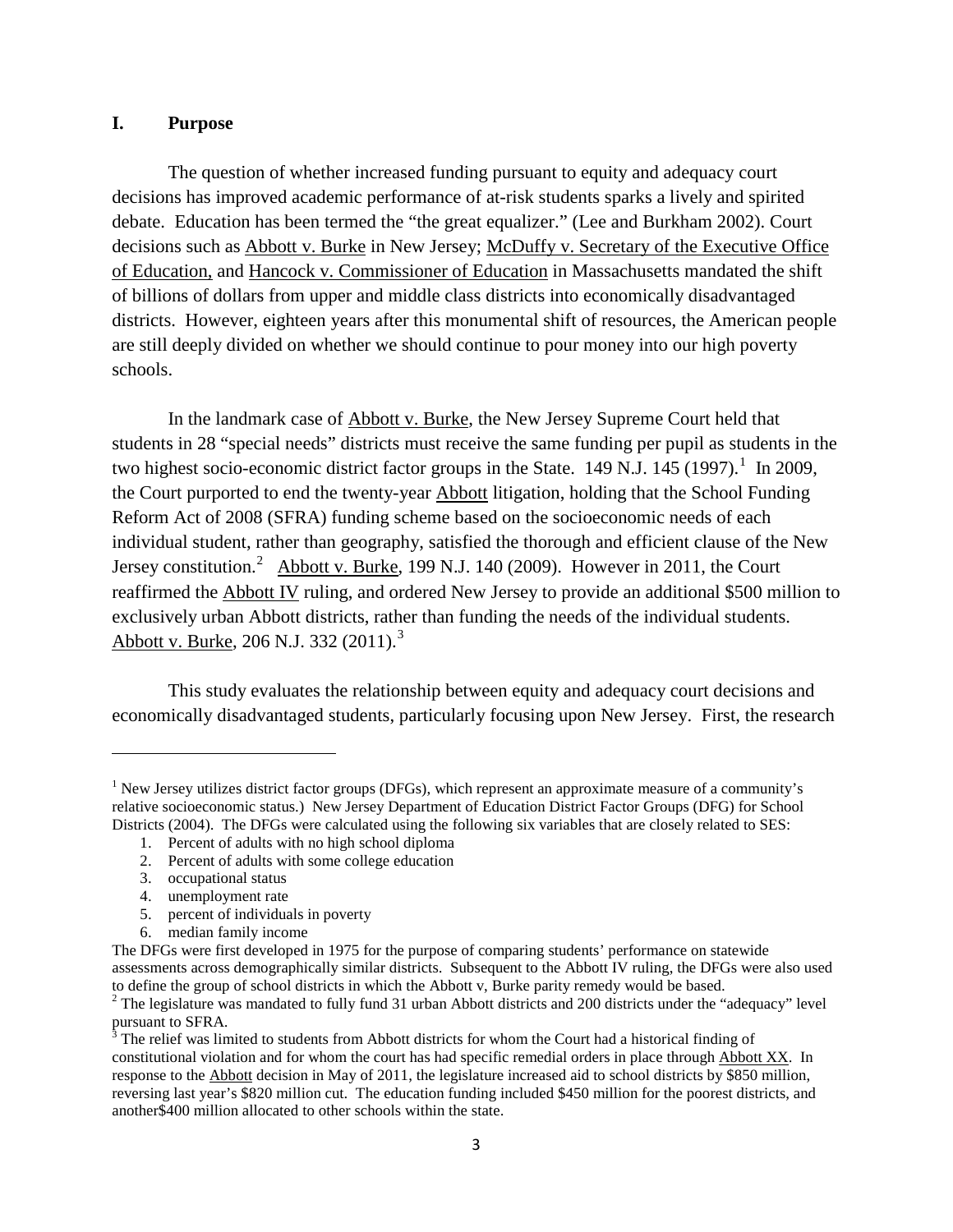concentrates on whether the increased funding reaches students in the classroom? Second, this study evaluates the relationship between the equity court decision of Abbott v. Burke and the academic achievement of economically disadvantaged students in the Abbott districts. Third, the study examines whether a specific set of programs and reforms, including intensive early literacy programs in the elementary grades mandated the State pursuant to Abbott v. Burke are effective for at-risk students in Abbott districts. This study answers a question of great import as one commentator stated that "There is no high-quality, rigorous longitudinal evaluation of the impact of New Jersey's K-12 level school reform efforts in the Abbott districts."<sup>4</sup> (Mead, 2009, p. 22).

Finally, this study focuses on the efficient use of resources. The efficient use of resources will provide a meaningful educational opportunity for economically disadvantaged students, which is the cornerstone for: their participation in a democracy; competing for jobs; and contributing to society. Brown v. Board Education, 349 US 294 (1954); Parents Involved in Community Schools v. Seattle School District No 1, 551 U.S.701 (2007). In Hancock v. Commissioner of Education, the Massachusetts Supreme Court held that the State took reasonable, appropriate action to "cherish the interests" of public school education under the Massachusetts constitution by establishing objective, data driven assessments of student performance and specific performance goals; and raising the levels of student performance in the poor districts and statewide. 443 Mass. 428 (2005). (emphasis added)<sup>5</sup>

#### **II. Research Questions**

l

The research questions are:

1. Have increased resources from the equity and adequacy court decisions reached the students in the classroom?

2. Have equity and adequacy court decisions such as Abbott v. Burke and ensuing State reform policies improved the education of economically disadvantaged students?

 $4$  If data becomes available, the association between  $\Delta$ bbott v. Burke and the academic achievement of economically disadvantaged students in Jersey City will be compared to a non-Abbott district.<sup>4</sup>

<sup>&</sup>lt;sup>5</sup> The state also dramatically increased funding; closed the gap between high property-value-districts and lowproperty values districts by ½; and created and implemented standardized State-wide criteria of funding and oversight. 443 Mass. 428 (2005).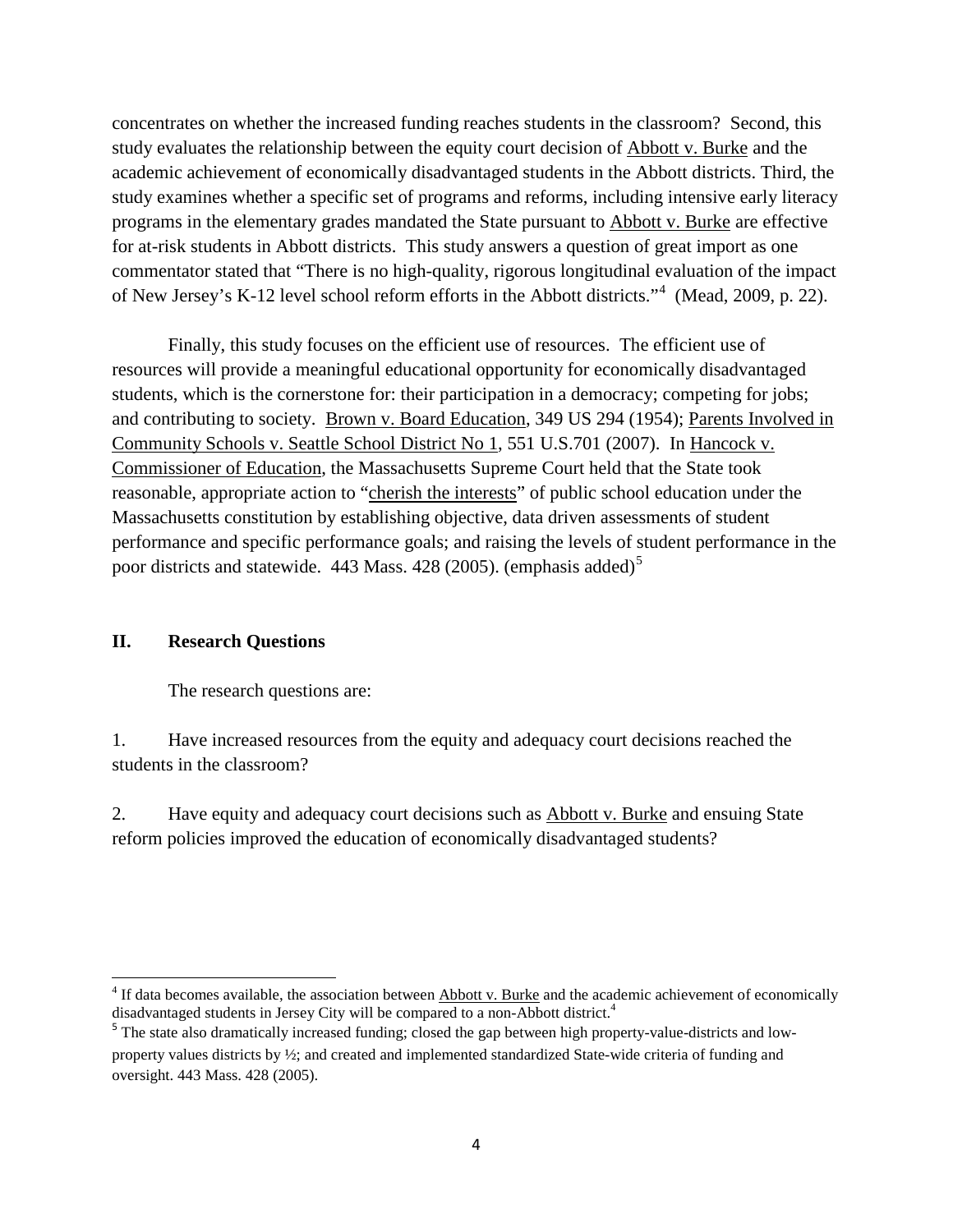3. Has the academic performance of Abbott students improved as compared to student achievement from analogous low socioeconomic and middle class districts that are not covered by <u>Abbott v. Burke</u>?<sup>6</sup>

#### **III. Theoretical Framework and Previous Literature**

There is a raging controversy as to whether the increased funding pursuant to  $\frac{\text{Abbott } v}{\text{t}}$ Burke is associated with improved academic achievement. While the Abbott districts enroll 21 percent of New Jersey children, they consume nearly one half of the state spending on elementary and secondary education. (Mead, 2009, p. 24). The leading newspaper states, "It is abundantly clear by now that money is not the root problem in New Jersey's schools. We have pumped billions upon billions into struggling districts, and we've seen only modest improvements…The problem is not money. It is leadership and management." Star Ledger, January 7, 2011.

A framework for interpreting the literature on equity in funding, academic achievement, and school quality can be summarized by four theoretical propositions. Proposition 1 is that the judiciary can bring about social and policy change in education. Proposition 2 is that money does matter to improve the education of economically disadvantaged students. Proposition 3 is that the leading case of Abbott v. Burke and subsequent reform policies increased funding and bolstered achievement of economically disadvantaged children in NJ. Proposition 4 is that Abbott v. Burke, the resultant increases in State spending, and specific policies such as the Intensive Early Literacy program, and Abbott pre-school initiatives have a positive association with the academic achievement and learning development of economically disadvantaged students in Abbott districts.

<sup>&</sup>lt;sup>6</sup> The study also examines whether a specific set of programs and reforms, including intensive early literacy programs in the elementary grades mandated the State pursuant to Abbott v. Burke are effective for at-risk students in Abbott districts.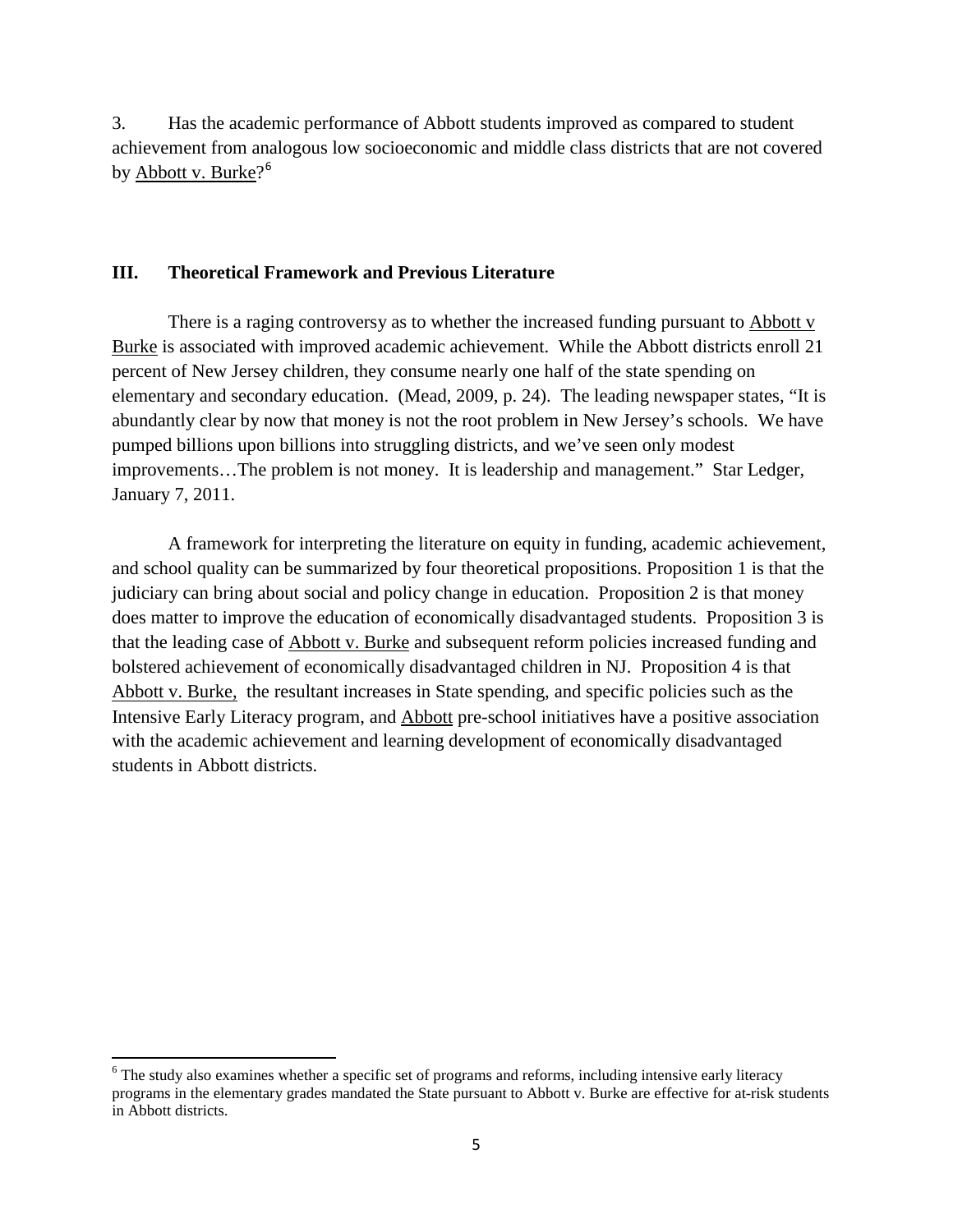#### Figure 1.



#### *Proposition 1: The judiciary can bring about social and policy change in education*

Can the Courts influence social and policy change? From Alexis De Tocqueville to Alexander Hamilton the question of whether courts can be the impetus of social change has provoked a controversial and far reaching debate.

There are several scholars who assert that the courts have little real impact on social reform. (Rebell, 2009, p. 87). As far back as 1957, Robert Dahl found that the US Supreme Court played at best a secondary role in shaping public policy after following court decisions that declared an act unconstitutional. Gerald Rosenberg has argued that "the perception that courts have been powerful, vigorous and potent proponents of change is an overstatement of the role of the courts, and a mystification of the judiciary." (Rosenberg, 1991, p. 2). Rosenberg cites Alexander Hamilton for calling the judiciary the "least dangerous" branch of government. Hamilton stated that since the judiciary lacks power over the "sword or the purse" their ability to produce political or social change is limited. (Rosenberg, 1991, p. 3). Rosenberg terms this the constrained view, as the judiciary "can do little more than point out how actions have fallen short of constitutional or legislative requirements and hope that appropriate action is taken." Ibid.

In stark contrast, the dynamic view is that with the advent of civil rights cases, women's rights, environmental, political reform, American courts seemingly have become important producers of political and social change. Rosenberg states that "part of what makes American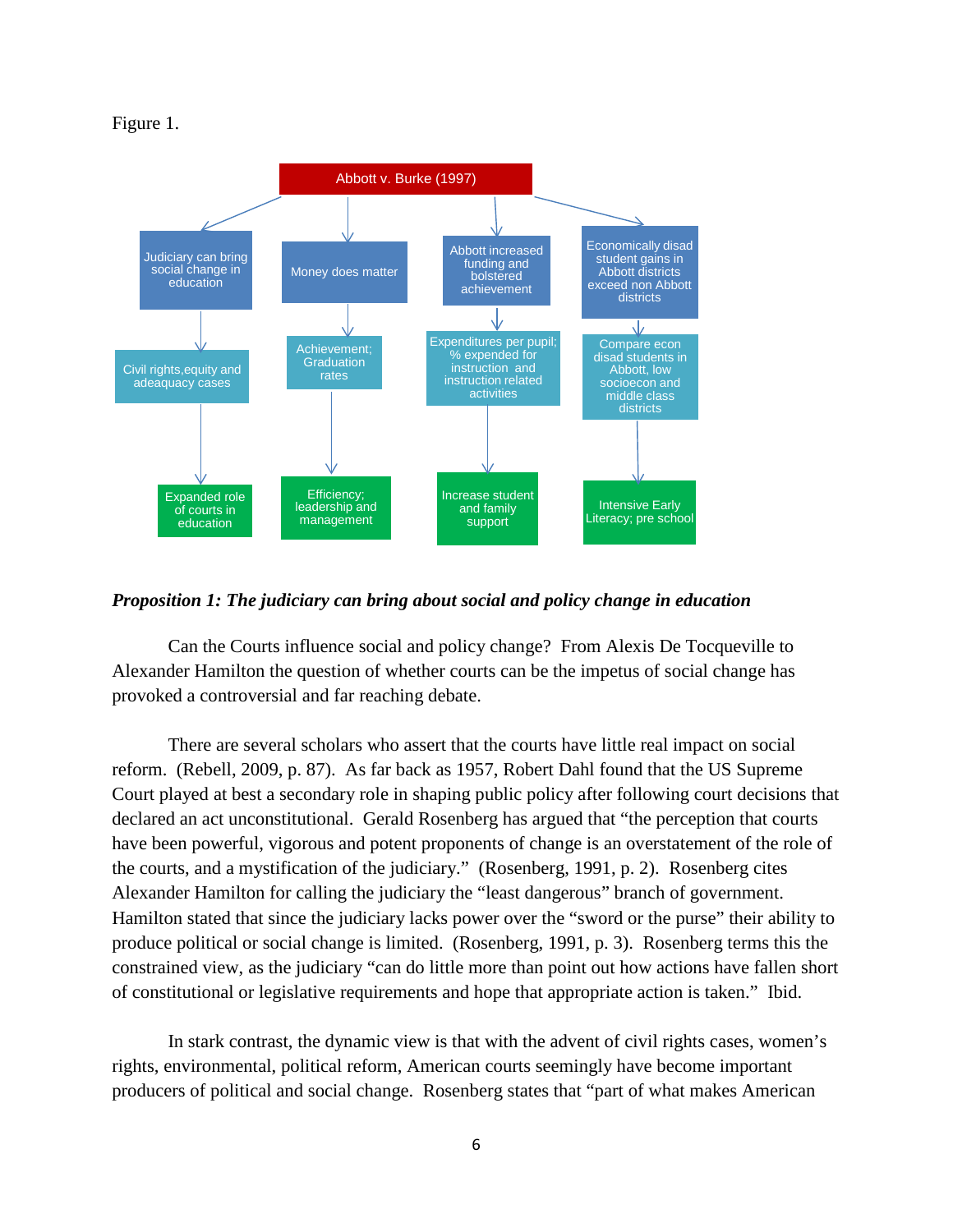Democracy exceptional is that it includes the world's most powerful court system protecting minorities and defending liberty, in the face of opposition from democratically elected branches. American look to activist courts, then as fulfilling an important role in the American scheme… [This view] sees courts as powerful, vigorous, and potent proponents of change." (Rosenberg, 1991, p. 2). Recently two commentators from the Center for American Progress supported the dynamic view, stating that "No matter the issue-whether it's marriage equality, voting rights. health care, or immigration-the US federal courts play a vital role in the lives of all Americans (Jawango and Wright 2015).

Rosenberg argues that "a closer examination reveals that before Congress and the executive branch acted, courts had virtually no direct effect on ending discrimination in the key fields of education, voting, transportation, accommodations and public places and housing...Only when Congress and the executive branch acted in tandem with the courts did change occur in these fields. Brown and its progeny stand for the proposition that courts are impotent to produce significant social reform. (Rosenberg, 1991, p. 71).

Several professors support Rosenberg's view that the courts have had little impact on social and policy change. One commentator went as far as to say that "The actions of the political branches of government ultimately determine whether society changes or not. The courts, acting alone, change almost nothing." (Carter 1992, p.1221-22). Carter argues that with the exception of two decades when Brown and Roe were decided, Justices on the US Supreme Court have been indifferent to social change or have worked to prevent it.

Although Murray indicated that his findings offered some support for Rosenberg's model that a dynamic court can play an important role in social change, he ultimately concluded that "Courts have accomplished little. The ineffectiveness of the courts does not stem from their inability to institute important change, but instead from their unwillingness to pursue reform." (Murray, 1998, p.791). Some commentators also insinuate that the courts are infringing upon the province of educators stating "Some educators claim that the involvement by the courts in is an unwarranted intrusion on their legitimate professional authority." (Jensen 1983).

Rosenberg's position provoked a swift response from many scholars. David Schultz cited Alexis De Tocqueville for the proposition that, "There is hardly a question in the United States which does not sooner or later turn into a judicial one." (Schultz, 1998, p. 201) De Tocqueville stated that, "Americans have given their courts immense political power." David Schultz and Stephen Gottlieb argue that De Tocqueville recognized and Rosenberg hinted that "the judiciary's real power and efficacy lies in how its decisions influence our political language and the way we think about political and social issues. The court's decisions have tremendous sway over the way we think about politics, providing the opportunity and impetus for action." Ibid.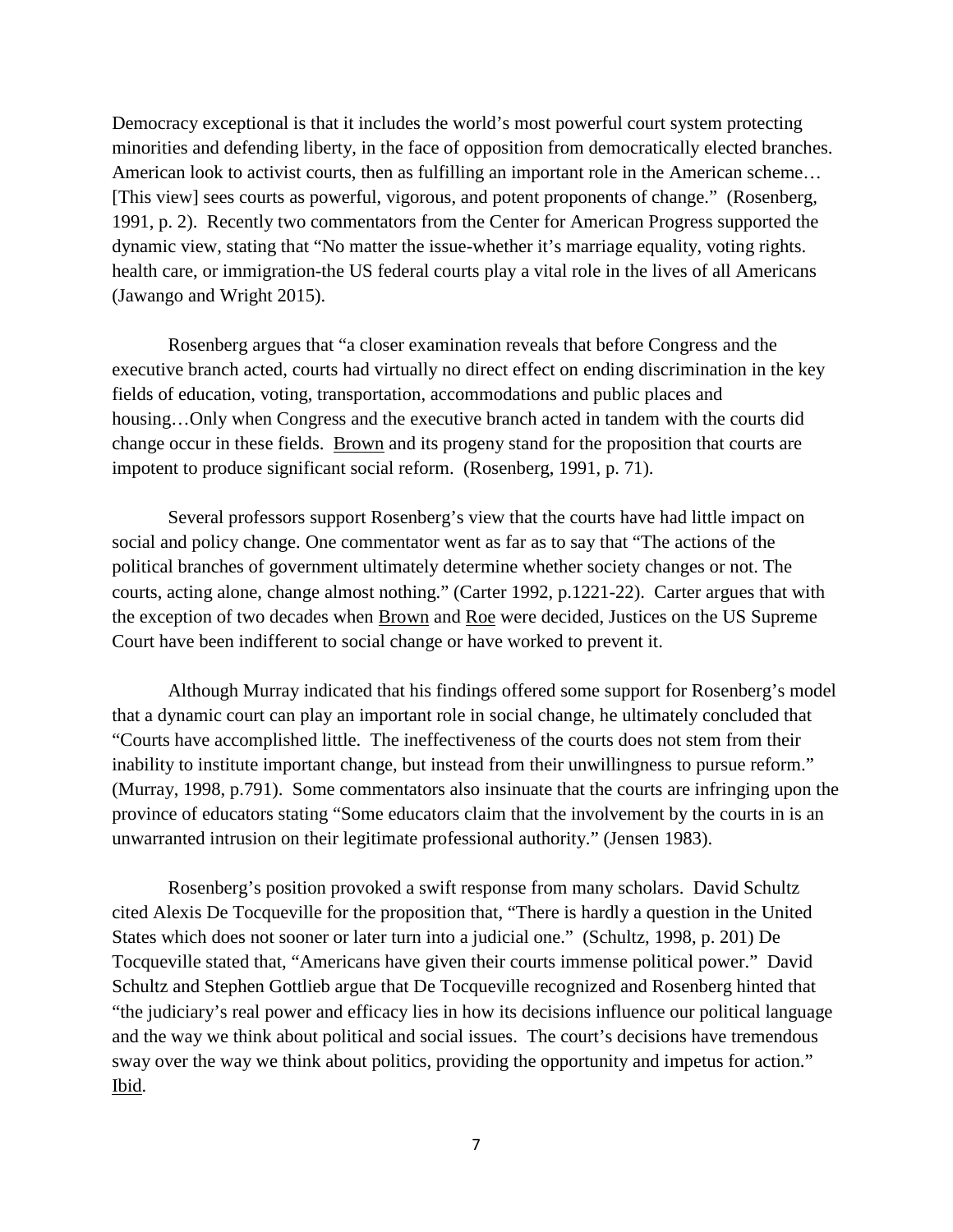Many commentators also assert that sometimes the courts are the only game in town. "At a time when other social institutions were perhaps deaf to the needs of minorities, women, prisoners, or others, the judiciary did its best to address the grievances with which it was presented and to provide legitimacy to both claims and claimants in public discussion." Id. at 202.

Pursuing social change through the courts demands patience. A myriad of scholars have argued that social and policy change is incremental at best, and was designed to be that way. (Dahl, 1965, pg. 4-34.). State courts can be effective catalysts for reform because they provide a 'shield' that allows legislators to solve the problems in the educational system without the usual political constraints, specifically those against raising taxes. (Bosworth, \_\_\_\_\_\_).

 Bradley Canon's analysis of Rosenberg's writings argue that US Supreme Court justices were largely successful on establishing four or five of the seven court generated policy reforms, without much assistance from the other branches of government.<sup>7</sup> In Baker v. Carr (369 U.S 186, 1962) and follow up cases, the Supreme Court clearly commanded a major political reform through imposition of the "one person, one vote" rule on state legislatures and national House of Representative districts. Canon points out that the criminal due process decisions of Mapp v. Ohio (367 U.S. 643) in 1962, Gideon v. Wainwright (372 U.S. 335) in 1963, Miranda v. Arizona (384 U.S. 436) in 1966, and In re Gault (387 U.S. 1) in 1967 clearly required implementation, mostly by police, prosecutors, and trial court judges. The Court found formal prayers or Bible reading in public schools to be unconstitutional, which required implementation at the school level.<sup>8</sup> Canon asserts that "Desegregating schools and other public facilities required the assistance of other governmental actors, most notably Congress in the 1960's and the Departments of Justice and Education subsequently…To some considerable extent these actors assistance resulted from political pressure inspired by Brown." In Roth v U.S., the Supreme Court held that sexually oriented material was protected by the First Amendment unless the dominant theme of the work, taken as a whole, appealed to prurient interests and lacked social redeeming value. Canon argues that the "Roth decision enabled social reform to take place on a pervasive basis."<sup>9</sup> When <u>Roe v. Wade</u> removed the legal prohibitions against early term abortions and allowed a woman to choose whether to terminate the pregnancy, Canon states the decision inspires "acceptance of abortion as personal-choice possibility by women who previously would not have considered it." Finally, the Virginia Board of Pharmacy v. Virginia Consumers Council ended the prohibition on advertising by professionals resulted in numerous

<sup>&</sup>lt;sup>7</sup> The court generated policy reforms include (1) legislative reapportionment; (2) criminal justice; (3) Schoolhouse religion; (4) desegregation; (5) greater availability of sexually oriented material; (6) advertising by professional, and (7) abortion.

 $8$  Engel v. Vitale (370 U.S. 421, 1960); Abington Twp. V. Schempp (373 U.S. 203, 1960).

<sup>&</sup>lt;sup>9</sup> Canaon argues the court "did this without any implementation or imposition of costs on other actors by nonjudicial government agencies, and the reform was achieved within a few years of the decision."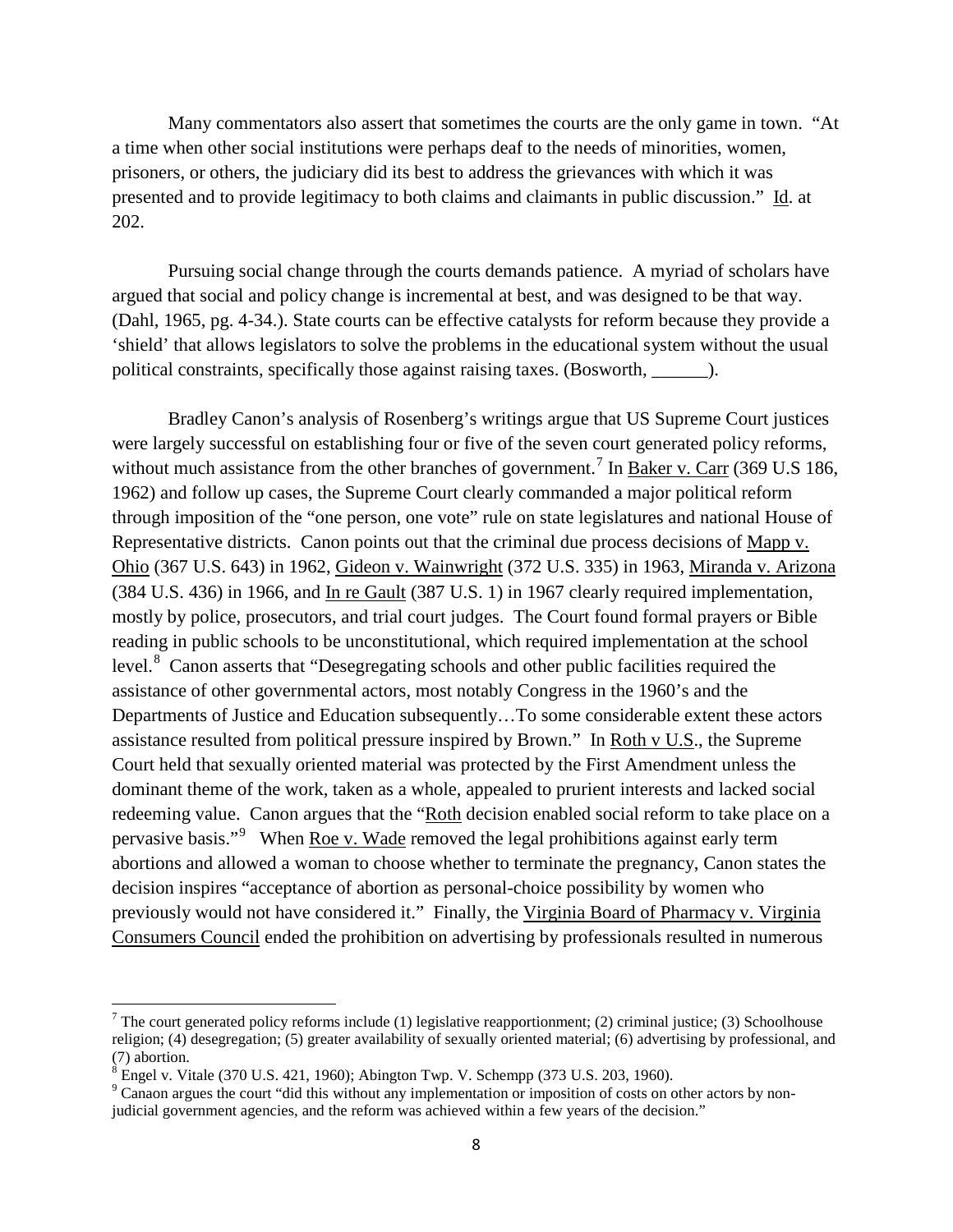pitches for lawyers, accountants, dentists, and managed health care on television, radio and in print media.

Commentators have been most vocal in asserting the US Supreme Court paved the way for school desegregation. Mark Tushnet argues that Brown established a fundamental principle of constitutional law, stating that "Government decisions relying on race (or relying on race to subordinate) rapidly became unconstitutional, and arguments that such decisions were acceptable rapidly became discredited." (Tushnet, 1994, p. 176). Tushnet further stated that "We can wonder whether the participants would have been so persistent [in the Montgomery bus boycott] had they not known that one of the nation's major governing institutions had endorsed the principle for which they were contending." (Tushnet, 1994, p. 179). Schultz also argues that Rosenberg undervalues direct and positive effects of Brown on the Montgomery bus boycott, stating that "Brown put something on the agenda and made it acceptable and legitimate to criticize segregation. (Shultz, 1998, P. \_\_).

Finally, several state supreme courts have dramatically altered the school finance landscape. In Serrano v. Priest (1976), the California Supreme Court held that the state's system of school finance violated both the  $14<sup>th</sup>$  amendment and the equal protection clause of the California constitution. Serrano v. Priest, 557 P.2d 929 (Cal. 1976).

In 1973, the New Jersey Supreme Court held in Robinson v. Cahill that the school funding statute violated the "thorough and efficient education" requirement in the State constitution and rejected the Legislature's suggested remedies. Robinson v. Cahill, 62 N.J. 473 (1973). In the seminal case of McDuffy v. Secretary of the Executive Office of Education ,the Massachusetts Supreme Court held that the education clause of the Massachusetts Constitution, Part II, c.5, §2, imposes an enforceable duty on the magistrates and Legislatures of this Commonwealth to provide education in the public schools for the children there enrolled, whether they be rich or poor and without regard to the fiscal capacity of the community or district in which such children live." 415 Mass. 545, 621, 615 N.E.2d 516 (1993)<sup>10</sup>.

In Rose vs. Council for Better Education, 790 S.W.2d 186 (Ky. 1989), the leading adequacy case in the country, the Kentucky Supreme Court held that an 'efficient' education is one that has as its goal the development in each and every child seven capacities, including understanding of governmental processes to enable the student to understand the issues that affect his or her community, state, and nation. Since Rose was handed down, "adequacy efforts have been the hallmark of school finance suits."<sup>11</sup>

l

 $10$  The court further stated that the "Commonwealth has a constitutional duty to prepare all its children to participate as free citizens as free citizens of a free State to meet the needs of a free state to meet the needs and interests of a republican government. 415 Mass. at 606.

 $11$ <sup>T</sup>he shift towards adequacy in school finance litigation provides educators and policymakers with an unprecedented opportunity to blend equality concerns with ongoing school improvement efforts stressing quality,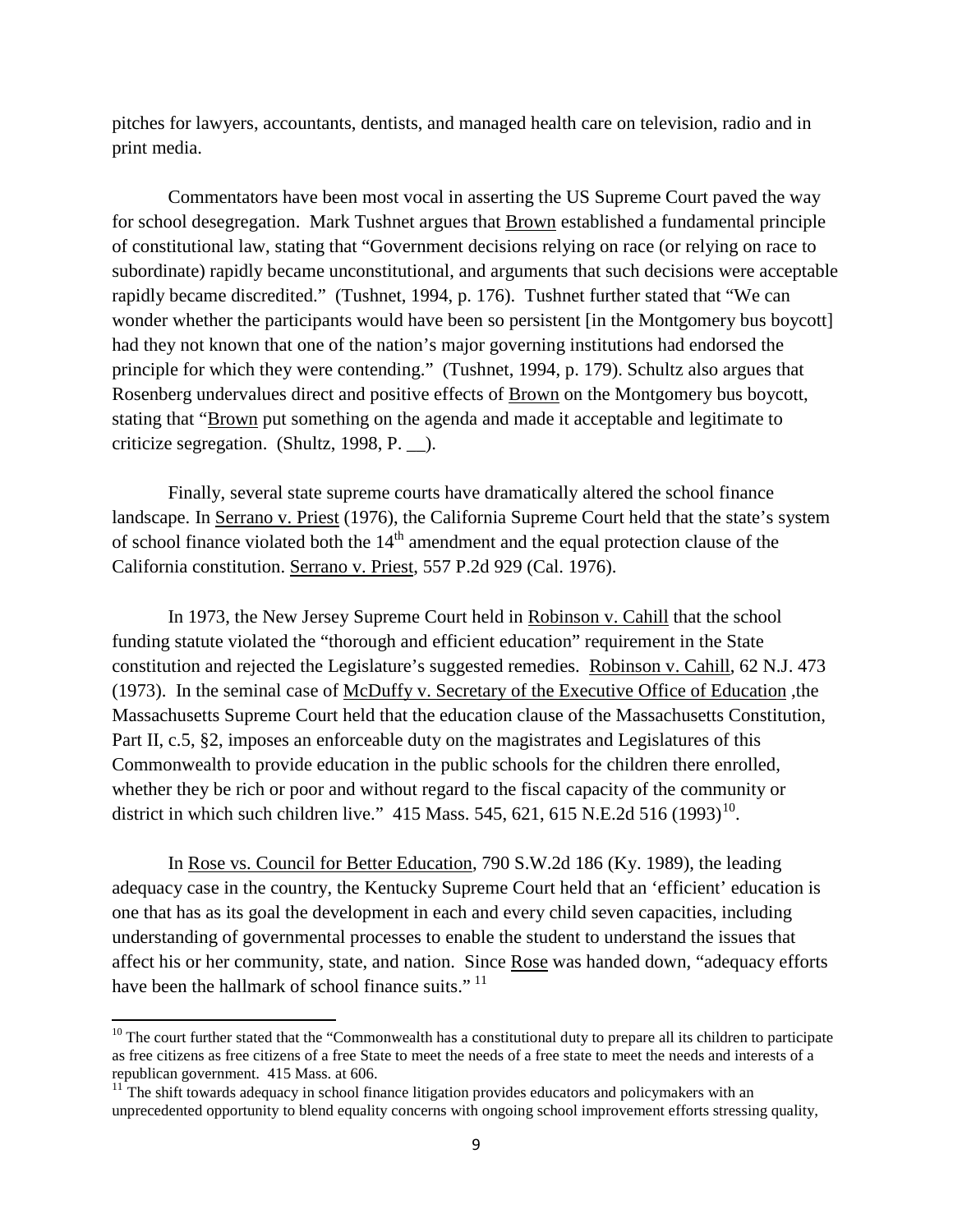Courts are well situated to impose remedies in equity and adequacy cases. The courts have a common set of goals, including a greater state definition of educational requirements, adoption of performance standards, greater monitoring of and accountability for educational outcomes; requiring states to cost-out the price of an adequate education and assure funding necessary to provide an adequate education is provided; movement towards a partial equalization of financing aimed more at bringing up the bottom than holding down the top; and a special concern with the needs of educationally at-risk students or the poorest districts.

Michael Rebell points out that, "The court's ability to impose significant sanctions has repeatedly overcome resistance from other branches. Courts have the power to find public officials in civil contempt for failing to comply with judicial orders and to fine or even jail these officials until compliance is forthcoming…They can also mandate the closing down of the entire state's public school system until the unconstitutionality of the states' education finance system has been cured." (Rebell, 2009, p. 92). $^{12}$ 

### *Proposition 2: Money does matter to improve the education of economically disadvantaged students*

"Should we or should we not spend more money on schools?' (Hanushek, 1994, p. 8). The question of whether increased funding improves the education of economically disadvantaged students sparks a lively and spirited debate.

One researcher noted that the issue of "does money matter" has been "difficult to study" and "no consensus on the answer has yet emerged." (Dinan, 2009, p.105) That is quite an understatement as the battle lines are clearly drawn with vitriolic statements emanating from either side. It is peculiar that the clash on the "does money matter" issue is so charged in the face of lack of evidence, comprehensive data, and substantive research. John Yinger stated that "Although some of the evidence indicates that state aid reform can boost student performance, none of the findings are definitive, and some of them are quite ambiguous." (Yinger, 2004, p.39)

The discussion of "does money matter" originally emanated from the Coleman report. James S. Coleman stated that the largest determinants of student achievement are not school resources but the "educational backgrounds and aspirations of other students in the school."

accountability and higher academic standards. (Durfee, 2005). Some commentators have argued that the Rose "adequacy" standard is actually "equity plus" that provides a basis for more state funds if they are needed in some districts to provide an adequate education. This could also be described as "vertical equity" in which differently situated children "require different amounts of public school dollars in light of their differing needs, in contrast to the traditional "horizontal equity approach which has sought to provide different districts with relatively equal dollars per child."<sup>11</sup> (Briffault, 2005)

 $\frac{12}{2}$  Courts in Kansas, New Jersey, Arizona, and Texas threatened to shutdown the schools statewide, and each time that threat has resulted in prompt compliance by the other branches.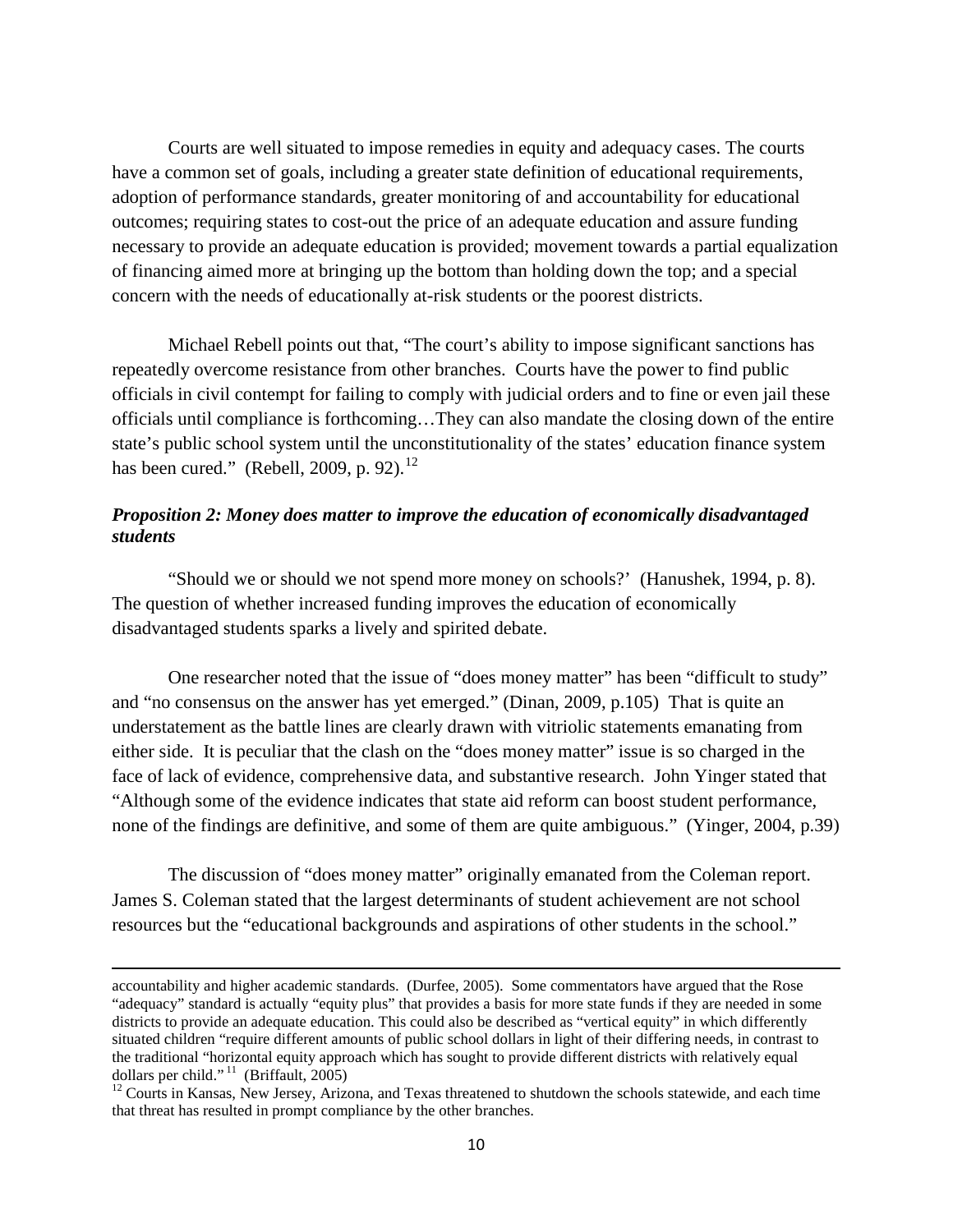(Coleman, 1966, p. 22). After the Coleman report the conventional wisdom became the belief that additional resources play no role in producing better-educated students.

Since the advent of the Coleman report researchers have vigorously advanced their arguments on both sides of the issue. On one hand, Eric Hanushek asserts that "Research has not shown a clear causal relationship between the amount schools spend and student achievement." (Hanushek, 2006, p. 6). He argues that the "key resources-ones that are the subject of much policy attention-are not consistently or systematically related to improved student performance." (Hanushek, 1996, p. \_\_). W. Norton Grubb states that "The link between spending per pupil and outcomes has always been very weak." (Grubb, 2009, Education Week, March 18, 2009, p \_\_). Linda Darling-Hammond acknowledges that "proponents of the status quo argue that low-cost attitudinal and administrative changes contribute more to educational equity within districts than financial resources, and that no definitive correlation has been shown between money spent and educational quality." (Darling-Hammond, 2010, p. 100).

On the other hand, Michael Rebell, one of leading education finance attorneys in the country, believes that the basic consensus of the academic literature and the courts is that money matters-if it is spent well." (Rebell, 2009, p. 34). He states the critical question is "whether the extra resources are being spent well and are being used in ways that actually provide students the sound basic education guaranteed by their state constitution." (Rebell, 2009, p. 35). Various commissions have echoed this view. In a 2013 report to the Secretary of the US Department of Education, the Equity and Excellence Commission states that, "The time has come for bold action by the states-and the federal government-to redesign and reform the funding of our nation's public schools. Achieving equity and excellence requires sufficient resources that are distributed based on student need, not zip code, and that are efficiently used." (The Equity and Excellence Commission, 2013, p. 17).

Bruce Baker states that, "On average, aggregate measures of per pupil spending are positively associated with improved or higher student outcomes." (Baker, 2012\_p. iv). In 2015 Jackson, Johnson, and Persico reported that "Event-study and instrumental variable models reveal that a 10 percent increase in per-pupil spending each year for all twelve years of public school leads to 0.27 more completed years of education, 7.25 percent higher wages, and a 3.67 percentage-point reduction in the annual incidence of adult poverty; effects are much more pronounced for children from low-income families."

It is worthwhile to briefly review the history of the "does money matter" issue. The public outcry over the issue has substantially diminished in recent years, compared to decade ago. Hanushek conducted a meta-analysis on 38 studies conducted between 1967 and 1987, and found that there was no statistically significant relationships between class size or teacher educational attainment and student outcomes. (Hanushek, E.A. 1989).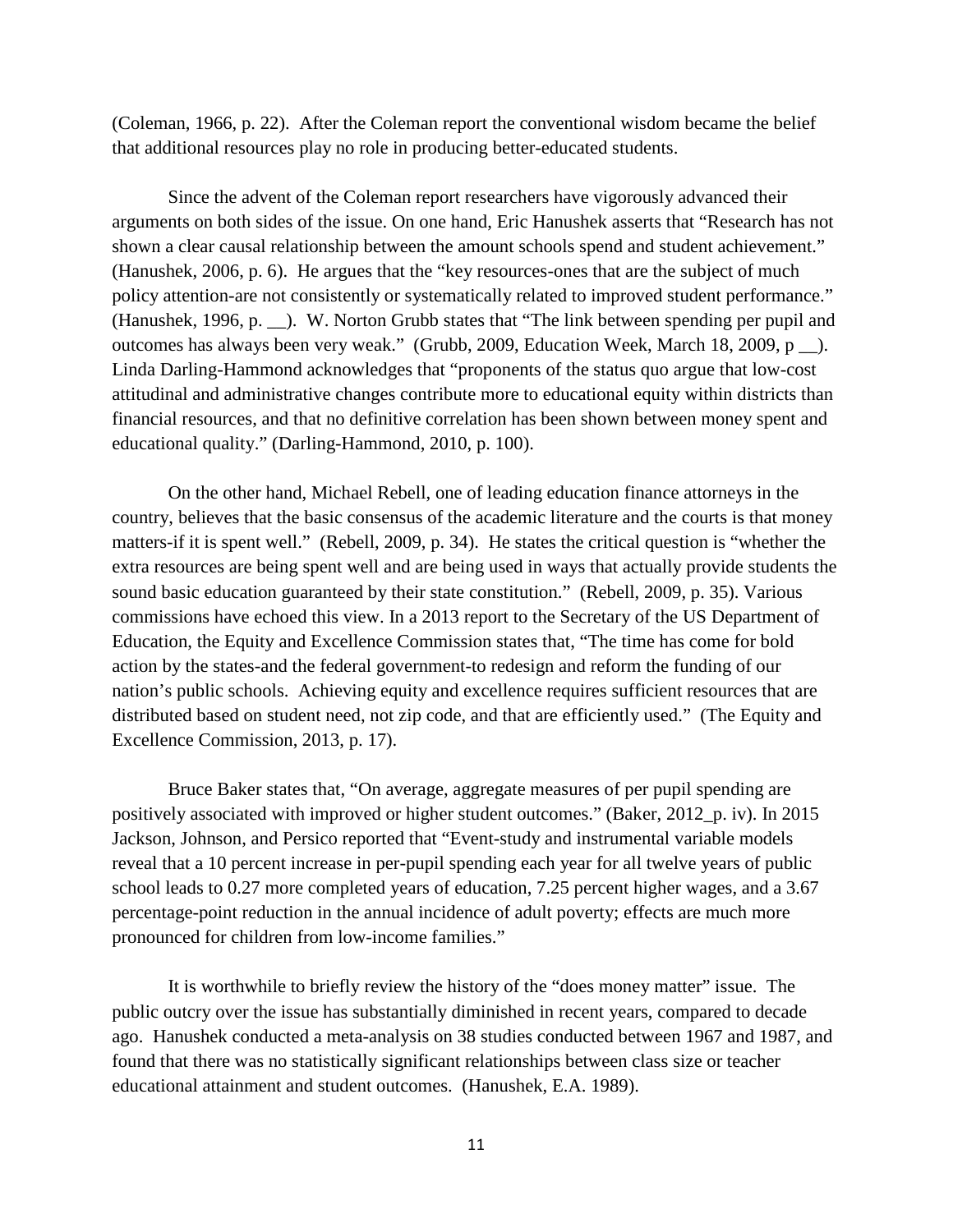In response to the Hanushek study, Hanushek, Hedges, Laine and Greenwald reanalyzed the same data and found substantially positive effects for overall spending per pupil and teacher experience. Hedges, et al. stated that "the data are more consistent with a pattern that includes at least some positive relation between dollars spend on education and output, than with a pattern of no effects or negative effects." (Hedges, et al 1994, p. 12).<sup>13</sup> Hedges found that the pattern of effect sizes was most persuasive for global resource variables such and per such as pupil expenditure and teacher experience the median effects were positive for most resource variables, with the exception of teacher education.

Hedges indicated that they were not arguing that "throwing money at schools is the most efficient method of increasing educational achievement." However they concluded the when they relied on data most often to deny that resources are related to achievement, they found that "money does matter after all. (Hedges, et al, 1994, p. 13)

In Hanushek's response to Hedges' critique of his work, he focused on how the money is expended, rather than on the effects of increased spending. Hanushek stated that "The evidence is consistent with some districts finding effective ways to use resources and others following very ineffective policies. (Hanushek, 1994, p. 8). Hanushek responded that increased spending by 10% suggested by Hedges would result in uniform salary increases for teachers, and would not increase the correlation between salaries and student performance.

The controversy and discussion of "does money matter" catapulted again to the forefront in the face of the economic meltdown of 2009. W. Norton Grubb calls the issue the "money myth-the belief that the question of sufficient revenue lies back of almost every other problem and the faith that more money might resolve a variety of educational problems-is often wrong, or at best incomplete." (Grubb, 2009, p. 267). He points out that "this period [of economic turbulence] provides an opportunity to rethink the relationship of money to effective school resources, and to develop new approaches." (Grubb, 2009, p\_\_, Education Week, March 18, 2009).

 Rather than debate whether money matters, some researchers appear to subscribe to the view that it is more important to examine how the money is used. Indeed Grubb asserts that the most critical question is whether increasing expenditure per student-the conventional measure of high and low spending-increases various effective school resources. (Grubb, 2009, p.77)

<sup>&</sup>lt;sup>13</sup> Wenglinsky faulted both the Hanushek and Hedges study as not being nationally representative, not providing SES measures on students, not distinguishing types of spending, and did not control for variations in cost between regions. He found that funding allocation to create/ preserve a lower teacher-student ratio had a statistically significant positive effect on student performance. He also found that spending at the district of central administration level was most successful in increasing teacher-student ratios amd impacted achievement.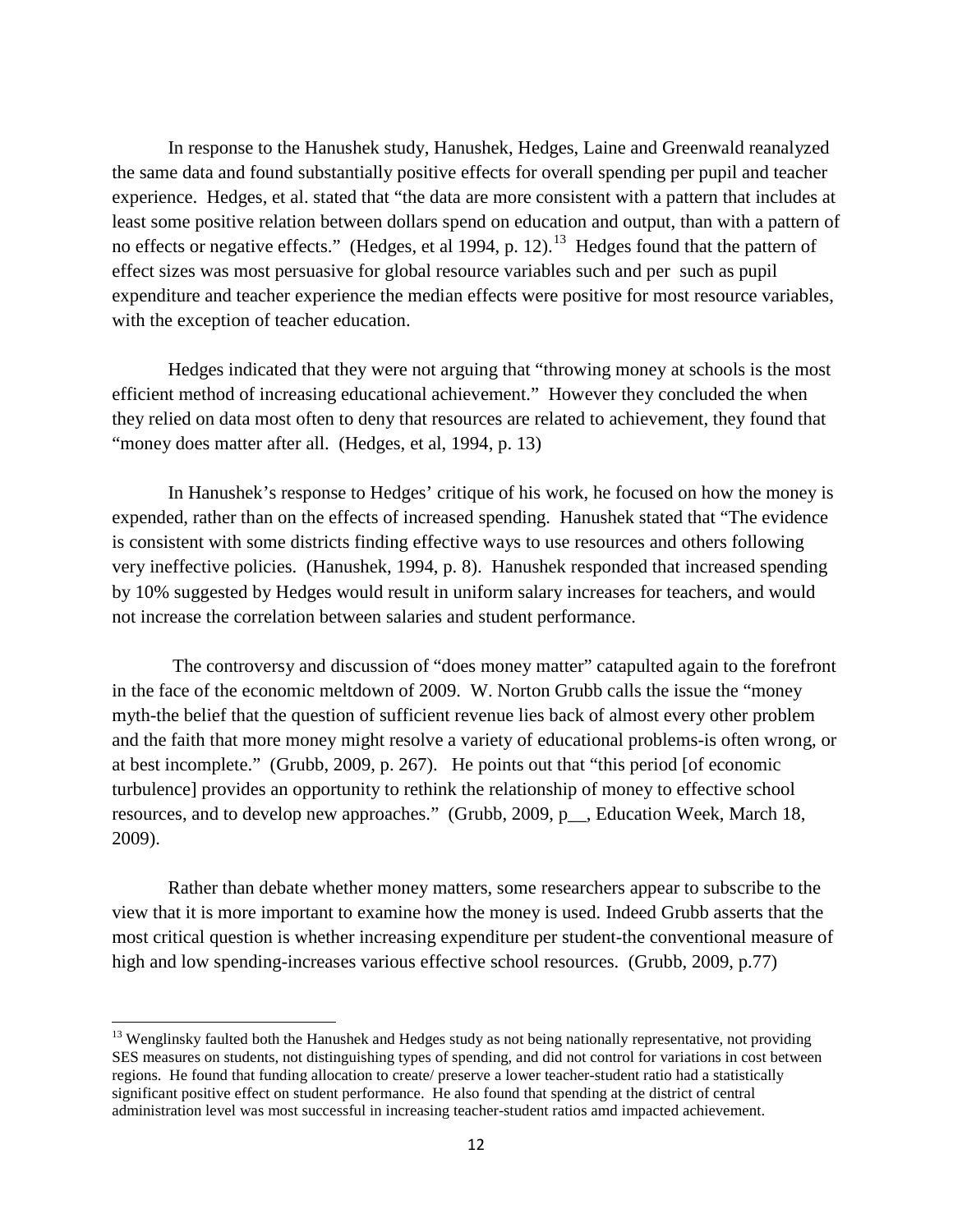Grubb argues that "very often money is necessary in conjunction with other resources to create compound resources-new curricula (for computers or class size reduction) plus professional development…the creation of more ambitious "pathways" counselors pus student initiative. Bruce Baker lends support to this view, stating "Schooling resources which cost money, including class size reduction or higher teacher salaries, are positively associated with student outcomes." (Baker, 2012\_p. iv).

He also indicates that some effective resources cannot be bought…..complex and abstract resources must be constructed by teachers and leaders working collectively at the school level without much money but with certain other resources (leadership, collaboration, and vision)." (Grubb, 2009, p. 88).

State courts have also considered the question of whether money matters in education. Since McDuffy the Massachusetts legislature enacted the Massachusetts Education Reform Act (MERA) a two phase reform that prioritized finance overhaul, standards, testing and accountability, the students' academic performance has steadily improved. In Hancock v. Commissioner of Education, the Massachusetts Supreme Court held that the State took reasonable, appropriate action to "cherish the interests" of public school education under the Massachusetts constitution by establishing objective, data driven assessments of student performance and specific performance goals; and raising the levels of student performance in the poor districts and statewide. 443 Mass. 428 (2005). (emphasis added)<sup>14</sup>

Even the harshest critics of adequacy lawsuits stated that "Massachusetts is the brightest spot among the states that have implemented substantial adequacy remedies." (Hanushek and Linseth, 2009, p. 166). Massachusetts  $4<sup>th</sup>$  and  $8<sup>th</sup>$  graders ranked first or tied for first on all four examinations of the NAEP and have held this unique position since 2005. (Reville 2007). Notwithstanding the positive results, even in Massachusetts the achievement gap persists between African American and Hispanic students with White and Asian students. In 2007, 39 percent of white students and 43 percent of Asian students scored 'proficient' or better on MCAS in fourth grade language arts, while only 8 percent of African American and 7 percent of Hispanic students scored 'proficient.' (Reville 2007). Paul Reville, director of the Massachusetts department of education, stated that "We have such a long way to go." Campaign for Educational Equity Conference, November 13, 2007, Teachers College, Columbia University.

Recently scholars have been analyzing NAEP data to chart the performance of students who are the intended beneficiaries of adequacy and equity reforms. However there are inherent

<sup>&</sup>lt;sup>14</sup> The state also dramatically increased funding; closed the gap between high property-value-districts and lowproperty values districts by ½; and created and implemented standardized State-wide criteria of funding and oversight. 443 Mass. 428 (2005).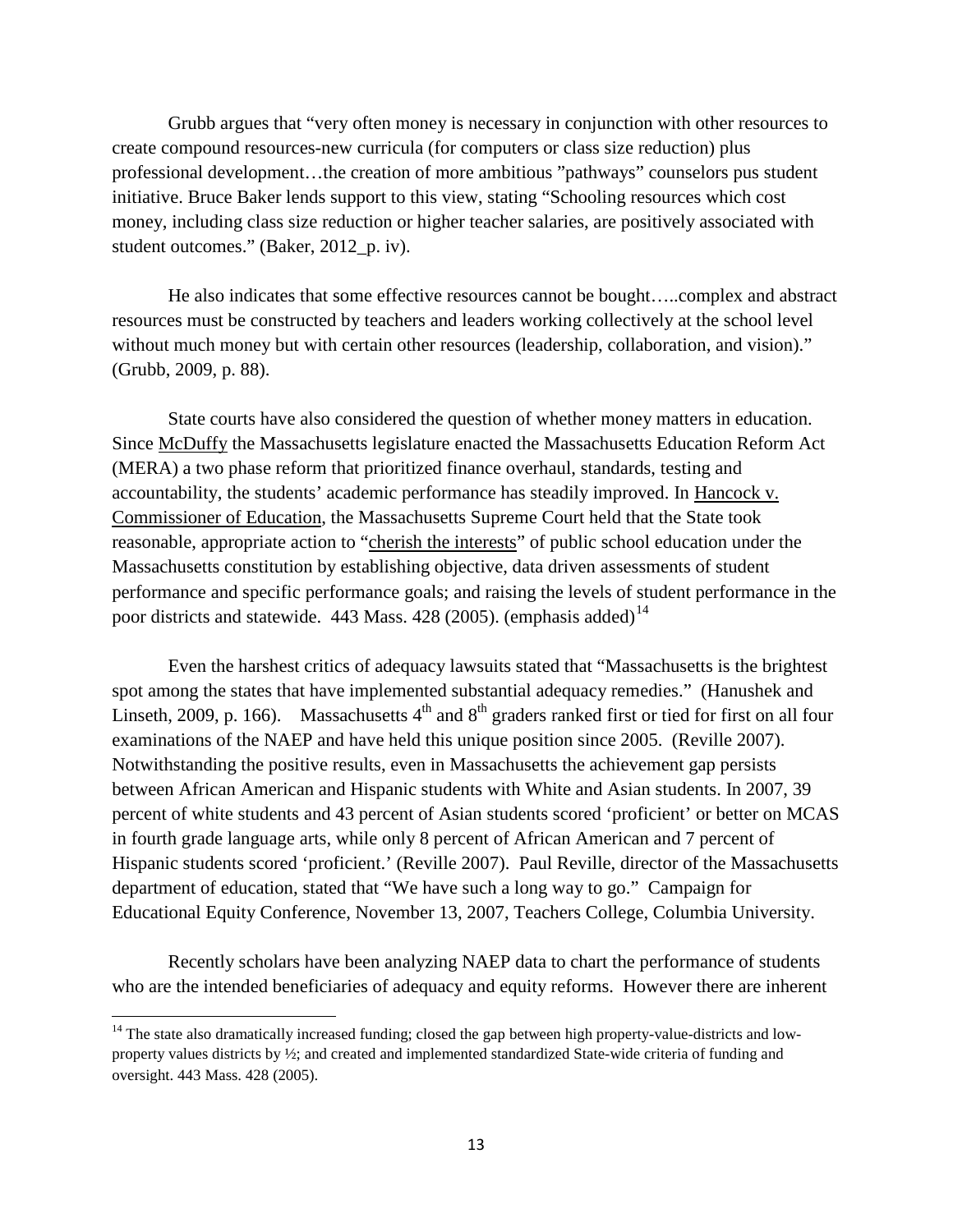problems in relying on NAEP data, including the fact that school and district locations where the tests are administered are not disclosed by the National Center for Education Statistics (NCES).

Hanushek and Lindseth reviewed NAEP scores in New Jersey and asserted that "Over the entire fifteen year period of the [Abbott] remedy, New Jersey's fourth grade black students improve only slightly more than black students in the rest of the nation, while its black eighth graders did slightly worse." (Hanushek and Linseth, 2009, p. 162). Hanushek and Lindseth rely on the fact that "Abbott districts educate half of the black and Hispanic students in the state." (Hanushek and Lindseth, 2009) In responding to Rebell's assertion that the fourth grade math and reading scores of students in the Abbott districts surged over the past couple of years, Hanushek and Lindseth retorted "Quite surprisingly he cites New Jersey's tortured 35-year old Abbott litigation as an example of success, but neglects to mention that the state's black students, the principal beneficiaries of the remedy, are still scoring at about the same relative levels on the NAEP tests as in 1992." (Hanushek, Lindeseth, and Rebell, 2009, p.\_\_.)

Hanushek and Lindseth further stated that "Even if we fully credit the extraordinary uptick in fourth grade scores from 2005 to 2007 to the Abbott remedy, black student performance in New Jersey is not materially different from what it was in 1992, when the remedy commenced." (Hanushek and Linseth, 2009, p. 164). However they acknowledged that Hispanic scale scores on the NAEP fourth grade reading test increased by 19 points from 1992 to 2007, compared to a 10-point increase nationally for Hispanic students. Ibid.

NAEP does not report scores separately for the thirty-one districts. The NAEP scores may or may not be from Abbott districts. Therefore it is impossible to determine whether the NAEP scores are even measuring the performance of students in the thirty-one Abbott districts.

Some commentators have asserted the Rose litigation in Kentucky "did fundamentally succeed."<sup>15</sup> (Weston and Sexton (2007). Kentucky's free and reduced lunch students outscored students from similar backgrounds nationally by seven points in fourth grade reading, and by five points in eighth grade reading on the 2007 NAEP tests. (Rebell, 2009, p. 35).

Going forward, it will be interesting to note that if states follow the advice of commentators to the effect that if states require all students to meet the same educational standards, they must assume responsibility to provide adequate resources to allow students a reasonable opportunity to achieve those standards, including a curriculum that fully reflects those

<sup>&</sup>lt;sup>15</sup> The indicators of success cited by Watson include 13.9% after inflation increases in average state and local per pupil funding from 1990 to 1991 and smaller increases thereafter, the creation of standards, assessment, and accountability for a full curriculum of seven subjects, and improved academic performance. Watson, Susan and Sexton, Robert, Substantial and Yet Not Sufficient, Kentucky's Effort to Build Proficiency for Each and Every Child, pg. 16 (2007).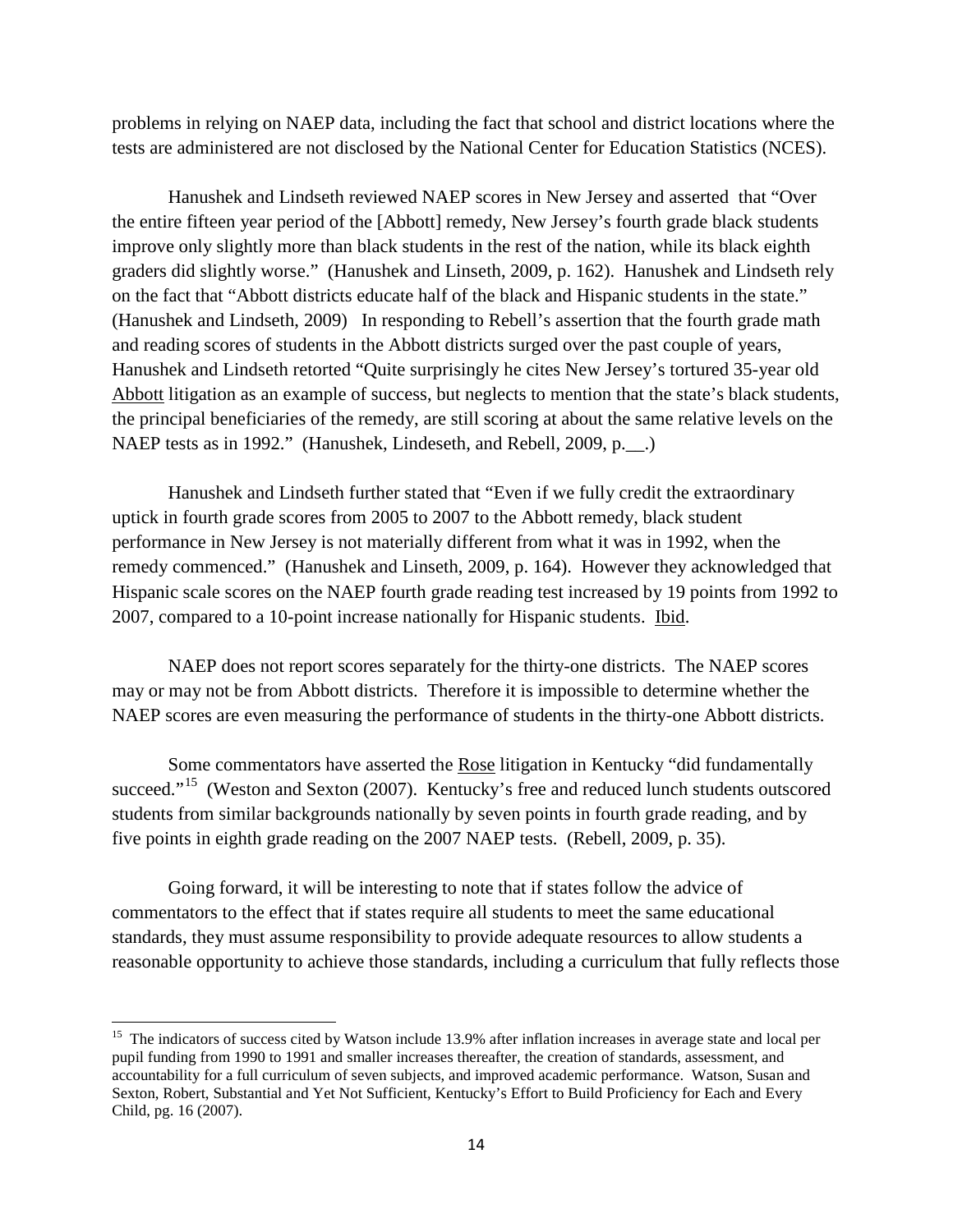standards; a teacher well qualified to teach the curriculum; and the materials, texts, supplies, and equipment needed to support this teaching. (Darling-Hammond, 2010, p. 100).

## *Proposition 3: The leading case of Abbott v. Burke and subsequent reform policies increased funding and bolstered achievement of economically disadvantaged children in NJ.*

## **A. Why analyze equity in New Jersey?**

l

New Jersey has been involved with school finance litigation for decades. In 1973, the New Jersey Supreme Court held in Robinson v. Cahill that the state constitution called for a "thorough and efficient system of education of free public schools for all children between the ages of 5 and 18."

In 1976, the high court shut down New Jersey's public schools for eight days after the lawmakers failed to raise taxes to pay for the new funding formula that was mandated by Robinson v. Cahill.<sup>16</sup> In 1990, the New Jersey Supreme Court in Abbott II significantly expanded Robinson's scope, but targeted its efforts on the poor "special needs" districts. The court stated that:

In order to provide a thorough and efficient education in these poorer urban districts, the State must assure that their educational expenditures per pupil are substantially equivalent to those of the more affluent suburban districts, and in addition, their special disadvantages must be addressed (Abbott v. Burke, 119 N.J.287, 575 A2d 359, 385 (1990)).

In 1996, the New Jersey Department of Education developed a "costing out model" intended to determine the cost of a "thorough and efficient education" for each student.<sup>17</sup> However the legislature did not adequately address the lower spending levels in poverty stricken districts. The failure of the legislature to address the equity issue for economically disadvantaged students led to Abbott IV decision.

<sup>&</sup>lt;sup>16</sup> The failure of the legislature to allocate equity funding resulted in the implementation of the state's first income tax. www.schoolfunding.info/states/nj/lit on March 10, (2006).

 $17$  The costing model concluded that the state's poorest urban districts had sufficient funding and that highperforming suburban school districts were spending wastefully. In response, numerous suburban superintendents testified before the legislature that the impact of funding cuts would be severe on their programs and students. Later that year, the legislature grandfathered the suburban spending into its education funding bill. www.schoolfunding.info/states/nj/lit on March 10,2006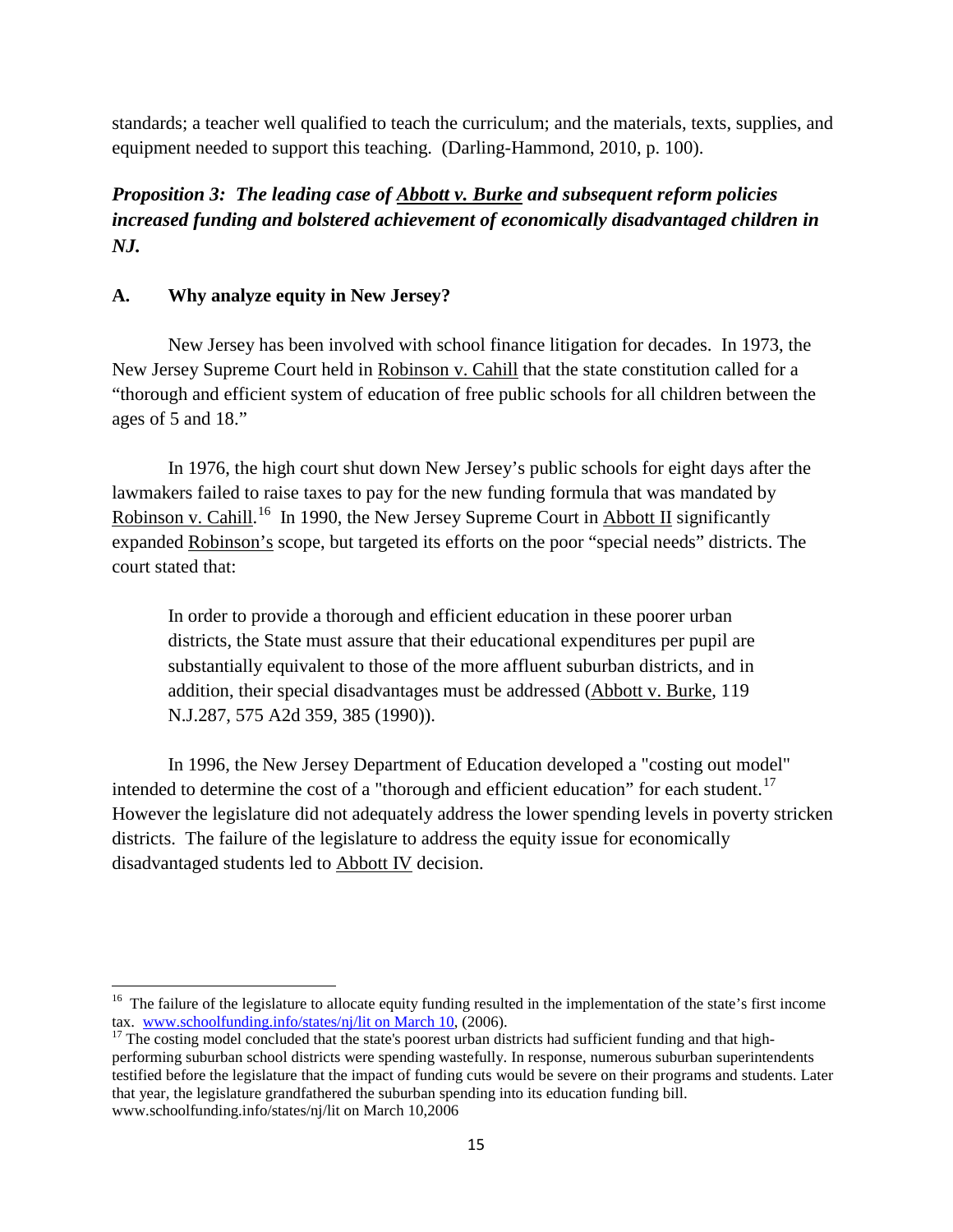#### **B. Why analyze Abbott v Burke?**

Abbott v. Burke is the watershed case on equity. The Abbott case has been acknowledged by one of the nation's leading newspapers as "maybe the most significant education case since the Supreme Court's desegregation ruling nearly 50 years ago." (New York Times, February 9, 2002).

As of 2005, the Abbott students represented roughly 1 out of 5 students (20%) of all K-12 students in New Jersey.<sup>18</sup> The Abbott districts have highest child poverty rate in the State. In 2005 Abbott districts educated 51% of all New Jersey Students eligible for free and reduced lunches. $19$ 

### 1. **Initial Relief Granted by Abbott IV in 1997**

In Abbott IV, the New Jersey Supreme Court held that the regular education funding provisions of the Constitutional Educational Improvement and Financing Act (CEIFA) were unconstitutional as applied to the special needs districts. The court reasoned that the CEFIA does not adequately address the unique educational disadvantages facing children attending schools in the poor urban districts Abbott v. Burke, 149 N.J. 145 (1997). The court directed the legislature to assure by the commencement of the 1997-1998 school year that per-pupil expenditures in the poor districts (which were to be referred to as Abbott districts) were equivalent to the average per pupil expenditures in the wealthy suburban districts.

New Jersey utilizes District Factor Groups<sup>20</sup> (DFGs), which represent an approximate measure of a community's relative socio-economic status (New Jersey Department of Education, 2005). The Court held that as a form of interim relief to the Abbott districts, the state must provide enough aid to those districts such that they are able to spend as much as the districts classified as district factor groups "I" and "J."

 $\overline{\phantom{a}}$ <sup>18</sup> Testimoney of Gordon McInnes before N.J. Senate Education Committee, Assistant Commissioner for Abbott Implementation, New Jersey N.J. Senate Education Committee, February 3, 2005).

<sup>&</sup>lt;sup>19</sup> Testimoney of Gordon McInnes before Senate Education Committee, Assistant Commissioner for Abbott Implementation, New Jersey Senate Education Committee, February 3, 2005).

 $20$  The DFG factor groups were first created in 1975 and were recalculated with the information gathered by the 2000 census. To calculate these groups New Jersey concentrates on three steps: first they calculate the SES score (socio-economic statistic) for each student, then they calculate the weighted amount for each student using 6 indicators about their origin and then New Jersey concentrates on how many students with these SES weighted scores are in each district*.* Subsequent to the Abbott IV ruling, the DFGs were also used to define the group of school districts in which the **Abbott v. Burke** parity remedy would be based (New Jersey Department of Education, 2007).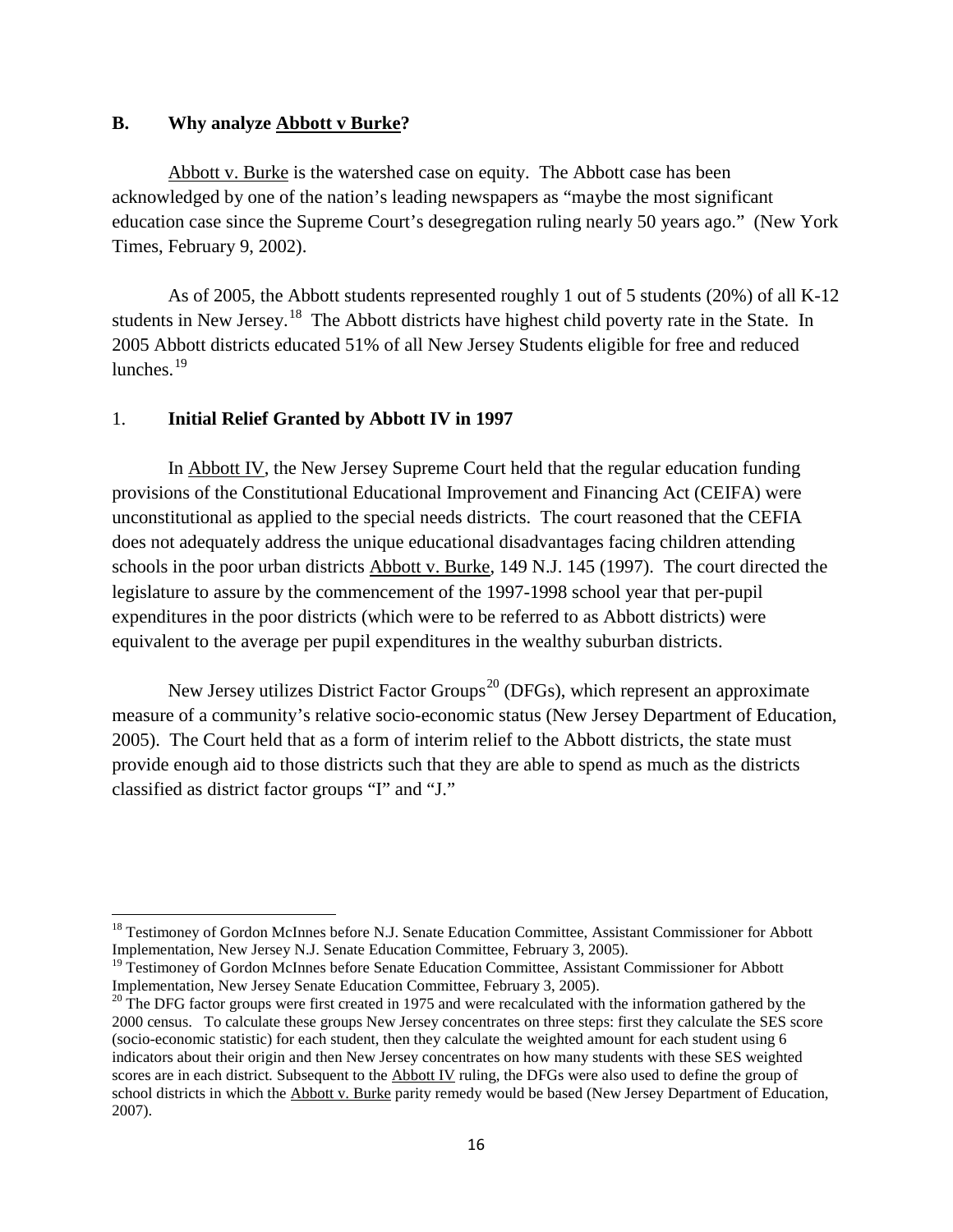At the time of the **Abbott IV** decision in New Jersey there were twenty-eight districts identified as Abbott; there are currently thirty-one Abbott districts.<sup>21</sup> The state legislature added Neptune and Plainfield in 1998 and Salem City in 2004. All thirty-one of the Abbott districts are the subject of this study.

#### **2. The Early Stages of Education Funding Following the Abbott v. Burke (1997)**

State aid in the Abbott districts increased over 100% between FY 1997 and FY 2005, from approximately \$1.96 billion to approximately \$4 billion in FY 2005. Between FY 1997 and FY 2005, the Abbott districts received State aid increases at a far greater rate than the middle class districts.22 During this timeframe, state aid to 30 randomly chosen middle class districts only increased 32%, from approximately \$118 million to approximately \$174 million. See graph below.







<sup>&</sup>lt;sup>21</sup> The Abbott districts include Asbury Park, Bridgeton, Burlington, Camden, Orange, East Orange, Elizabeth, Garfield, Gloucester, Harrison, Hoboken, Irvington, Jersey City, Keansburg, Long Branch, Millville, Neptune, New Brunswick, Newark, Passaic, Paterson, Pemberton, Perth Amboy, Phillipsburg, Plainfield, Pleasantville, Salem, Trenton, Union, Vineland, and West New York (New Jersey Department of Education, 2005). <sup>22</sup> New Jersey State Department of Education, Office of School Funding (2005)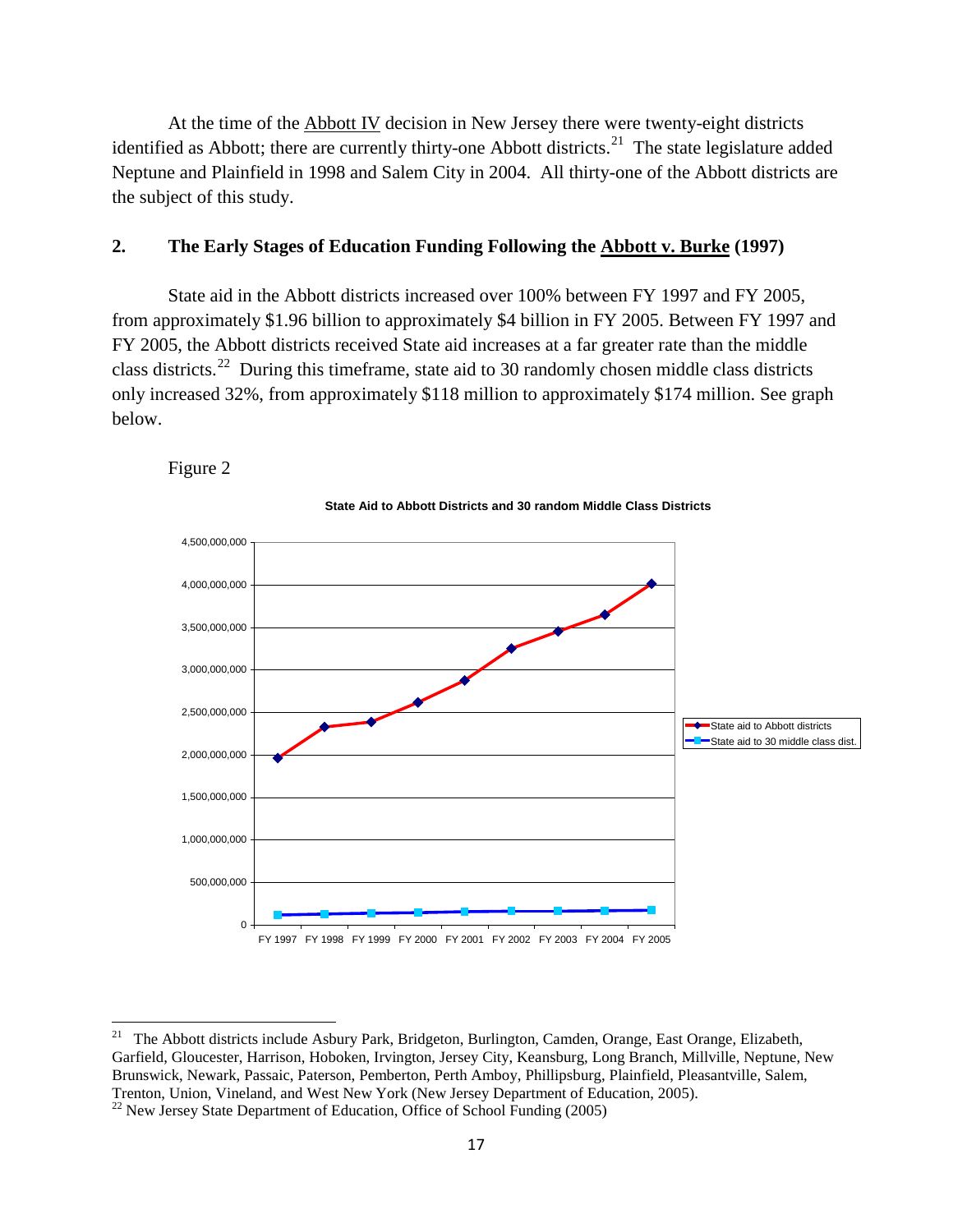#### **3. School Funding Reform Act of 2008**

 $\overline{\phantom{a}}$ 

The School Funding Reform Act of 2008 (SFRA) allocates state resources to school districts, while also requiring certain levels of funding at the local level. At the core of SFRA is the Adequacy Budget. The Adequacy Budget is wealth equalized, which means that it is based on the community's wealth and ability to provide funding through local resources. Under SFRA, the base per-pupil amount for 2008-09 is \$ 9,649, which will be adjusted by the Consumer Price Index (CPI) each year over the next two years. Once the base per-pupil amount is determined, it is adjusted upward using specific weights. The formula includes additional weights for students with the special needs.

## **4. NJ Supreme Court modifies Abbott in 2009, holding that funding should be based on the socioeconomic needs of each individual student, rather than geography**

The disparity between the amount expended per student by the Abbott districts and lower socioeconomic non- Abbott districts as well as middle class districts is very profound. The disparity in expenditures per pupil raises the issue whether lower socioeconomic non Abbott districts and middle class districts are receiving an equitable share of state aid to education?

In 2009, the New Jersey Supreme Court responded to this issue and purported to end the twenty-year Abbott litigation. The court held that the School Funding Reform Act of 2008 (SFRA) satisfied the "thorough and efficient clause" of the New Jersey constitution and that the State was released from the Court's prior remedial orders concerning funding for students in Abbott districts, including the requirement that Abbott districts be provided parity aid and supplemental funding. Abbott v. Burke, 199 NJ 140 (2009).<sup>23</sup> The funding scheme of SFRA based on the socioeconomic needs of each individual student, rather than geography, satisfied the requirements of the thorough and efficient clause of the New Jersey constitution. The legislature was mandated to fully fund 31 urban Abbott districts and 200 districts under the "adequacy" level pursuant to SFRA. The State was relieved from the Court's prior remedial orders concerning funding to the Abbott districts.

 $^{23}$  Although the Special Master at the lower court recommended continuing supplemental funding continue to Abbott districts, during and until the three year look-back review of SFRA. The NJ Supreme Court stated that

<sup>&</sup>quot;This funding formula was designed to operate as a unitary whole and, in order to achieve its beneficial results, it must be allowed to work as it was intended. The many layers of costs that were factored into the base per-pupil amount, the added weights, and the many types of additional aid that are provided in order to transition districts to SFRA's funding levels, are all designed to provide sufficient resources and at the same time to incentivize fiscal efficiency. Abbott, 199 N.J. at \_\_\_ (2009).

The court cited the fact that the Abbott districts would receive Title I funding, Individuals with Disabilities Education Act (IDEA), and funds under the Federal American Recovery & Reinvestment Act of 2009.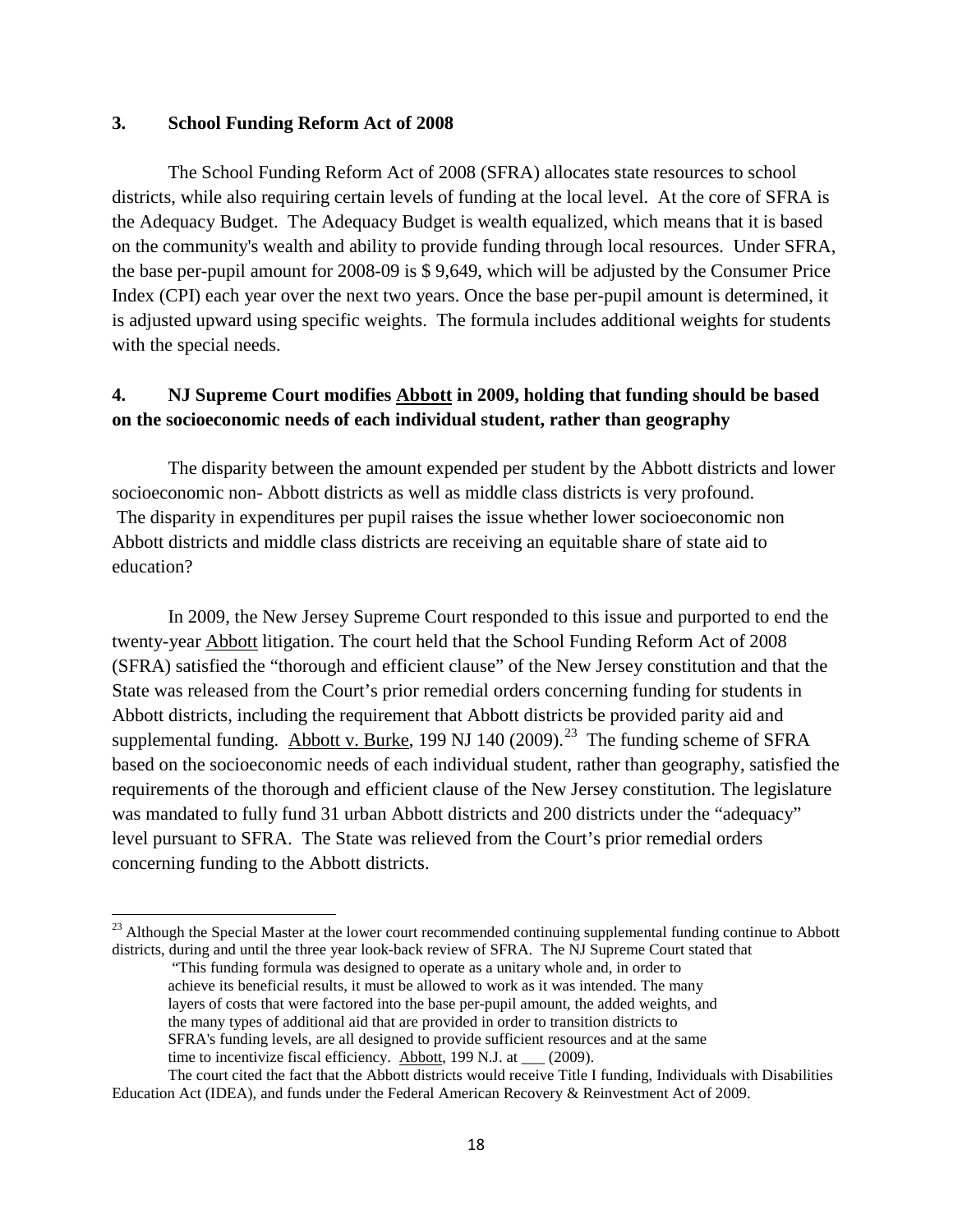The court held that the SFRA funding formula may be applied in the Abbott districts along with two caveats. Abbott v. Burke, 199 N.J. 140 (2009). The finding of "constitutionality is premised on the expectation that the State will continue to provide school funding aid during this and the next two years at levels required by SFRA's formula each year. Our holding further depends on the mandated review of the formula's weights and other operative parts after three years after implementation." Abbott, 199 N.J. at 145 (2009).

The Governor and state legislature did not adhere to the first caveat. The State asked for "elimination of the requirements that Abbott districts be provided parity aid and supplemental funding. The court stated that "The legislative and executive branches of government have enacted a funding formula that is designed to achieve a thorough and efficient education for every child, regardless of where he or she lives." Abbott, 199 N.J. at 145 (2009). The court further stated that, "The State shall not be required to continue separate funding streams mandated under past remedial orders."

The rationale for the court's decision included shifting demographics across the state. The court stated that, "There have been significant demographic changes among school districts in terms of the distribution of at-risk pupils and changes in the level of State-provided education funding." Abbott, 199 N.J. at 145 (2009). Although the 2009 Abbott decision equalized the expenditures for economically disadvantaged students whether they reside in Abbott or non-Abbott districts, it did not augment funding for middle class students.

The court stated that "The Court's one goal has been to ensure that the constitutional guarantee of a thorough and efficient system of public education becomes a reality for those students who live in municipalities where there are concentrations of poverty and crime. Every child should have the opportunity for an unhindered start in life--an opportunity to become a productive and contributing citizen to our society." Abbott, 199 N.J. at \_\_\_ (2009). The court ultimately concluded that SFRA is constitutional and designed to achieve a thorough and efficient education for every child, regardless of where he or she lives.

## **5. In 2011 the NJ Supreme Court ordered the Governor to provide funding for Abbott Districts in accordance with the School Funding Reform Act of 2008**

The cuts to education budgets are front and center on the current public policy agenda. Even prior to the court's reversal of Abbott v. Burke in 2009, the Supreme Court had issued an order that allowed the state to freeze funding to Abbott districts. The New Jersey annual state budget was reduced from 33.9 billion in 2009 to 28.4 billion in 2011. (N.J. State Department of Treasury). In 2010, Governor Christie cut state aid to school districts. In the current economic climate, Governor Christie signaled further education cuts may be imminent, by stating "he will continue to examine the amount and structure of municipal and school aid programs."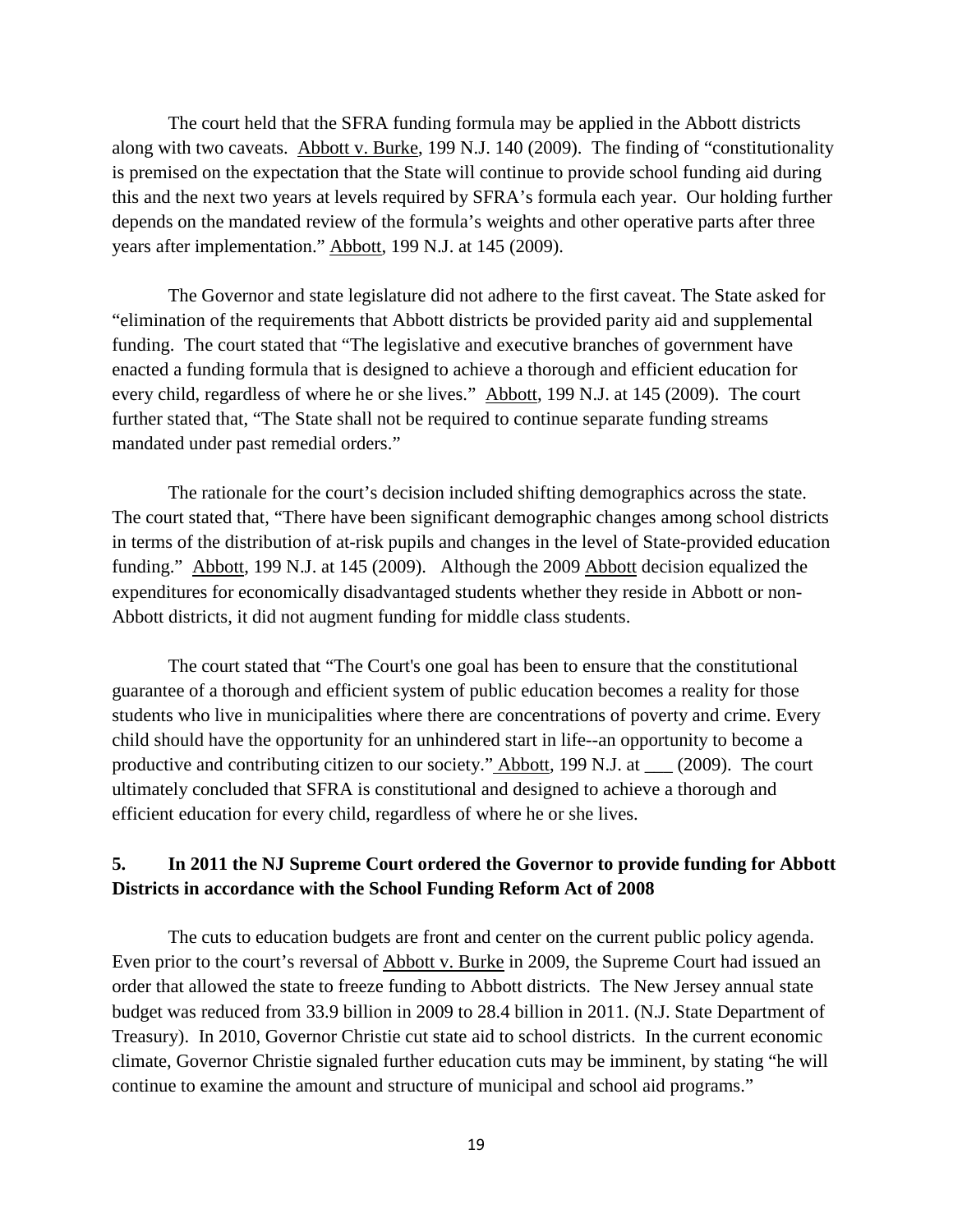The Abbott decision in May of 2011 reignites the battle between residents of low and middle non-Abbott districts and the Abbott districts for education dollars. The low and middle income non-Abbott districts argue that they lack substantial property tax wealth and do not receive special state assistance. Professor Tractenberg, one of the original attorneys who brought the Abbott case, stated that "The (2011 Abbott) ruling threatens to resurrect the old suburbanurban 'our money is going to their children split…Whatever deficiencies the (SFRA) funding formula had, it did unify all at-risk children in the state." (Education Week, June 8, 2011).

Governor Christie's first education budget was \$1.6 billion short of what the new law considered "adequate" for about 1/3 of the 591 districts in the 2010-11 school year. In May, 2011, the New Jersey Supreme Court ordered New Jersey to provide \$500 million more to only the urban Abbott districts in the 2011-12 school year. Abbott v. Burke, 206 N.J. 332 (2011). The court held that the funding to the Abbott districts in FY 2012 must be calculated and provided in accordance with the School Funding Reform Act of 2008. The relief was limited to the plaintiff class of children from Abbott districts for whom the Court has a historical finding of constitutional violation and for whom the court has had specific remedial orders in place through Abbott XX. Abbott v. Burke, 206 N.J. 332 (2011).

The Abbott litigation is bound to continue as sixteen rural school districts sued New Jersey in October, 2011, asserting Governor Chris Christie illegally cut their state funding. This disparity between non Abbott districts and Abbott is a politically explosive equity issue that could re-ignite at any time which pits both lower socioeconomic non-Abbott districts and middle class districts against the urban Abbott districts.

*Proposition 4: Abbott v. Burke, the resultant increases in State spending, and specific policies such as the Intensive Early Literacy program, and Abbott pre-school initiatives have a positive association with the academic achievement and learning development of economically disadvantaged students in Abbott districts*

#### **A. Specific Programs to Implement Abbott v. Burke**

Over the course of the Abbott litigation, the court ordered that the State implement a specific set of programs and reforms, including preschool programs; intensive early literacy programs in the elementary grades; smaller class size for high-poverty students, social and health services; new facilities; and a series of required supplemental programs such as full day kindergarten; health and social service referral; alternative education and dropout prevention; violence prevention; early math instruction; as well as school-to-work and college transition programs. (Grubb, 2009, p. 265 citing the Abbott Indicators Projects 2006). Grubb argues that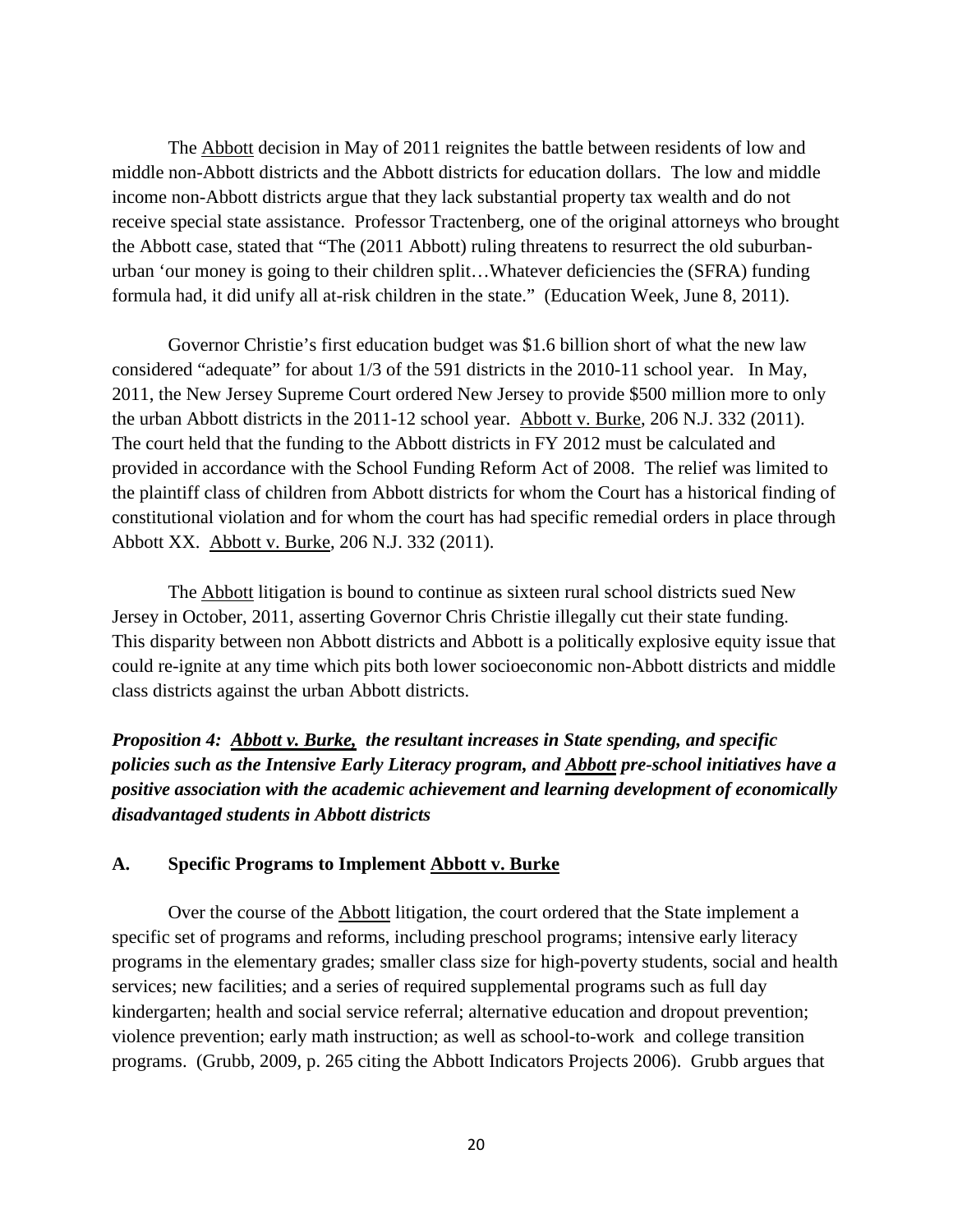"Abbott seems more promising as a starting point than the lawsuits that create remedies focused on revenues alone. (Grubb, 2009, p. 266).

In  *the court held that in part that the Commissioner of Education shall* implement whole-school reform and full-day kindergarten and half day pre-school programs for three and four year olds as expeditiously as possible. 153 N.J. 480 (1998).<sup>24</sup>

#### **1. Intensive Early Literacy (IEL) Program Commencing in 2003**

In 2003, the state petitioned the New Jersey Supreme Court to replace Abbott remedies with a new approach focused on early literacy. The state planned to continue preschool, full day kindergarten, and class size reduction. Under a mediation agreement, up to one half of Abbott elementary schools could receive a waiver from the Abbott V to implement Whole School Reform (WSR) models. (Mead, 2009, p. 20). This agreement allowed districts to replace WSR models with district wide implementation of Intensive Early Literacy (IEL) standards, which is a uniform and consistent approach to early literacy instruction.<sup>25</sup> This agreement enabled New Jersey to work with 12 districts to implement interventions based on IEL. (Mead, 2009, p. 20).

In 2003, New Jersey mandated the IEL comprehensive reading model by promulgating regulations for "Improving Standards-driven Instruction and Literacy in Abbott Districts." N.J.A.C. 6A:10 A. In 2007, the Department of Education provided clarity on the IEL program by issuing "rules …to implement the Abbott v Burke decisions and … ensure that all students in poor urban districts receive educational entitlements guaranteed them by the New Jersey Constitution."26 N.J.A.C. 6A:10A-1.1 (2007). In 2007, the NJ Department of Education defined IEL as a "means program for children age three through grade three to ensure that all students read at grade level by the end of third grade. The core program includes curriculum and instruction that address the CCCS and the expectations, continuous assessment of students' need; an emphasis on small group instruction in designated learning centers; at least 90 minute uninterrupted literacy block for K to grade three; and a classroom library." N.J.A.C. 6A:10A-1.1  $(2007)$ <sup>27</sup>

l

 $24$  The court also held that the Commissioner implement school to work and college transition programs, alternative schools, secure funds to cover the cost of remediating infrastructure deficiencies in Abbott schools, and initiate effective managerial responsibility over school construction. 153 N.J. 480 (1998).

<sup>&</sup>lt;sup>25</sup> The mediation agreement under  $\frac{\text{Abbott X}}{\text{Required New Jersey}}$  to intervene in 42 low performing schools where fewer than one half of fourth graders were reading on grade level.

 $^{26}$  The rules apply to Abbott districts and are adopted to ensure that the provision of a through and efficient system of education as guaranteed by the New Jersey Constitution and defined by the Supreme Court in the Abbott decisions.

 $^{27}$ In high needs districts where less that 85% of total students have achieved proficiency in language arts literacy on the NJ ASK 3 shall provide an intensive early literacy program for preschool to grade three to ensure that all students achieve proficiency. The IEL shall include the following components:

<sup>1.</sup> An emphasis on small group instruction in at least reading, writing and technology;

<sup>2.</sup> A comprehensive early assessment program;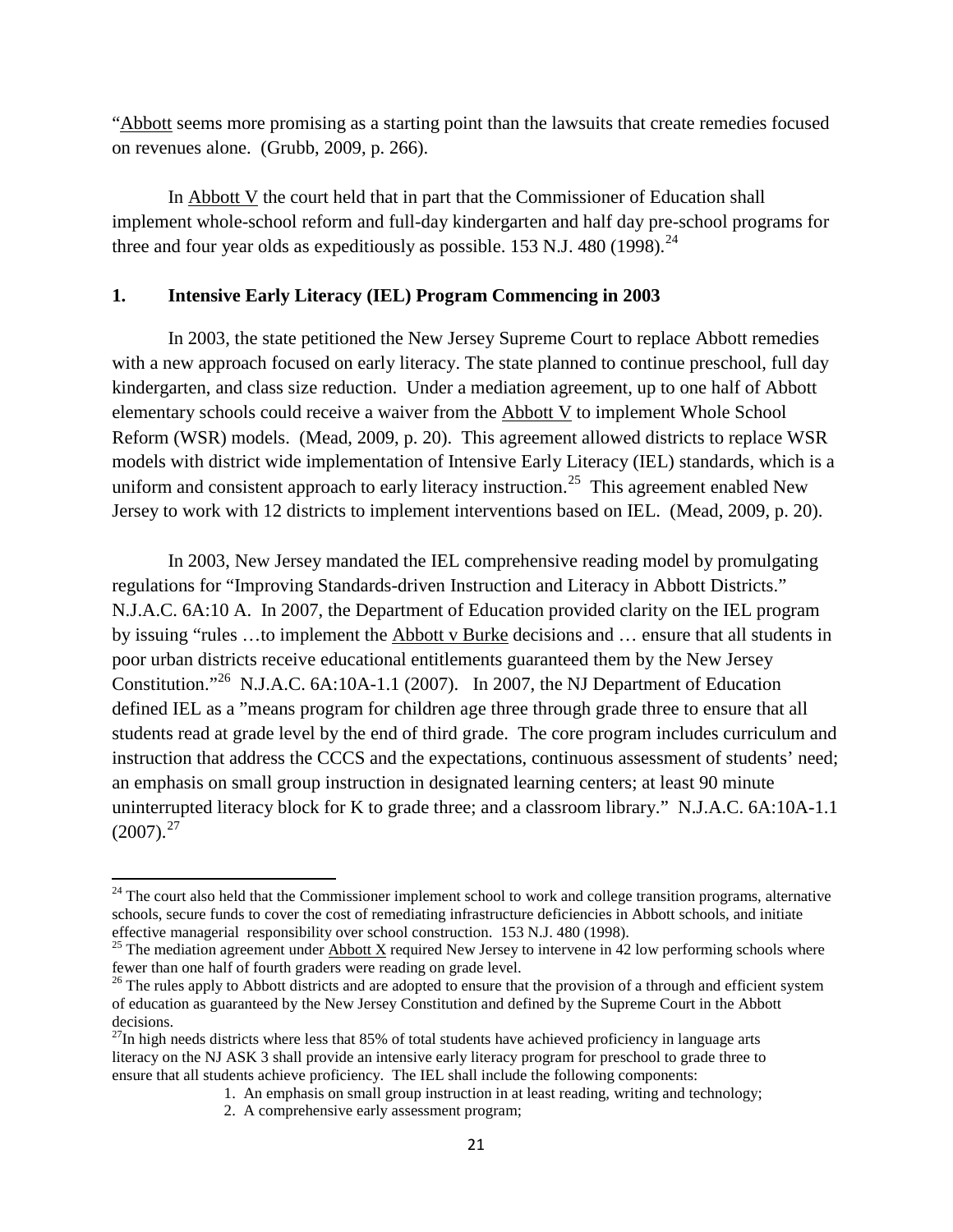The IEL ingredients included classroom libraries, small learning centers, frequent assessments, uninterrupted time and "process writing."28 The philosophy of IEL included adherence to five essentials of scientifically based reading research according to the US Department of Education including phonemic awareness, phonics, fluency, vocabulary, and comprehension. The NJ Department of Education added motivation and background knowledge, and emphasized Language Arts Literacy. The structure of IEL included a classroom library, a reading center and a writing center for preK-3<sup>rd</sup> grade and a technology center for K-3<sup>rd</sup> grade. The class size were not to exceed 21 in grade  $K=3<sup>rd</sup>$  and 15 in pre K. IEL also requires specific time to small group instruction during the reading block.<sup>29</sup>

IEL also served as the vehicle to implement Reading First, a federal program that provided \$100 million from 2002-2007 to employ research-based approaches to reading instruction in the early elementary grades. New Jersey used Reading First funds to implement IEL in 10 Abbott districts. (Mead, 2009, p. 20).

DOE found in introducing IEL to the Abbott districts and providing professional development, many districts were not teaching to the core standards. According to Gordon MacInnes, the Abbott Division Assistant Commissioner, "Little emphasis was given to standards

- i. Use of a reading measure to differentiate student needs;
- ii. Small group instruction;
- iii. Direct instruction;
- iv. Guided reading; and
- v. Shared reading
- 4. instructional materials that include concepts and themes form other content areas;
- 5. Professional development opportunities for teachers that focus on the elements of intensive early literacy…
- 6. consistent and adequate opportunities for teachers to discuss and analyze student work, interim progress measures and assessment results…

7. A classroom library…

8. Use of a highly skilled literacy coach or certified teacher to coordinate professional development and collaboration…

9. Methods to involve parents and family members in student learning." N.J.A.C.:6A:

 $13-3.4$  (2008).<br><sup>28</sup> Ibid. at 9.

 $\overline{\phantom{a}}$ 

<sup>29</sup> The IEL curriculum included a comprehensive reading program consistent with the WSR developer and recommended adherence to the Reading First model. IEL required differentiated materials and multiple entry points for special populations and required native language and ESL reading according to state law. The IEL strategies included direct, small group, guided, shared and scientifically based reading research among other techniques. IEL also called for professional development in scientifically based reading research and five components of reading, curriculum and mapping; approved strategies and assessment.

<sup>3.</sup> At least a daily 90 minute uninterrupted language arts literary block in grades kindergarten through three with guidance in the use of that that may include the following instructional strategies: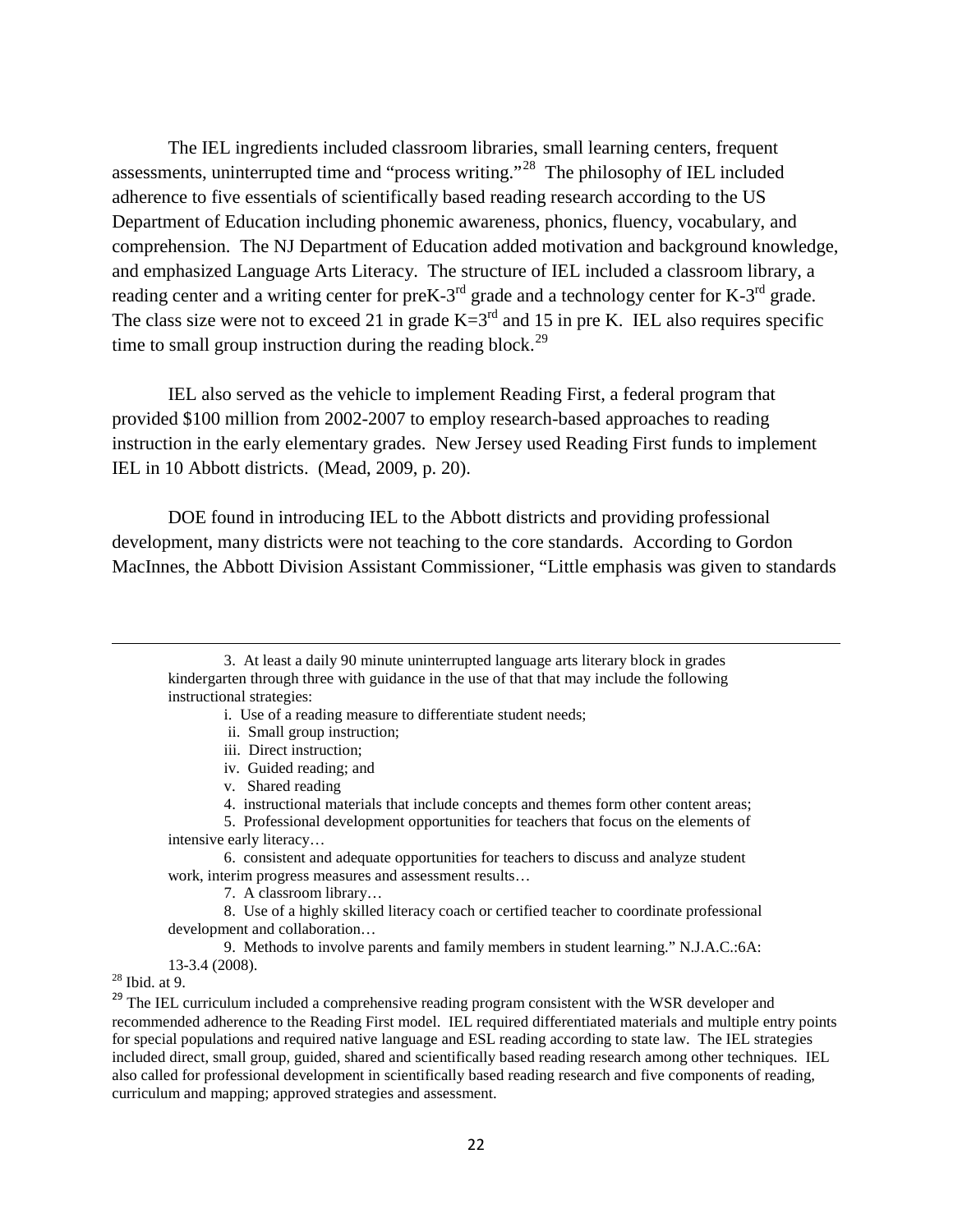based instruction by DOE or by the parties involved in Abbott."30 MacInnes further stated "We have learned that the standards based educational movement had largely by-passed the Abbott districts."<sup>31</sup>

The IEL regulations called for an assessment of English language proficiency including annual testing in K-3<sup>rd</sup> grade. One of the main assessment tools was the NJ ASK test in 3<sup>rd</sup> grade.

## **2. Abbott Pre-school Program**

New Jersey was the first state to require early education, starting at age three, for children "at risk" of entering kindergarten or primary school cognitively and socially behind their more economically advantaged peers. The Abbott decisions that focus on preschool include Abbott V, Abbott VI, Abbott VIII and Abbott XII. In 2002, the New Jersey Supreme Court the court provided direction on the preschool program on such issues as teacher qualifications, class size, enrolments, facilities and procedure for determining funding. Abbott VIII,

The Abbott preschool program has reached higher proportion of children-at-risk than any other state. Over 40,000 three and four year old children are now enrolled in preschool in the 31 Abbott districts.

When the Abbott V decision was handed down in 1998, the Abbott districts concentrated on how to decentralize decisions about curriculum and instruction to the school-level, create new school councils, set up school based budgets and to ensure each elementary school selected a national model of Whole School Reform. In 2003, the New Jersey Attorney general petitioned the New Jersey Supreme Court to replace the remedies of Abbott V with a district by district approach based on pedagogy and early literacy. In a compromise, the New Jersey DOE and the Education Law Center reconfirmed the Supreme Court mandates for preschool, early literacy, and smaller classes.

## **3. Why analyze whether Abbott policy initiatives such as the Intensive Early Literacy Program and mandatory pre-school are effective?**

As W. Norton Grubb argues that "Abbott seems more promising as a starting point than the lawsuits based on revenues," the inquiry should turn to whether the specific policies mandated by the New Jersey Supreme Court are effective for economically disadvantaged students. (Grubb, 2009, p. 266). One of the best methods to determine whether specific policies

 $30$  Closing the Achievement Gap: Two Year Plan on Instructional Priorities, New Jersey Department of Education, p. 3, 2006

 $31$  Ibid at 15.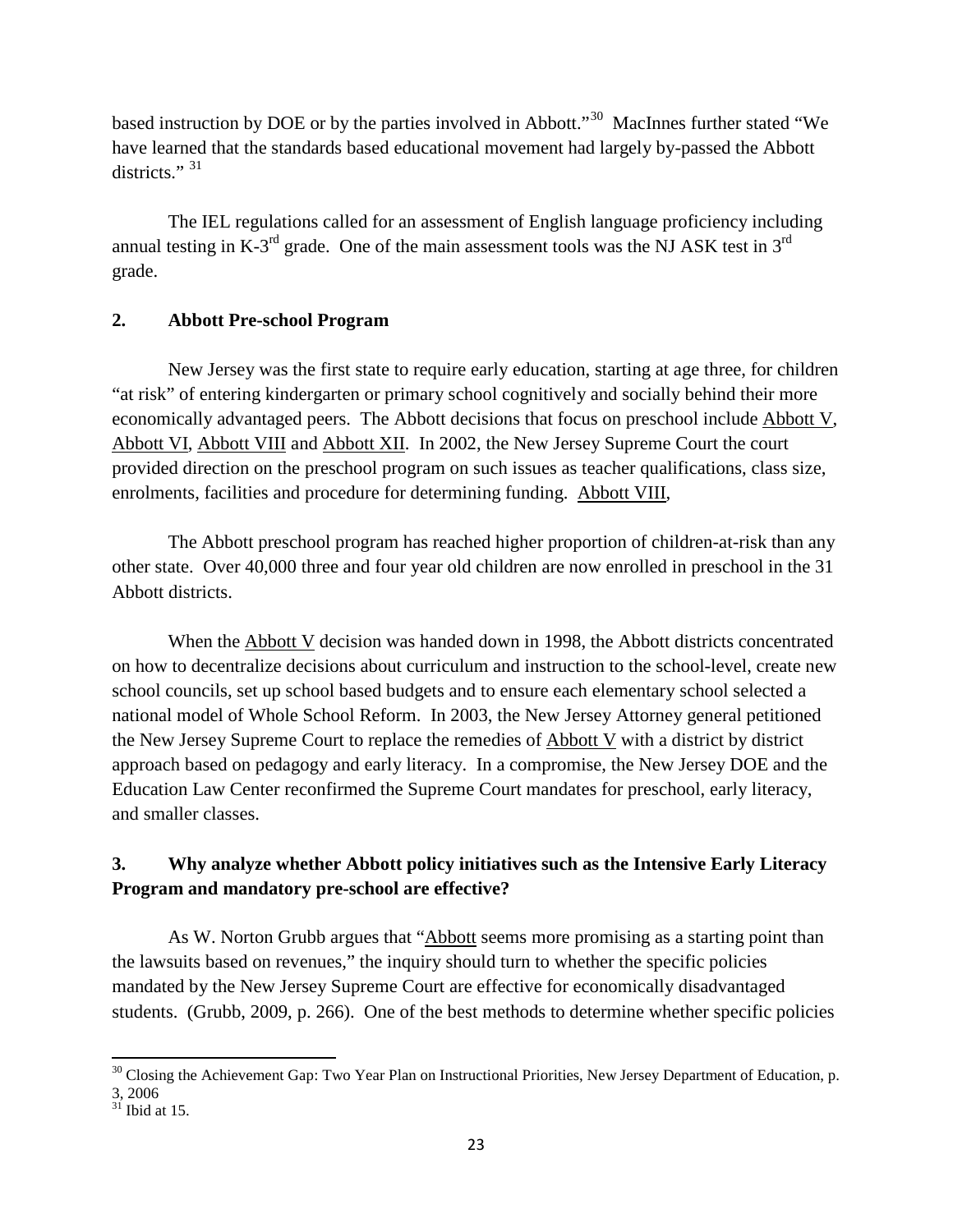generated by Abbott are effective for economically disadvantaged students is to chart student level performance of students in districts that emphasize IEL.

The approach to the IEL definition of "a program to ensure that all students read at grade level by the end of grade" with a core curriculum that addresses the CCCS and places an emphasis on small group instruction will vary across the districts. Although the provision of a core curriculum can be readily evaluated across districts, small group instruction will vary widely among the districts.

Gordon MacInnes characterized IEL in this manner: "Start early, connect preschool experiences to instruction from kindergarten through third grade, expand the time for literacy instruction, keep careful track of student progress, adjust instruction to reflect individual needs, surround students with books and words, focus on small groups for most instruction, spend extra time with struggling readers, and support teachers and engage them in making necessary changes." (MacInnes, 2010). MacInnes further stated that, "Since New Jersey's Intensive Early Literacy program is really a set of practices and habits built around classroom support and tailored help for struggling students, there is no ready formula of simple answer to the question of which districts are most fully implementing it." (MacInnes 2009, p.80).

In Abbott X, the New Jersey Supreme Court directed twelve districts to work with NJDOE to improve instruction in 42 low-performing schools. Gordon MacInnes grouped these twelve districts by their priority in adopting early literacy as a priority, in cooperating with NJDOE, and in using the professional development opportunities offered by the department.

 Four districts-Orange, Pleasantville, Elizabeth and Jersey City are judged by commentators to be "high" implementers of IEL. "Jersey City focused on how to intensify small-group instruction and to give more time to the needs of struggling readers." (MacInnes 2009, p.84). "Five districts─Asbury Park, Bridgeton, East Orange, Irvington, and Newark─ are judged to be medium implementers...Three districts-Camden, Paterson, and Trenton-are characterized as "low" implementers. (MacInnes 2009, p.85).

Traditionally, the IEL program has been measured by the results of the state fourth grade language arts tests, stated as a percentage of students who are proficient of advanced proficient. New Jersey tested fourth-graders in literacy for the first time in 1999. One commentator states that "The Abbott districts that most enthusiastically embraced IEL strategy−Elizabeth, Orange, and Union City, where it originated have made significant student learning gains and are narrowing−in some cases closing−the gap between the disadvantaged students they serve and statewide average in fourth grade reading achievement." (Mead, 2009, p.22).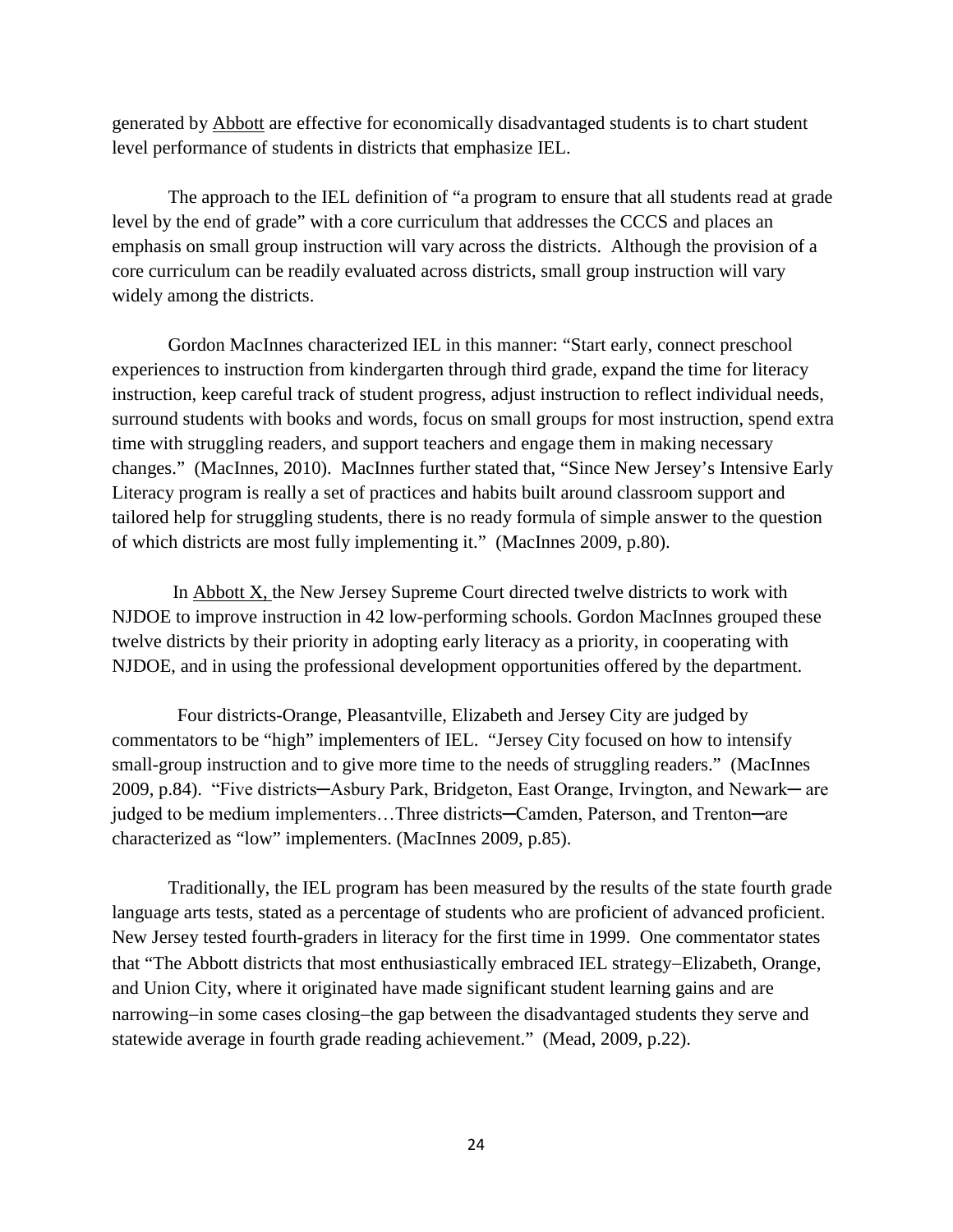In 1999, only one-third of Union City's fourth-graders were proficient, a gap of 31 percentage points with students in non Abbott districts. The general problems were a lack of writing (which counts for half the score on the  $3<sup>rd</sup>$  and  $4<sup>th</sup>$  grade tests) and over reliance on reading textbooks without providing supplemental reading opportunities. Union City was 11th among the 31 *Abbott* districts. By 2008, 77.7 percent of Union City fourth-graders were proficient, the gap with non-*Abbott* districts closed to eight percentage points.

At the middle school levels, the key recommendation of DOE was to focus on reading beyond textbooks and anthologies, with frequent writing and more time allotted to both (80 uninterrupted minutes versus typical class time period of 40-45 minutes). In 2005-06, the DOE Department of Urban Literacy focused on expanding the Literacy is Essential to Adolescent Development and Success (LEADS), which emphasized working across disciplines, using more interesting and contemporary literature, frequent writing, diverse texts, and targeted interventions for students reading two or more years below grade level. In the few districts that have not instituted IEL across its schools, the Office of Urban Literacy committed to help teachers work in small groups, utilize guided reading, and evaluate writing. This approach has even greater import when considered in the context of the shifts toward the Common Core and the anticipated shifts to more sophisticated assessments of analytical and thinking skills

I have the opportunity to examine the relationship between the stepped up small group instruction and performance on standardized achievement tests over time.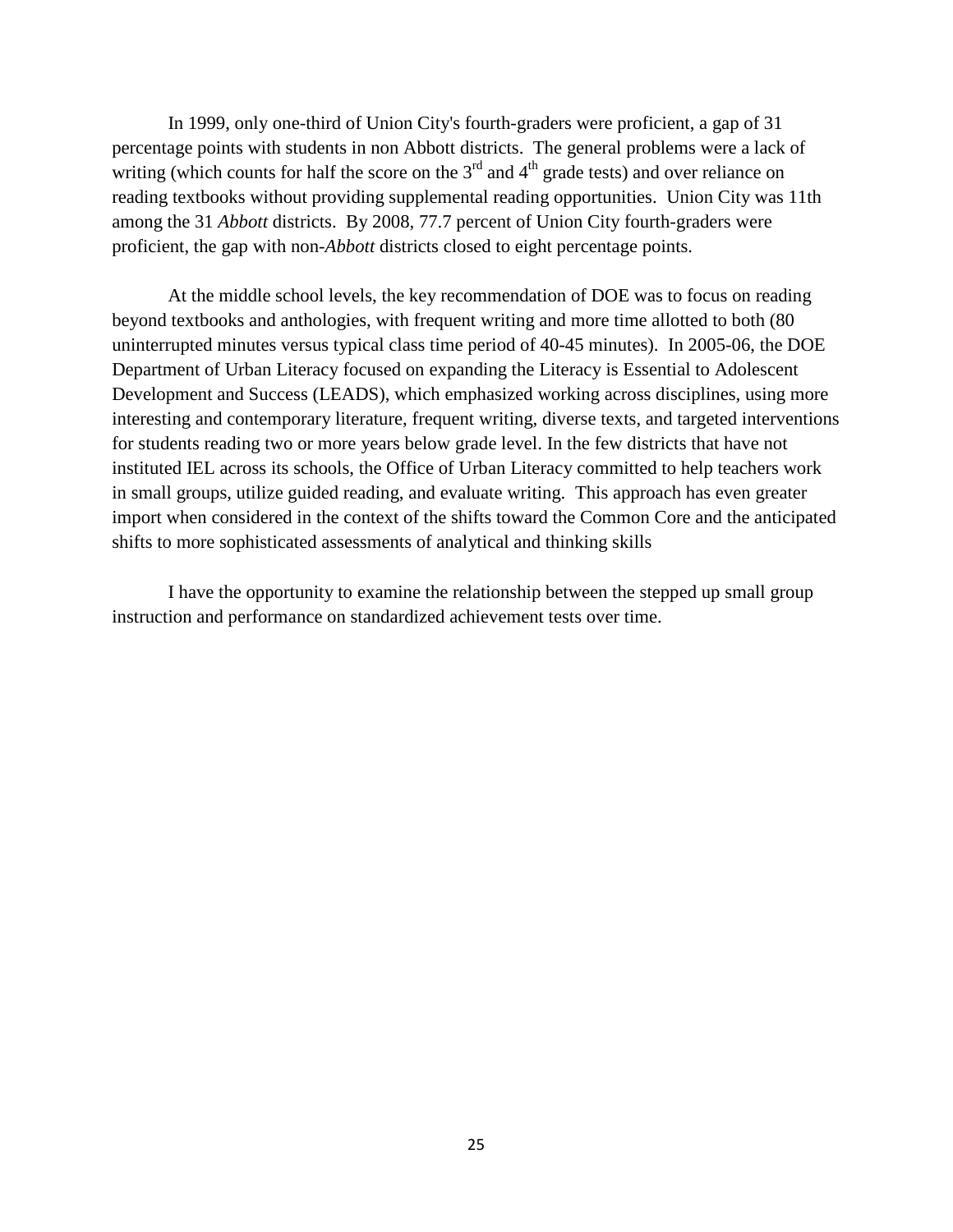### **IV. Methodology**

l

### **Introduction to the District Model**

This is the first study in the United States to chart the academic progress of economically disadvantaged students on a longitudinal basis following an equity decision rendered by a state Supreme Court. Sara Mead pointed out that, "a high-quality, rigorous longitudinal evaluation of the impact of New Jersey's K-12 level school reform efforts" has not been conducted on the Abbott districts. (Mead, 2009, p. 22).

Subsequent to **Abbott v. Burke** in 1997, I am examining the effects on the academic achievement, graduation rates, teacher-pupil ratio, and school climate of economically disadvantaged students. All thirty-one of the Abbott districts<sup>32</sup> are compared to 502 New Jersey districts in a comprehensive New Jersey data base created for this study.

The "lions share" of school finance research to date focuses on district wide academic performance after equity and adequacy court decisions were adjudicated by state supreme courts My study builds upon this district-analysis approach. I vastly expand the number of variables in play and evaluate the effects of Abbott v. Burke and the ensuing policy initiatives on Abbott districts, low-income non-Abbott districts, middle class districts, upper middle class districts, and the highest socio-economic districts. Tukey's 1962 maxim that "it is better to have an approximate answer to the right question than an exact answer to the wrong question" applies to examining whether equity court decisions improve academic performance.

### **A. Has the money from the equity and adequacy court decisions reached the students in the classroom?**

The first research question is "Have increased resources from the equity and adequacy court decisions reached the students in the classroom?"

In order to answer this question several sub-questions must be asked:

S (1) Have expenditures per pupil in Abbot districts increased since Abbott v. Burke (1997)?

S (2) Have instruction and instruction related expenditures increased?

S (3) How does funding for Abbott districts compare to low income non-Abbott districts and middle class districts?

S (4) What is the share of state funding for Abbott districts as compared to low income non-Abbott districts and middle class districts?

<sup>&</sup>lt;sup>32</sup> The Abbott districts include Asbury Park, Bridgeton, Burlington, Camden, Orange, East Orange, Elizabeth, Garfield, Gloucester, Harrison, Hoboken, Irvington, Jersey City, Keansburg, Long Branch, Millville, Neptune, New Brunswick, Newark, Passaic, Paterson, Pemberton, Perth Amboy, Phillipsburg, Plainfield, Pleasantville, Salem, Trenton, Union, Vineland, and West New York (New Jersey Department of Education, 2005).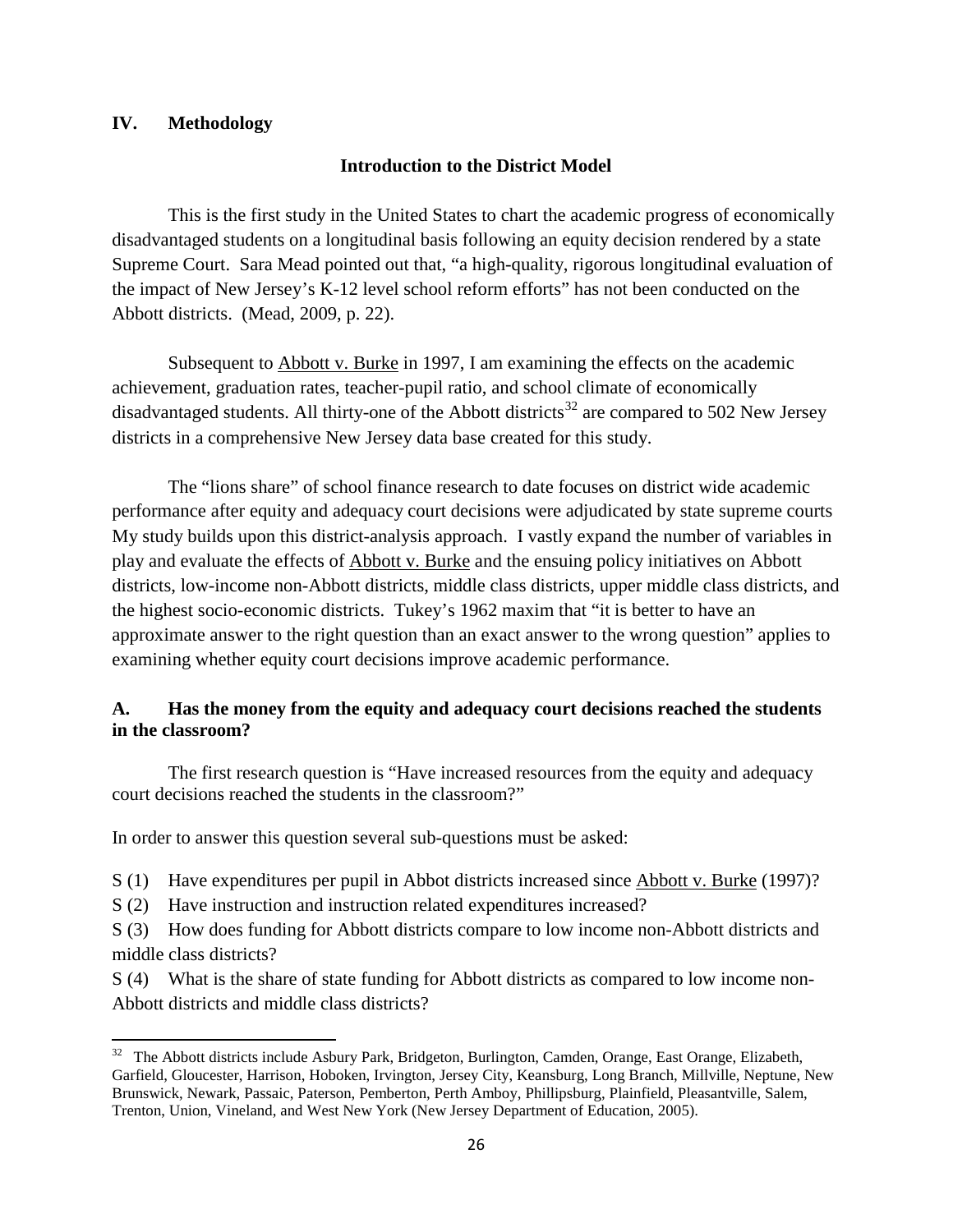#### **1. Expenditures per pupil since Abbott v. Burke (1997)**

Following the Abbott v. Burke decision in 1997 and ensuing policy initiatives to up until 2013, I am tracking revenue and expenditure data for the thirty-one (31) Abbott districts in comparison to 502 districts contained in a comprehensive New Jersey data base.<sup>33</sup>

I have separated the districts into quintiles according to the District Factor Group (DFG) classification scheme established by the Department of Education<sup>34</sup>:

1. Abbott districts (31 districts)

 $\overline{\phantom{a}}$ 

2. Low socioeconomic districts (A and B "DFG" group) non-Abbott districts (68 districts)

3. Middle-class districts (C, D, E, and F "DFG" group) (131 districts)

4. Upper middle-class districts (G and H "DFG" group) (144 districts)

5. Highest socioeconomic districts (I and J "DFG" group) (113 districts)

There is a sensitive equity issue that juxtaposes lower socioeconomic non-Abbott districts against the urban Abbott districts because the disparity between expenditures per student is very profound. Therefore, I am carefully tracking expenditures per pupil in the lower socioeconomic non-Abbott districts in comparison to Abbott districts prior and subsequent to the 1997 Abbott v. Burke decision.

All but six of the Abbott districts fall within DFG group A. Approximately sixteen non-Abbott districts fall in DFG group A, including Perth Amboy, Atlantic City, Dover, Penns Grove-Carney's Point, and Wildwood City. These sixteen districts have a large number of economically disadvantaged students.

The districts in the DFG group B also have a significant number of socio-economically disadvantaged students.<sup>35</sup> As the chart below indicates, approximately 56% of students in the B district factor group are classified as economically disadvantaged.

 $33$  The data base contains 533 districts after removing the regional service agencies, the county service agencies, and charter school districts wherein data was not available.

<sup>&</sup>lt;sup>34</sup> To calculate DFG groups New Jersey concentrates on three steps: first they calculate the SES score (socioeconomic statistic) for each student, then they calculate the weighted amount for each student using 6 indicators about their origin and then New Jersey concentrates on how many students with these SES weighted scores are in each district. The DFG factor groups were first created in 1975 and were recalculated with the information gathered by the 2000 census. Subsequent to the  $\Delta$ bbott IV ruling, the DFGs were also used to define the group of school districts in which the Abbott v. Burke parity remedy would be based (New Jersey Department of Education, 200 <sup>35</sup> The districts from DFG group B include North Bergen, Plainfield, Linden, Long Branch, Kearney, Carteret, Lodi, Roselle, Cliffside Park, and Harrison.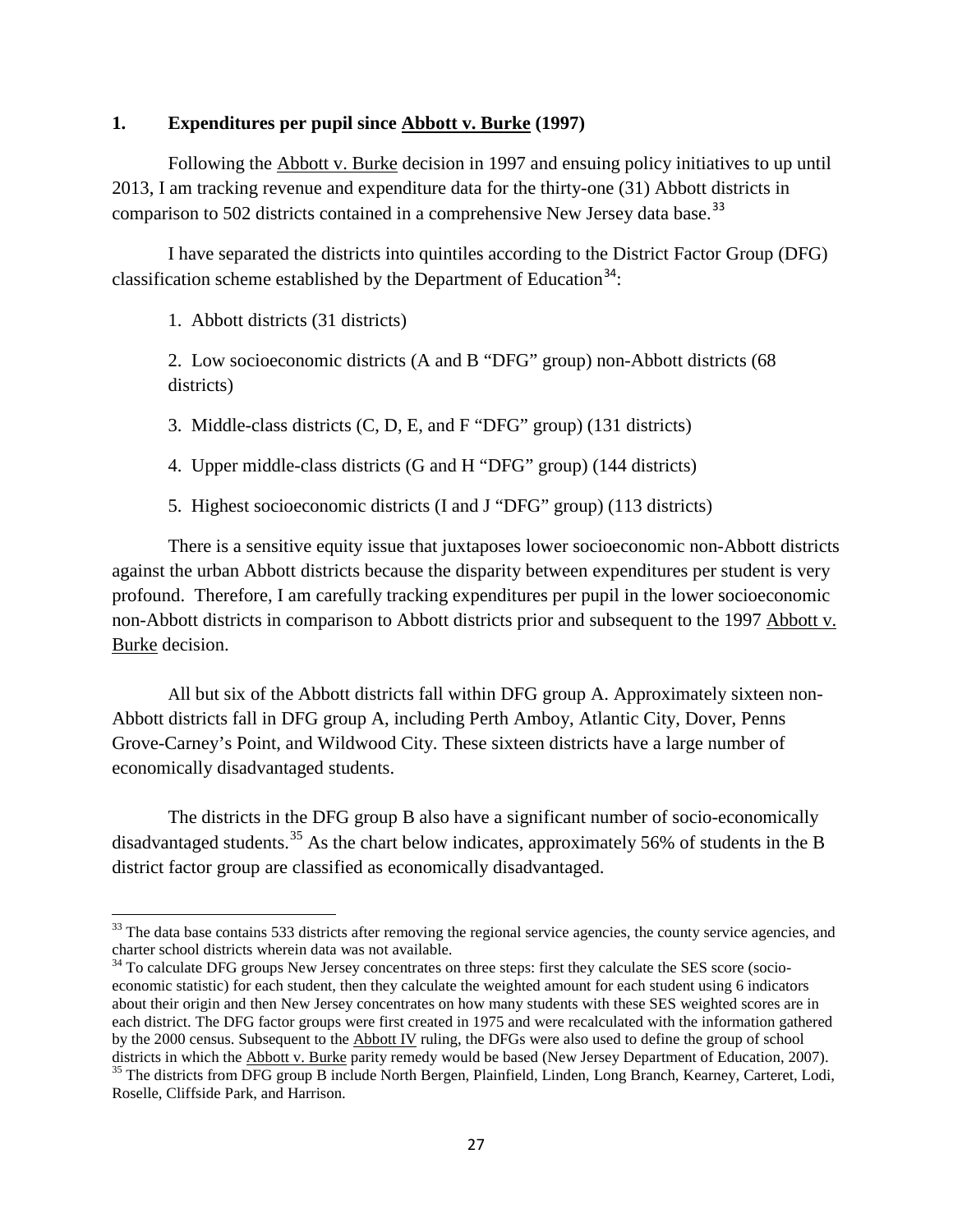Table 1.

 $\overline{\phantom{a}}$ 

| District Factor Group   Total Students   Econ Disad students % Econ Disad   Advantaged students   % Advantaged stud |        |        |        |       |        |
|---------------------------------------------------------------------------------------------------------------------|--------|--------|--------|-------|--------|
| ΙA                                                                                                                  | 18.469 | 14.773 | 79.99% | 3.696 | 20.01% |
| lв                                                                                                                  | 10.715 | 5.993  | 55.93% | 4.722 | 44.07% |

(Source: New Jersey Department of Education website (2006)

## **a. Funding for Abbott districts in comparison to low income non-Abbott districts following enactment of the School Funding Reform Act (SFRA) in 2009**

The School Finance Reform Act (SFRA), enacted in January 2008 and declared constitutional by the State Supreme Court in May 2009, eliminated special funding and other remedial orders for the urban (Abbott) districts and provides significantly more funding to nonurban districts that have growing numbers of poor and ELL students. I am especially interested in tracking expenditures per pupil for high poverty districts subsequent to the passage of SFRA. I briefly study whether the reversal of Abbott in 2009 and the enactment of SFRA has a negative association with the funding and academic achievement of economically disadvantaged students in Abbott districts.

## **b. Funding for Middle Class Districts, Compared to Abbott Districts**

I track expenditures per pupil in middle class districts<sup>36</sup> and the Abbott districts prior and subsequent to the 1997 Abbott v. Burke decision and the enactment of SFRA. The middle class districts are the home to some of the most politically powerful jurisdictions in the state, including West Orange<sup>37</sup>, Cherry Hill, Parsippany-Troy Hills, Morris, Lawrenceville, and Middletown.

## **c. Funding for Upper Middle Class Districts, Compared to Abbott Districts**

I track expenditures per pupil in middle class districts and the Abbott districts prior and subsequent to the 1997 Abbott v. Burke decision and the enactment of SFRA. Even prior to the increase of almost \$100 million allocated to Abbott districts in FY 2004-05, education spending in the Abbott districts was equalized with middle class districts as far back as 2001-02.

The Abbott districts were spending more per pupil than all fifteen randomly chosen districts from the upper middle class category (GH "DFG" group) in 2005-06. The graph below shows the disparity in spending per pupil in 2005-06 between the Abbott and fifteen randomly chosen districts in the GH "DFG"group.

<sup>&</sup>lt;sup>36</sup> The middle class districts include Manalapan-Englishtown, Cherry Hill, Edison, Piscataway, Middleton, Green Brook, High Bridge, East Windsor, Fairlawn, Cedar Grove, Springfield, Paramus, Parsippany-Troy Hills, West Orange and Morris.

<sup>&</sup>lt;sup>37</sup> West Orange is the home of the Richard Cody, former Governor, who is also President of the New Jersey State Senate.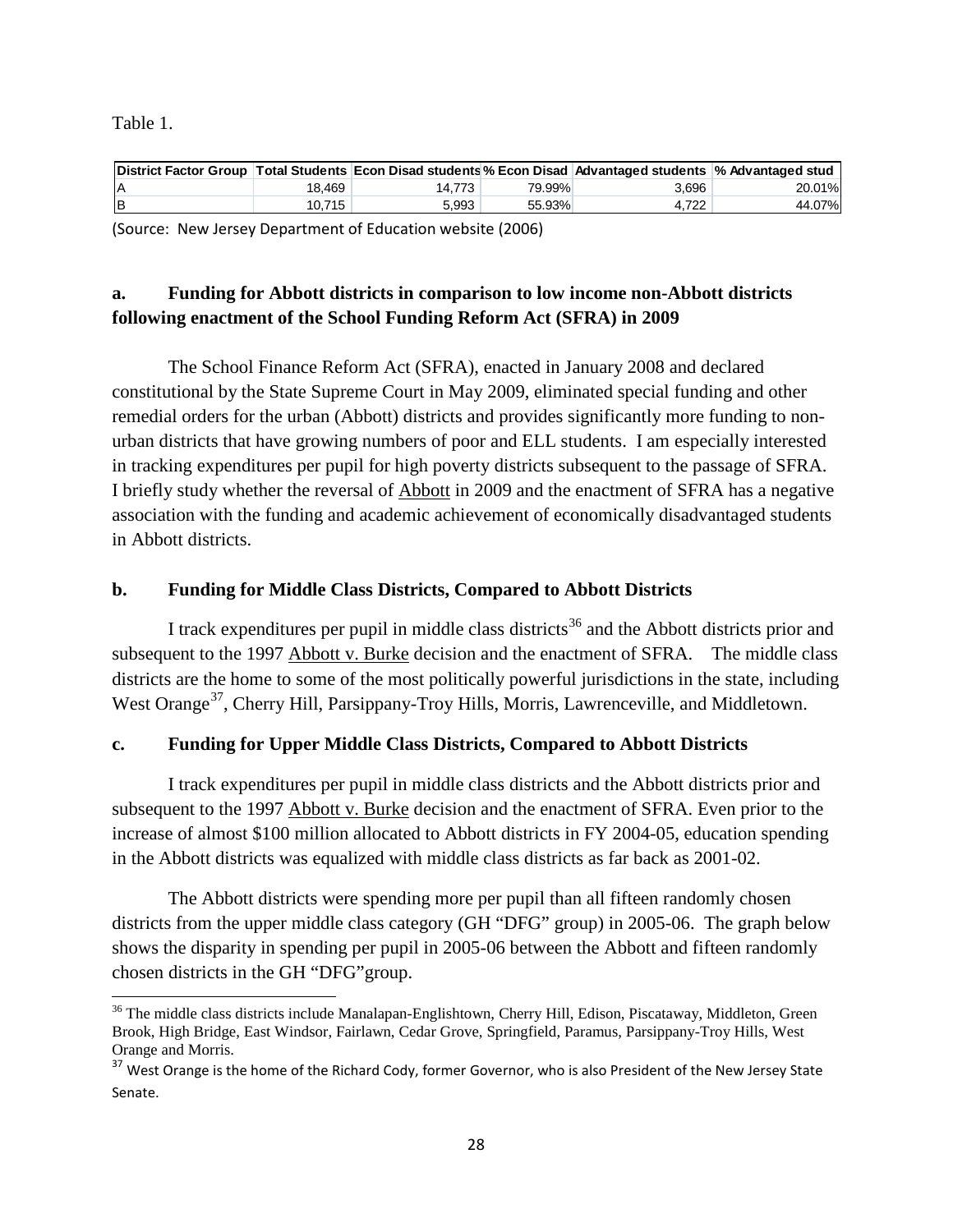

Figure 3. Comparison of expenditure per pupil selected Abbott and Middle Class districts

#### **Comparision of costs per pupil 2005-06 in selected Abbott and Middle Class districts**

#### **d. Funding for the Highest Socio-Economic Districts, Compared to Abbott Districts**

 Finally, I also track expenditures per pupil the highest socio-economic districts and the Abbott districts prior and subsequent to the 1997 Abbott v. Burke decision and the enactment of SFRA.

In summary, I am comparing expenditures per pupil in middle class districts<sup>38</sup>, upper middle-class districts, and the highest socioeconomic districts with those of Abbott districts prior and subsequent to the 1997 Abbott v. Burke decision and the enactment of SFRA.

## **2. Expenditures for instruction and instruction related expenditures since Abbott v. Burke (1997)**

NCES reports that in FY 11, school districts reported \$520.6 billion in current expenditures for all educational functions, which included \$341.1 billion or 65.5 percent for instruction and instruction-related expenditures.

<sup>&</sup>lt;sup>38</sup> The middle class districts include Manalapan-Englishtown, Cherry Hill, Edison, Piscataway, Middleton, Green Brook, High Bridge, East Windsor, Fairlawn, Cedar Grove, Springfield, Paramus, Parsippany-Troy Hills, West Orange and Morris.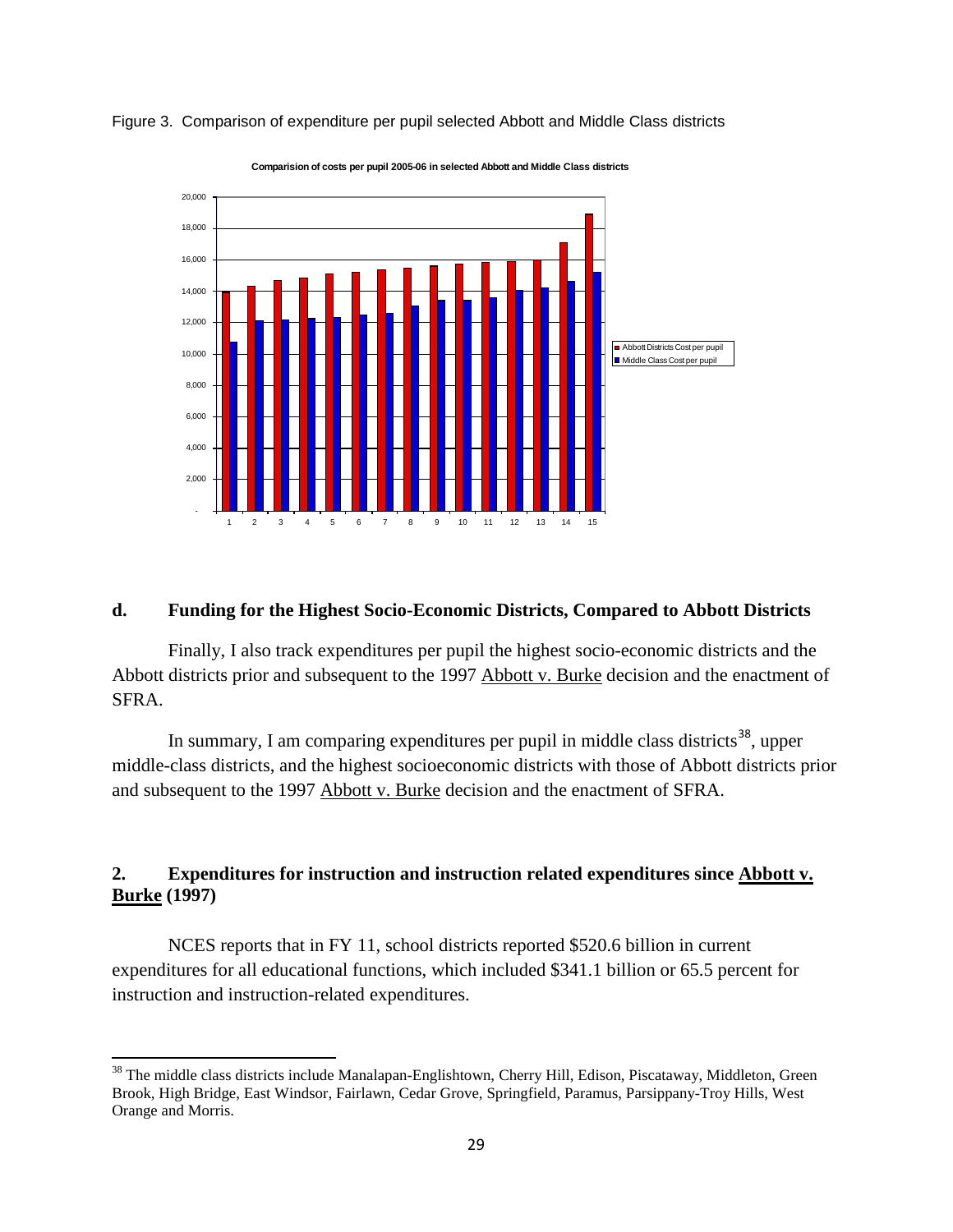In response to the question of whether the Abbott funding made it into the classroom I am tracking instruction and instruction related expenditures per pupil for the thirty-one (31) Abbott districts in comparison to districts that are very similar in terms of socio-economic status, middle class districts, upper middle class districts, and the highest socio-economic districts.<sup>39</sup>

## **3. Share of State Aid in Abbott districts, low socioeconomic, middle class, upper middle class, and the highest socioeconomic districts**

The disparity in expenditures per pupil raises the issue of whether lower socioeconomic non-Abbott districts are receiving an equitable share of state aid to education? I track the levels of State aid to Abbott districts and all New Jersey districts form 1997 to 2012.

As previously mentioned, between FY 1997 and FY 2005, the Abbott districts received State aid increases at a far greater rate than the middle class districts. I also propose to track the levels of State aid to Abbott districts in comparison to all districts in the state.

## **4. Effect of Abbott v. Burke (1997) on Expenditures per Pupil**

The district model analyzes the relationship between expenditures per pupil and Abbott districts and various dependent variables while controlling for poverty, race, and urbanicity.

The dependent variables include:

- Expenditures per pupil, separate variables for every year from 1995-2012
- Instruction Expenditures per pupil
- Expenditure per pupil minus federal revenue weighted 40% for poverty (To calculate the weighted value, the number of number of children 5-17 year olds in poverty in each district was multiplied by the weighting factor (e.g. 40%) and added to the total enrollment of the district).
- School administration expenditures
- General administration expenditures
- State Aid
- Revenue from state sources
- Revenue from local sources

The independent variables include the following:

- Abbott District 0=No; 1=Yes
- Poverty rate for each district
- High Minority  $(>60\%$  minority) 0=No; 1=Yes

 $\overline{\phantom{a}}$ <sup>39</sup> The middle class districts include Manalapan-Englishtown, Cherry Hill, Edison, Piscataway, Middleton, Green Brook, High Bridge, East Windsor, Fairlawn, Cedar Grove, Springfield, Paramus, Parsippany-Troy Hills, West Orange and Morris.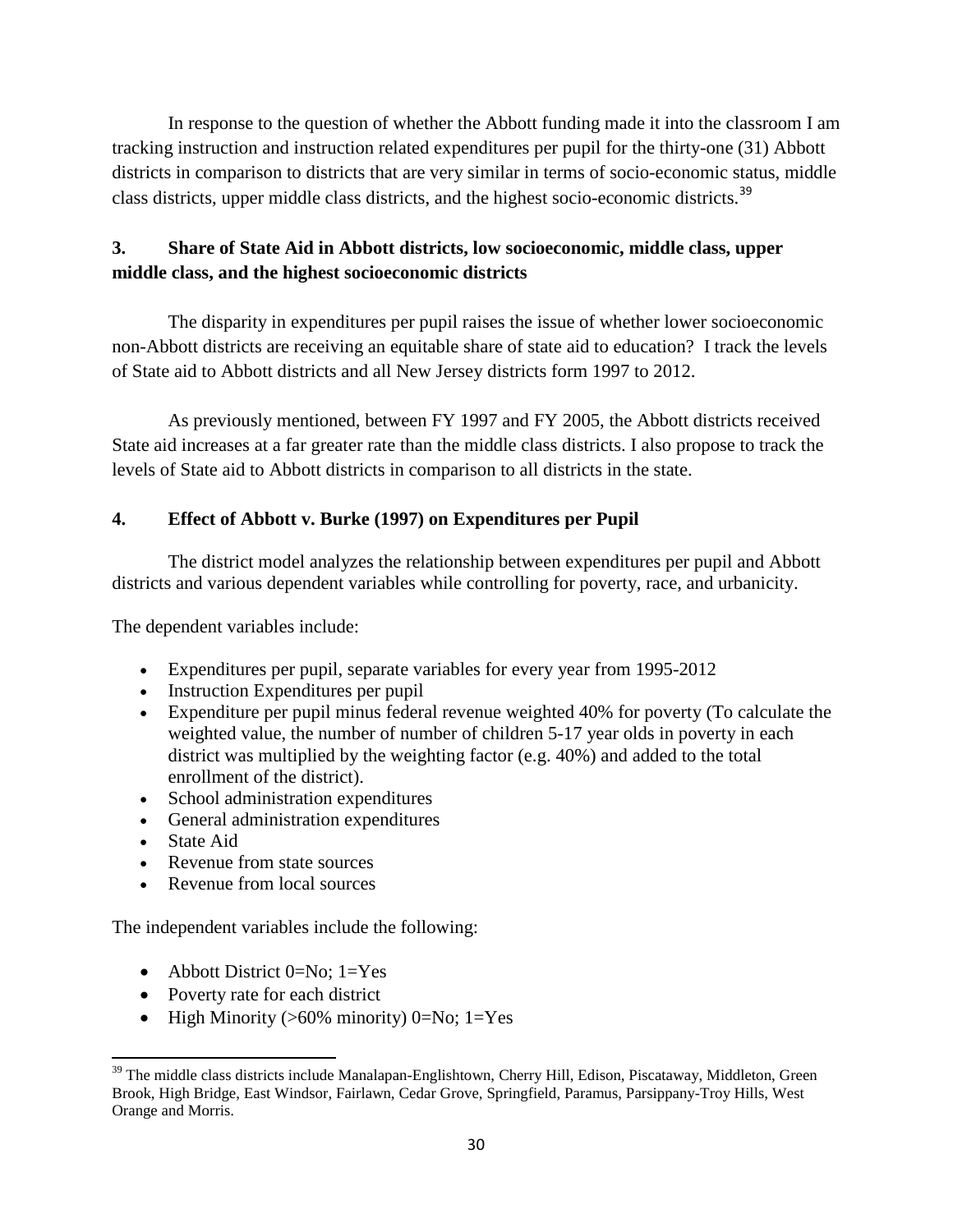- Percentage of ELL students
- City locale code  $0=No$ ;  $1=Yes$
- Rural local code  $0=N_0$ ; 1=Yes
- Town locale code  $0=No$ ;  $1=Yes$
- Pupil teacher ratio

l

## **B. Academic performance of Abbott students since Abbott v. Burke compared to students from low socioeconomic, middle class districts, upper middle class and the highest socioeconomic districts**

The general research question is: Has the academic performance of Abbott students improved as compared to student achievement from analogous low socioeconomic districts that are not covered by Abbott v. Burke?

As Haertal points out, it is easy to calculate the time of an individual runner, but it is harder to do so for a group of runners or to compare one group of runners to another. (Haertal, 2009). This metaphor applies to the comparing the academic performance of Abbott students to students in similar socio-economic positions throughout the State.

## **1. Effects of Abbott v. Burke (1997) on Standardized Test Scores, SAT scores, Graduation Rates, Student-Teacher Ratio, Teacher Experience, and School Climate of economically disadvantaged students**

I am analyzing the effects of **Abbott v. Burke** (1997) and the enactment of SFRA (2008) on economically disadvantaged students in Abbott districts as compared to student performance in low income non-Abbott districts, middle class districts, upper middle class districts, and the highest socio-economic districts. All thirty-one of the Abbott districts<sup>40</sup> are compared to 502 New Jersey districts in a comprehensive New Jersey data base created for this study. The dependent variables include measures of standardized test scores, graduation rates, school characteristics such teacher per pupil ratio, and school climate.

 Students in Abbott districts showed demonstrable improvement from 2001 to 2005 on fourth grade math and reading tests, with the result that the Abbott to non-Abbott achievement gap seems to be closing in the 4<sup>th</sup> grade. (Goertz and Weiss 2007). Alexandra Resch used district level averages on the 1994-2001 New Jersey High School Proficiency Test to analyze Abbott v.

<sup>&</sup>lt;sup>40</sup> The Abbott districts include Asbury Park, Bridgeton, Burlington, Camden, Orange, East Orange, Elizabeth, Garfield, Gloucester, Harrison, Hoboken, Irvington, Jersey City, Keansburg, Long Branch, Millville, Neptune, New Brunswick, Newark, Passaic, Paterson, Pemberton, Perth Amboy, Phillipsburg, Plainfield, Pleasantville, Salem, Trenton, Union, Vineland, and West New York (New Jersey Department of Education, 2005).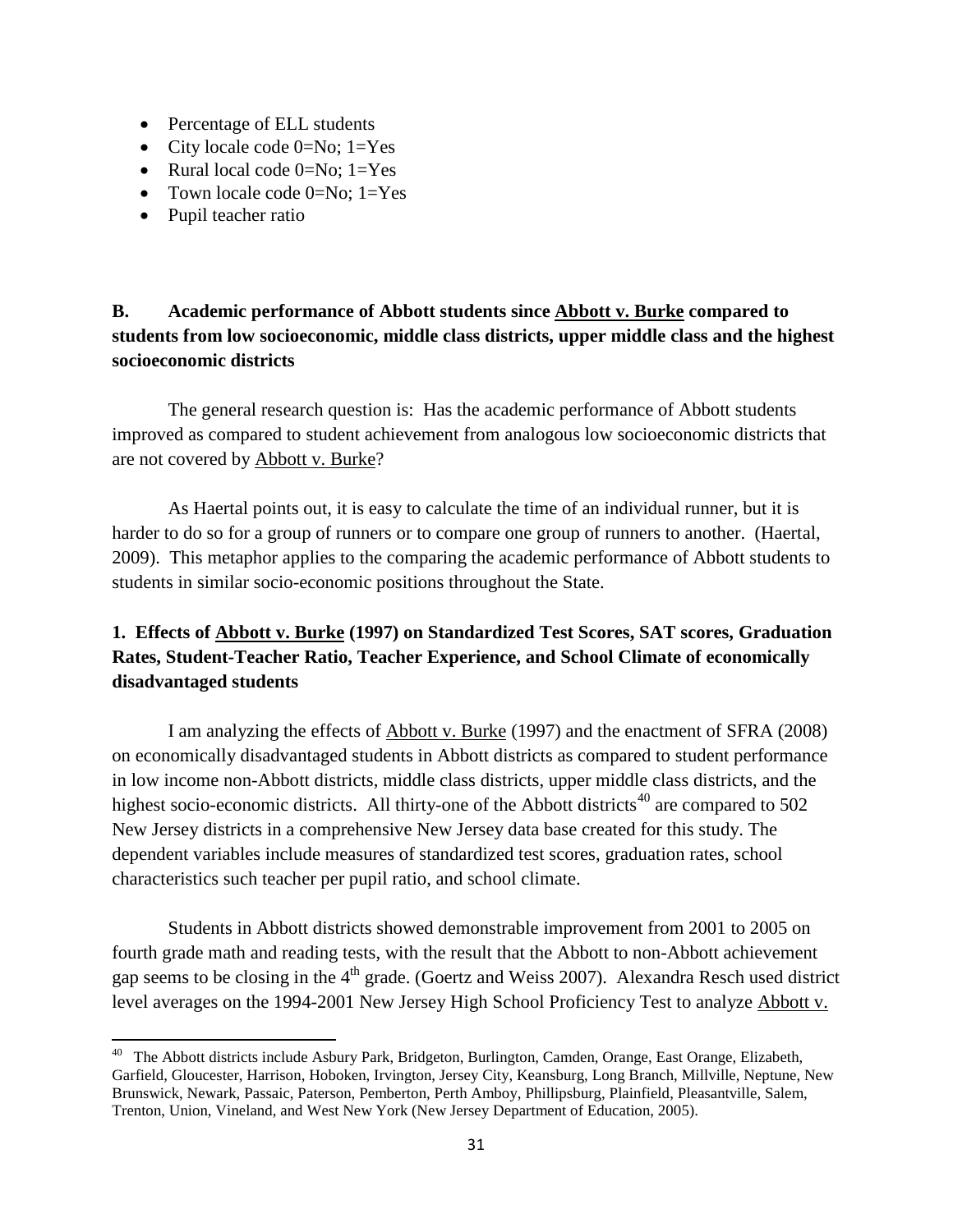Burke. She found a significant positive impact of the Abbott policy on  $11<sup>th</sup>$  grade achievement for minority students in the Abbott districts. (Resch, 2009, p, 94).

### **Standardized Test Scores as Dependent Variable**

I compare the aggregate standardized test scores of Abbott students on fourth and eighth grade Language Arts and Math prior and subsequent to Abbott v. Burke as compared to standardized test scores of students from low socioeconomic, middle class, upper middle class, and the highest socioeconomic districts. Specifically, regression techniques are used to examine the association between increased resources from Abbott v Burke (1997) and the average children's literacy and mathematics scores during the  $4<sup>th</sup>$  and  $8<sup>th</sup>$  grades prior to the court decision, before SFRA in 2007, and in 2012. Four models using hierarchial regression are summarized by table 2 below. The dependent variables for the first and second models are standardized<sup>41</sup> test scores, commonly known as  $Z$  scores. The algebraic form of the second model is:

Scaled Test Score (Z score)=  $\beta$ ο+  $\beta_1$  Abbott District + $\beta_2$  Expenditures per pupil +  $\beta_3$  low socioecon non-Abbott +  $\beta_4$  middle class +  $\beta_5$  upper middle class +  $\beta_6$  Pupil/Teacher ratio + $\beta_7$ percentage ELL +  $\beta_8$  high minority +  $\beta_9$  urbanicity (City, rural, town), and **Suburbs**+  $\epsilon$ 

**.** 

 $<sup>41</sup>$  A set of data is converted into standard units by subtracting from each value the mean of the data and then</sup> dividing by their standard deviation. In standard units the mean of any set of data is zero and its standard deviation is equal to 1. (Freund and Williams, 2010).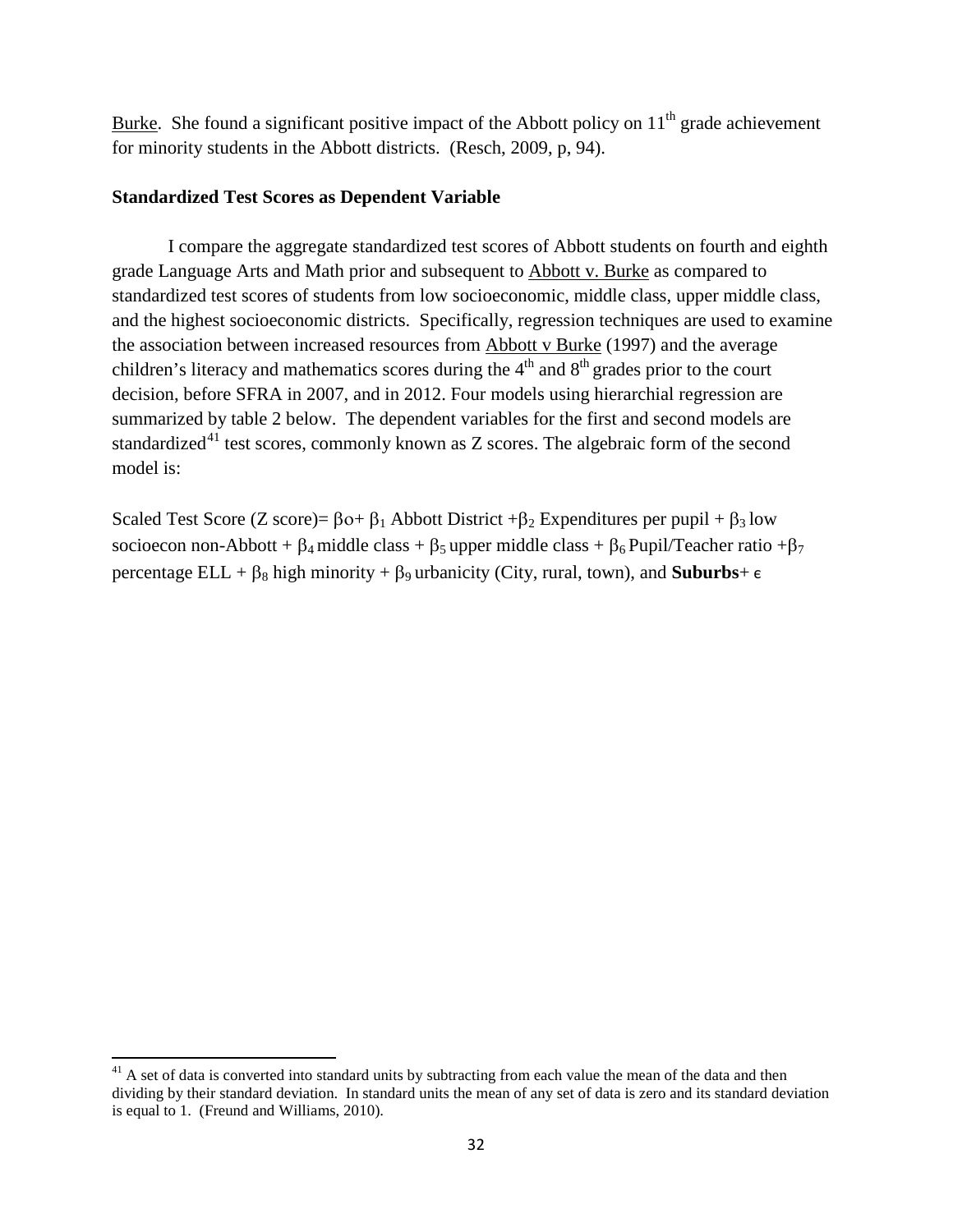Table 2. Regression Models

|                                                                                                                                            | Dep. Var.                                                                                              | Dep. Var.                                                                                           | Dep. Var.         | Dep. Var.               |
|--------------------------------------------------------------------------------------------------------------------------------------------|--------------------------------------------------------------------------------------------------------|-----------------------------------------------------------------------------------------------------|-------------------|-------------------------|
|                                                                                                                                            | Aggregate<br>Achievement<br>Tests: 4 <sup>th</sup> and<br>$8^{TH}$ grade<br>reading/math<br>(Z scores) | Aggregate<br>Achievement<br>Tests: 4 <sup>th</sup> and<br>$8th$ grade<br>reading/math<br>(Z scores) | <b>SAT scores</b> | <b>SAT scores</b>       |
| Independent<br>variables                                                                                                                   |                                                                                                        |                                                                                                     |                   |                         |
| <b>Abbott District</b><br>$0=No; 1=Yes$                                                                                                    | $\overline{\mathsf{x}}$                                                                                | $\overline{X}$                                                                                      | $\overline{X}$    | $\overline{\mathsf{x}}$ |
| Low socioeconomic<br>non Abbott<br>$0 = No$ ; $1 = Yes$                                                                                    | $\overline{X}$                                                                                         | $\overline{X}$                                                                                      | $\overline{X}$    | $\overline{X}$          |
| <b>Upper Middle Class</b><br>$0 = No; 1 = Yes$                                                                                             | $\overline{X}$                                                                                         | $\overline{X}$                                                                                      | $\overline{X}$    | $\overline{X}$          |
| Highest<br>Socioeconomic<br><b>Districts</b><br>$0 = No; 1 = Yes$                                                                          | $\overline{X}$                                                                                         | $\overline{\mathsf{x}}$                                                                             | X                 | $\mathsf{X}$            |
| High Minority (>60%<br>minority) $0 = No$ ; $1 = Yes$<br>(Black, Hispanic<br><b>Native</b><br>American/Alaskan<br>Asian, Pacific Islander) |                                                                                                        | X                                                                                                   |                   | $\sf X$                 |
| Median Income Level<br>in Districts from ACS                                                                                               |                                                                                                        | $\overline{X}$                                                                                      |                   | X                       |
| City locale code 0=No;<br>$1 = Yes$                                                                                                        |                                                                                                        | $\overline{X}$                                                                                      |                   | $\overline{\mathsf{x}}$ |
| Rural local code 0=No;<br>$1 = Yes$                                                                                                        |                                                                                                        | $\overline{\mathsf{x}}$                                                                             |                   | $\overline{\mathsf{x}}$ |
| Town locale code<br>$0=No; 1=Yes$                                                                                                          |                                                                                                        | X                                                                                                   |                   | X                       |
| Percentage of women<br>with BA in districts<br>from ACS                                                                                    |                                                                                                        | $\mathsf{X}$                                                                                        |                   | $\mathsf{X}$            |

 Regression techniques are also used to examine the association between increased resources from Abbott v. Burke (1997) and the following dependent variables:

- Average SAT scores in 1995, 1996, 1997, 1999, 2000, 2001, 2002
- $\triangleright$  SAT scores in 2012;
- Graduation rates in 1996, 2007, 2012, 2015;
- Student-teacher ratio in 1996, 2007, and 2012;
- $\triangleright$  School climate variables in 2012
	- Algebra I enrollment and passing by grade 7 or 8,9; or 10,11,12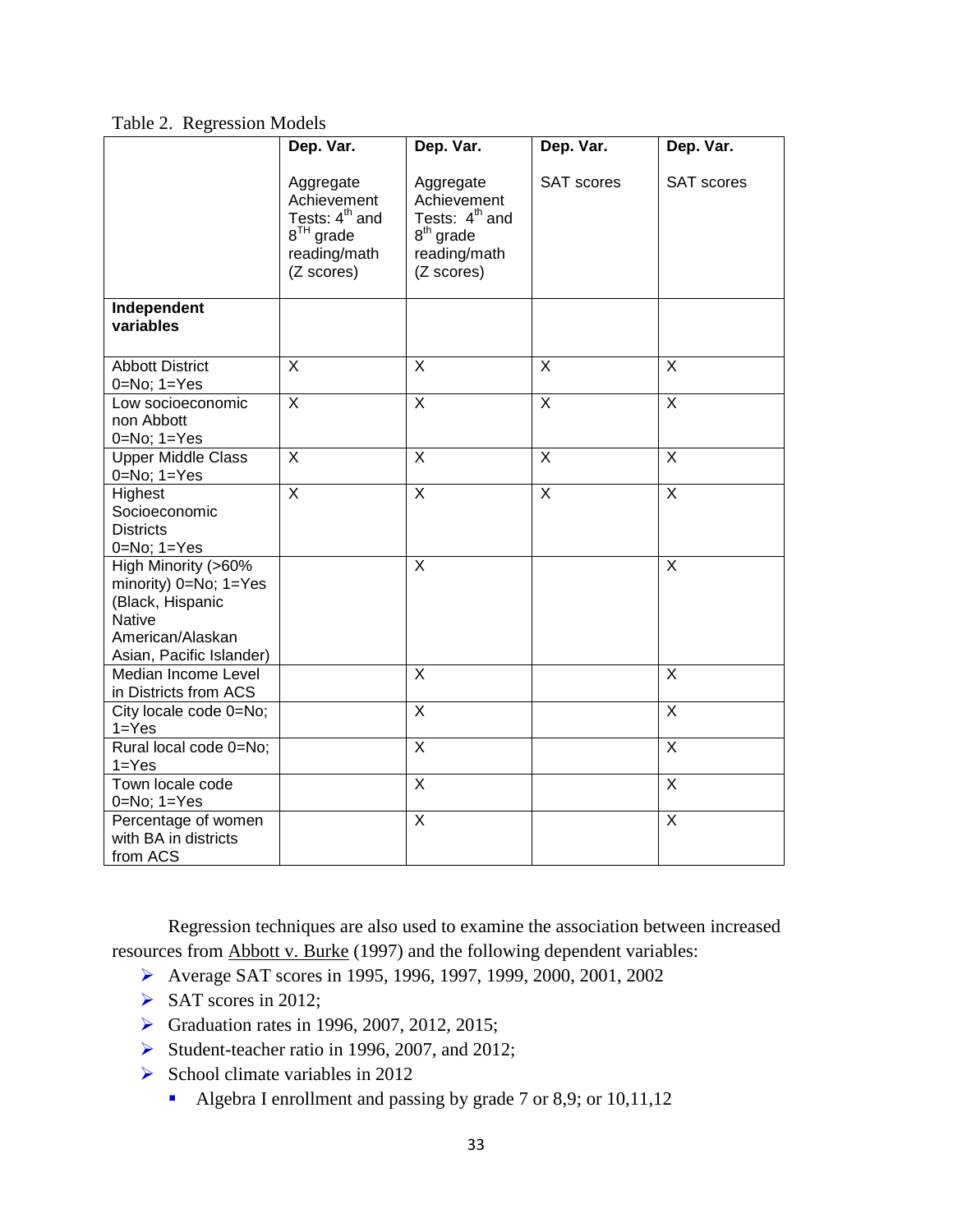- **AP Courses, test taking, and test passing**
- Suspensions: in school and out-of-school
- **Expulsions**
- Bullying/harassment on the basis of sex, national origin, and disability
- $\triangleright$  Teachers level of experience in 2012

## **C. Are Abbott policy initiatives such as the Intensive Early Literacy Program and mandatory pre-school effective?**

One of the best methods to determine whether specific policies such as IEL generated by Abbott are effective for economically disadvantaged students is to chart performance of students in districts that emphasize IEL. It would be more difficult to measure the impact of this malleable policy on all Abbott school districts, rather than just zero in on a few districts that emphasized the policy. I am focusing the lens on nine districts that emphasized IEL—those nine districts that have been characterized as "high implementers" or "medium implementers" of IEL.

## **D. Data Sources**

A. 2010-2013 American Community Survey 3-Year Estimates Percentage of families whose income in past 12 months is below poverty level

- B. Common Core of Data (CCD) School District Finance Survey (F-33)
- C. CCD Local Education Agency Universe
- D. CCD School Universe
- E. School Performance Reports, New Jersey Department of Education
- F. American Community Survey (ACS) U.S. Census Bureau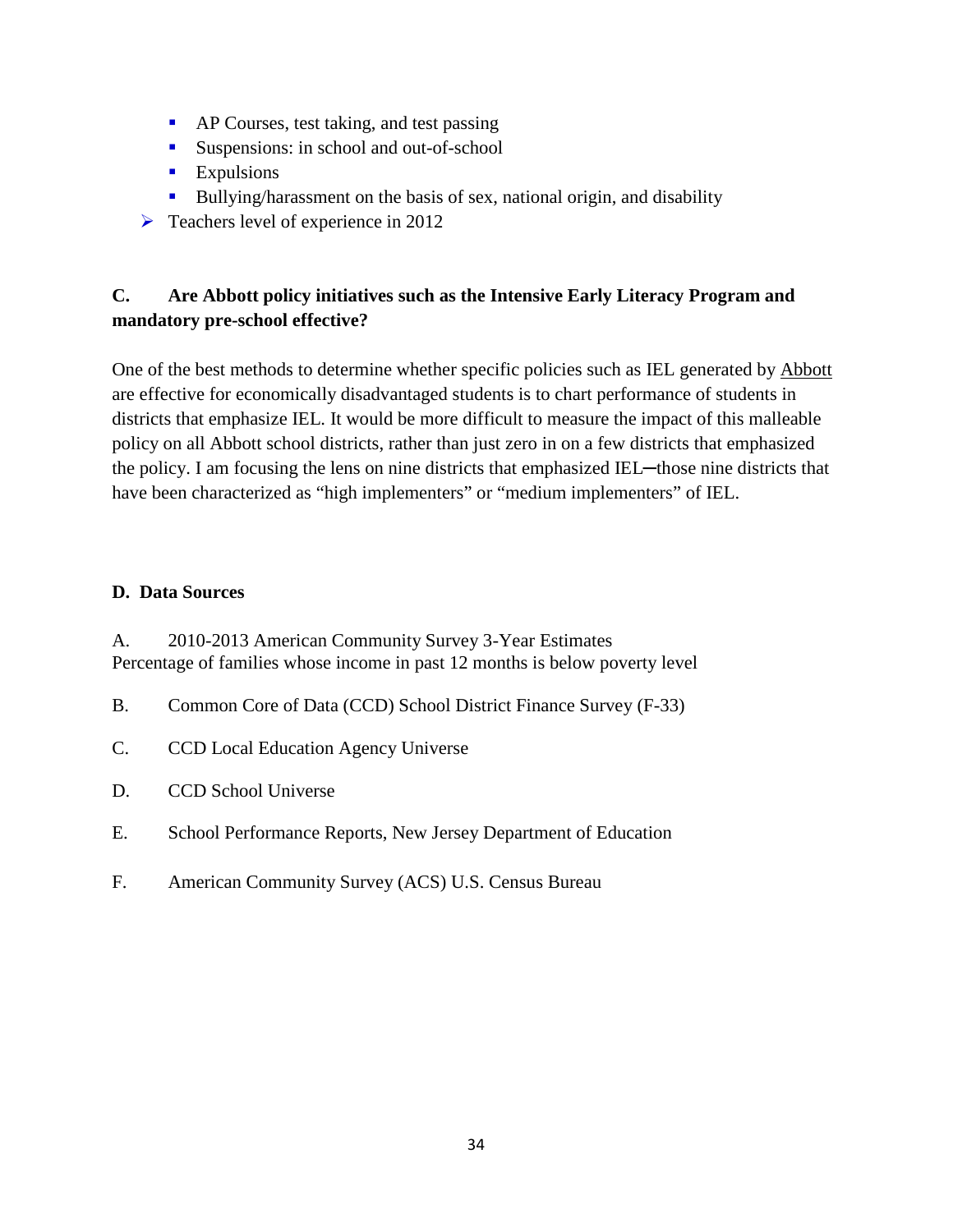### **V. Results**

### **a. The relationship between current expenditures per pupil and Abbott districts**

Prior to the landmark Abbott v. Burke decision in 1997, there was a 1.2 percentage difference between mean current expenditures per pupil in the Abbott districts (\$9,324) and the highest socio-economic districts in the state (\$9,214). By FY 13, the percentage difference in mean expenditures per pupil had grown to 16.3 percent between the Abbott districts (\$20,231) and the highest socio economic districts (\$16,943).



Figure 3.

| Expenditures per pupil by quintiles selected years 1995-2014                     |                  |             |   |         |         |        |         |        |          |        |          |        |
|----------------------------------------------------------------------------------|------------------|-------------|---|---------|---------|--------|---------|--------|----------|--------|----------|--------|
|                                                                                  | <b>Districts</b> | 1995-96     |   | 1997-98 | 2002-03 |        | 2007-08 |        | 20012-13 |        | 20013-14 |        |
| <b>Abbott Districts</b>                                                          | 31               | 9,324<br>\$ | S | 9.740   | S       | 14.170 | S       | 19.877 | S        | 20.231 | S        | 20,278 |
| Low socio-economic non Abbott                                                    | 68               | 8.125       |   | 8.544   |         | 11,382 |         | 15.844 |          | 16.411 |          | 16,820 |
| Middle Class                                                                     | 131              | 8.281       |   | 8,481   |         | 10.859 |         | 15.026 |          | 16.613 |          | 16,523 |
| <b>Upper Middle Class</b>                                                        | 144              | 8,765       |   | 8,862   |         | 11.134 |         | 15,331 |          | 21.678 |          | 17,259 |
| Highest socio-economic districts                                                 | 113              | 9.214       |   | 9.350   |         | 11,609 |         | 15.544 |          | 16,943 |          | 17,470 |
| Source: School District Finance Survey (F-33) FY96, FY98, FY03, FY08, FY13, FY14 |                  |             |   |         |         |        |         |        |          |        |          |        |

In FY 14, mean expenditures per pupil in Abbott districts were an astounding 18.5 percent higher than in middle class districts. Mean expenditures per pupil in Abbott districts were also 17.1 percent higher than in low socioeconomic districts. However, it is interesting to note that in FY 13 mean expenditures per pupil in Abbott districts were 7.2 percent less than in upper middle class districts (\$21,678).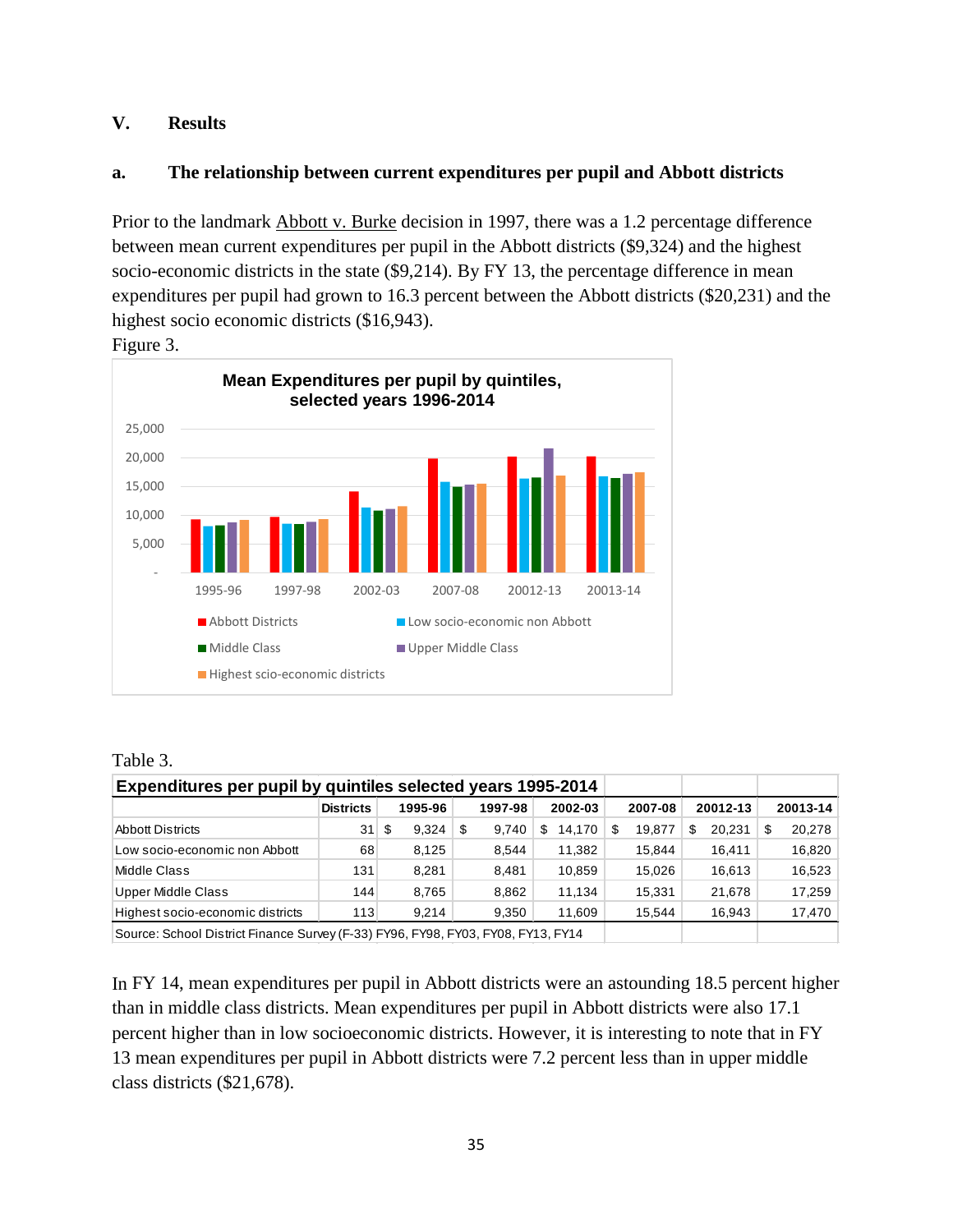#### Table 4.

| Percentage Difference in Mean Expenditures per Pupil by Quintiles Seleced Years 1995-2014 |         |         |         |         |          |          |  |  |  |  |
|-------------------------------------------------------------------------------------------|---------|---------|---------|---------|----------|----------|--|--|--|--|
|                                                                                           | 1995-96 | 1997-98 | 2002-03 | 2007-08 | 20012-13 | 20013-14 |  |  |  |  |
| Percent difference Abbotts & low<br>socio-economic non-Abbotts                            | 12.9    | 12.3    | 19.7    | 20.3    | 18.9     | 17.1     |  |  |  |  |
| Percent difference Abbotts &<br>Middle Class                                              | 11.2    | 12.9    | 23.4    | 24.4    | 17.9     | 18.5     |  |  |  |  |
| Percent difference Abbotts & Upper<br>Middle Class                                        | 6.0     | 9.0     | 21.4    | 22.9    | $-7.2$   | 14.9     |  |  |  |  |
| Percent difference Abbotts &<br>Highest socio-economic Districts                          | 1.2     | 4.0     | 18.1    | 21.8    | 16.3     | 13.8     |  |  |  |  |
| Source: School District Finance Survey (F-33) FY96, FY98, FY03, FY08, FY13, FY14          |         |         |         |         |          |          |  |  |  |  |

By 2012, there is a strong positive association between expenditures per pupil and Abbott districts, as compared to middle class districts (ES .291, p<.001). This effect size is markedly higher than in 1996 (ES .129, p<.05).

This effect size for the Abbott districts in 2012 exceeded the positive relationship between expenditure per pupils and the highest socio-economic districts (ES  $.142$ , p $< .01$ ). This result stands in stark contrast to the very strong relationship between expenditures per pupil and the highest social economic districts that existed prior to Abbott in 1996 (ES .253, p<.001).

There is also a slight positive association between expenditures per pupil and districts in city areas (ES .09, p<.05) in 2012. There is a slight positive association between expenditures per pupil and districts in town areas (ES  $.129$ , p<.01).

In 2014, the strong positive association between persists expenditures per pupil and Abbott districts, as compared to middle class districts (ES .259, p<.001). This effect size continues to exceed the positive relationship between expenditure per pupils and the highest socio-economic districts (ES .135, p<.05).

It is unequivocal that Abbott v. Burke has increased resources for students in Abbott districts. However, low socioeconomic districts and middle class districts have not experienced this increase in expenditures per pupil.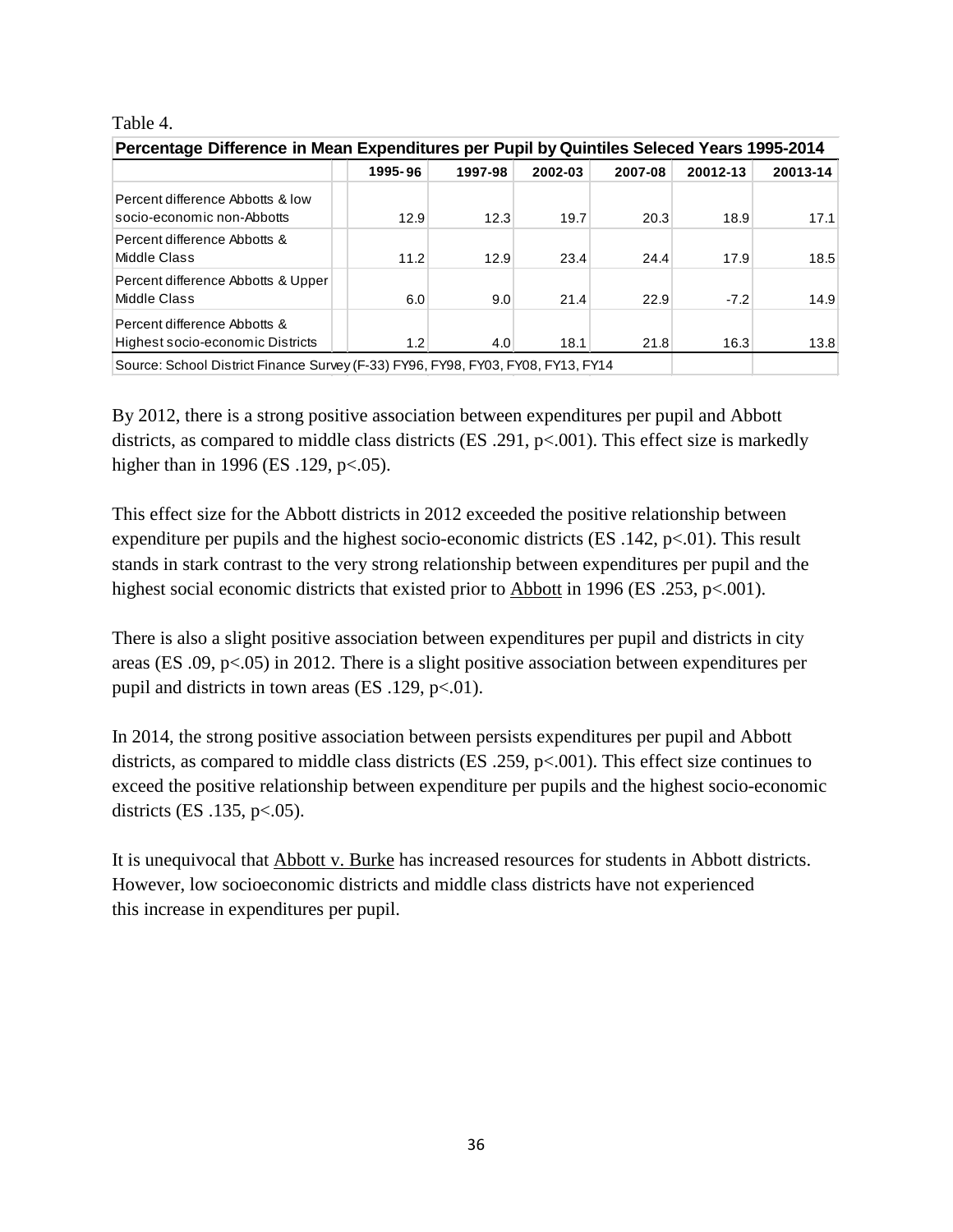## **b. The relationship between instruction current expenditures per pupil and Abbott districts**

The Abbott districts are increasing the amount of share of expenditures allocated for instruction. In 2012, there is a strong positive association between instruction expenditures per pupil and Abbott districts, compared to middle class districts (ES .177, p<.001).



Figure 4

Table 5.

Although expenditures per pupil in Abbott districts exceed \$20,000 in FY 12 thorough FY 14, instruction expenditures per pupil hovered around \$11,500, which only slightly exceeds the amount expended on instruction in the other quintiles.

|                                                              | Mean Instruction Expenditures Per Pupil and Expenditures Per Pupil by Quntiles |                               |                |                                                           |               |             |                |  |  |  |  |  |  |
|--------------------------------------------------------------|--------------------------------------------------------------------------------|-------------------------------|----------------|-----------------------------------------------------------|---------------|-------------|----------------|--|--|--|--|--|--|
|                                                              | # Dist                                                                         | Inst per pupil                | Inst per pupil | Inst. Per pupil Exp per pupil Exp per pupil Exp per pupil |               |             |                |  |  |  |  |  |  |
|                                                              |                                                                                | 2011-12                       | 2012-13        | 2013-14                                                   | 2011-12       | 2012-13     | 2013-14        |  |  |  |  |  |  |
| <b>Abbott Districts</b>                                      |                                                                                | $31 \text{ s}$<br>$11,516$ \$ | $11,553$ \$    | 11,627                                                    | 20,219<br>∣\$ | 20,231<br>S | 20,278<br>- \$ |  |  |  |  |  |  |
| Low socio-economic non Abbott                                | 68                                                                             | 9.727                         | 9.730          | 10.215                                                    | 16.108        | 16.411      | 16,820         |  |  |  |  |  |  |
| Middle Class                                                 | 131                                                                            | 9,339                         | 9.506          | 9.940                                                     | 15.748        | 16.613      | 16,523         |  |  |  |  |  |  |
| Upper Middle Class                                           | 144                                                                            | 9,599                         | 13.127         | 10.227                                                    | 16.443        | 21,678      | 17,259         |  |  |  |  |  |  |
| Highest scio-economic districts                              | 113                                                                            | 9,733                         | 9.849          | 10,361                                                    | 16,707        | 16.943      | 17,470         |  |  |  |  |  |  |
| Source: School District Einance Survey (E 22) EV12 EV12 EV14 |                                                                                |                               |                |                                                           |               |             |                |  |  |  |  |  |  |

Source: School District Finance Survey (F-33) FY12, FY13, FY14

Although the percentage difference in expenditures per pupil between Abbott districts and middle class district was 18.5 percent in FY 14, the difference in money that actually made it into the classroom, e.g. instruction expenditures per pupil, was only 14.5 percent. Similarly, the percentage difference in expenditures per pupil between Abbott districts and low socioeconomic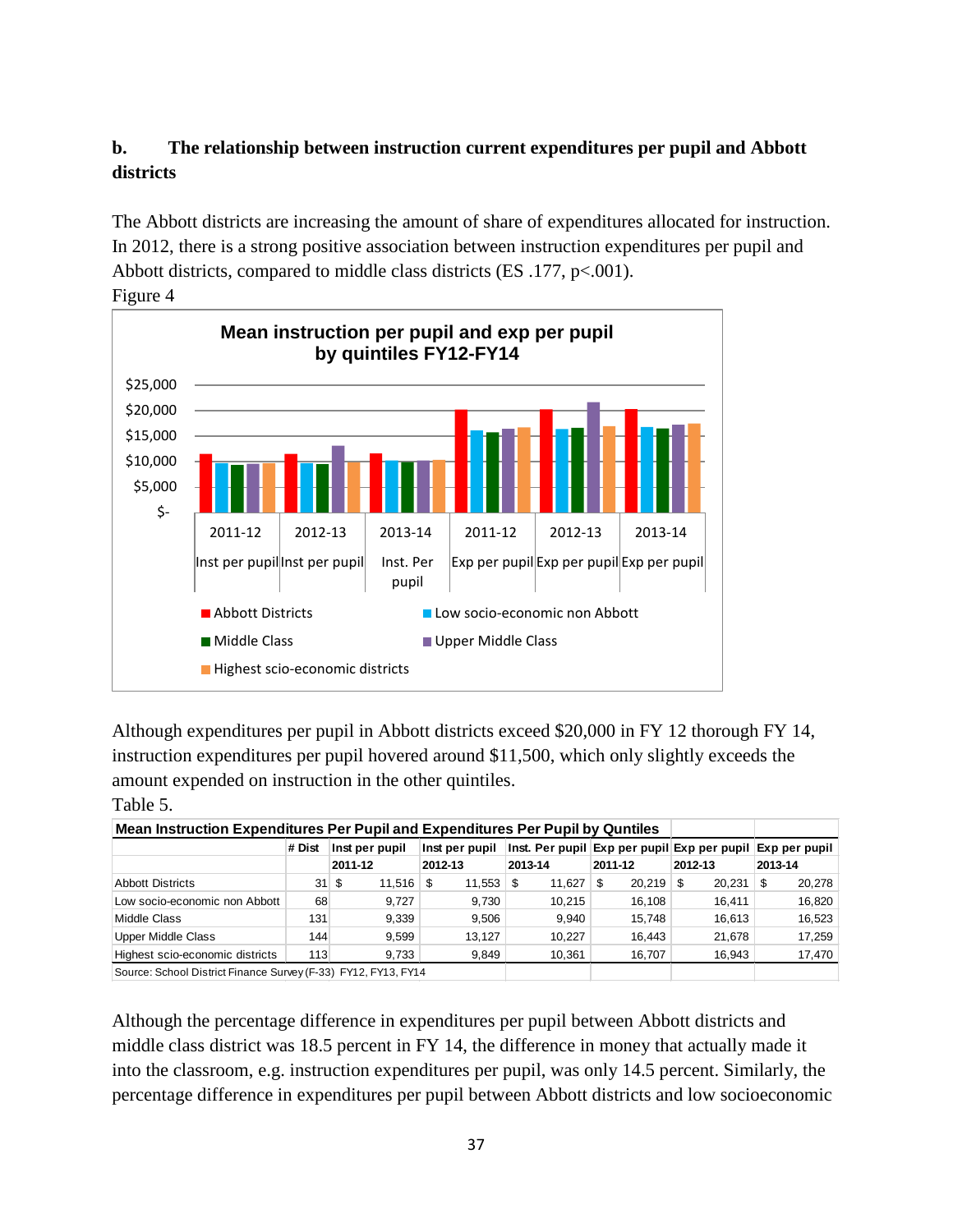district was 17.1 percent in FY 14, which the percentage difference in expenditures for insertion per pupil was only 12.1 percent.

## Table 6.

| Percentage Difference in Instruction Expenditures per Pupil and Exp per Pupil by Quintiles Selected Years 1995-2014 |                                                                                                                                    |                |                                                           |         |         |         |  |  |  |  |  |
|---------------------------------------------------------------------------------------------------------------------|------------------------------------------------------------------------------------------------------------------------------------|----------------|-----------------------------------------------------------|---------|---------|---------|--|--|--|--|--|
|                                                                                                                     | Inst per pupil                                                                                                                     | Inst per pupil | Inst. Per pupil Exp per pupil Exp per pupil Exp per pupil |         |         |         |  |  |  |  |  |
|                                                                                                                     | 2011-12                                                                                                                            | 2012-13        | 2013-14                                                   | 2011-12 | 2012-13 | 2013-14 |  |  |  |  |  |
| Percent difference Abbotts & low<br>socio-economic non-Abbotts                                                      | 15.5                                                                                                                               | 15.8           | 12.1                                                      | 20.3    | 18.9    | 17.1    |  |  |  |  |  |
| Percent difference Abbotts &<br>Middle Class                                                                        | 18.9                                                                                                                               | 17.7           | 14.5                                                      | 22.1    | 17.9    | 18.5    |  |  |  |  |  |
| Percent difference Abbotts &<br>Upper Middle Class                                                                  | 16.6                                                                                                                               | $-13.6$        | 12.0                                                      | 18.7    | $-7.2$  | 14.9    |  |  |  |  |  |
| Percent difference Abbotts &<br>Highest socio-economic                                                              |                                                                                                                                    |                |                                                           |         |         |         |  |  |  |  |  |
|                                                                                                                     | <b>Districts</b><br>14.7<br>10.9<br>17.4<br>16.3<br>13.8<br>15.5<br>Source: School District Finance Survey (F-33) FY12, FY13, FY14 |                |                                                           |         |         |         |  |  |  |  |  |

### **c. The relationship between the teacher/pupil ratio and Abbott districts**

Since the Abbott decision in 1997 the pupil/teacher ratio has steadily declined in the Abbott districts.

Figure 5.



In a comparison of the pupil/teacher ratio in Abbott districts to other districts across the State, Abbott districts consistently have the lowest Student/Teacher ratio between 1997 and 2014.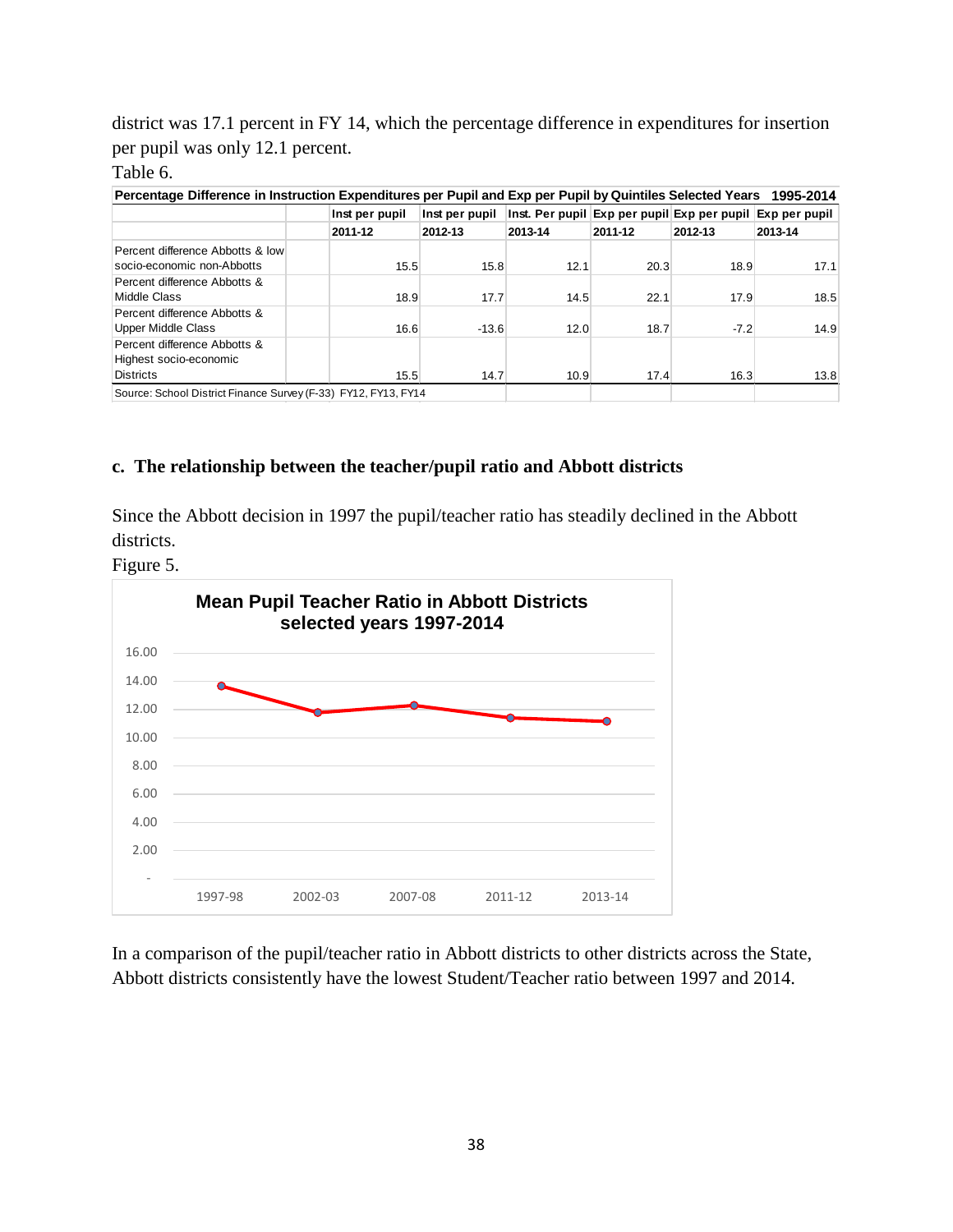



#### Table 7.

| Mean Pupil Teacher Ratio by quintiles selected years 1997-2014 |         |         |         |         |         |
|----------------------------------------------------------------|---------|---------|---------|---------|---------|
|                                                                | 1997-98 | 2002-03 | 2007-08 | 2011-12 | 2013-14 |
| <b>Abbott Districts</b>                                        | 13.66   | 11.78   | 12.29   | 11.41   | 11.16   |
| Low socio-economic non Abbott                                  | 13.83   | 12.38   | 14.42   | 11.92   | 11.73   |
| Middle Class                                                   | 13.73   | 12.74   | 14.40   | 12.18   | 11.36   |
| Upper Middle Class                                             | 13.58   | 12.78   | 14.72   | 12.00   | 11.32   |
| Highest scio-economic districts                                | 13.54   | 12.84   | 14.72   | 11.95   | 11.56   |

Source: Common Core of Data (CCD) Local Education Agency (LEA) Survey FY98, FY03, FY08, FY12, and FY14

The relationship between the pupil teacher ratio and Abbott districts has slightly improved since Abbott v. Burke was adjudicated by the New Jersey Supreme Court in 1997. The pupil teacher ratio and the Abbott districts are closely related. In 2012, there is a positive association between the pupil teacher ratio and the Abbott districts, compared to middle class districts (ES .107, p< 01). In FY 08, there was also a positive association between the pupil teacher ratio and the Abbott districts (ES .100, p< 01). By FY 2003, there was also a positive relationship between pupil teacher ratio and the Abbott districts (ES .114,  $p < 01$ ). There was not a statistically significant relationship between pupil teacher ratio and the Abbott districts in 2007.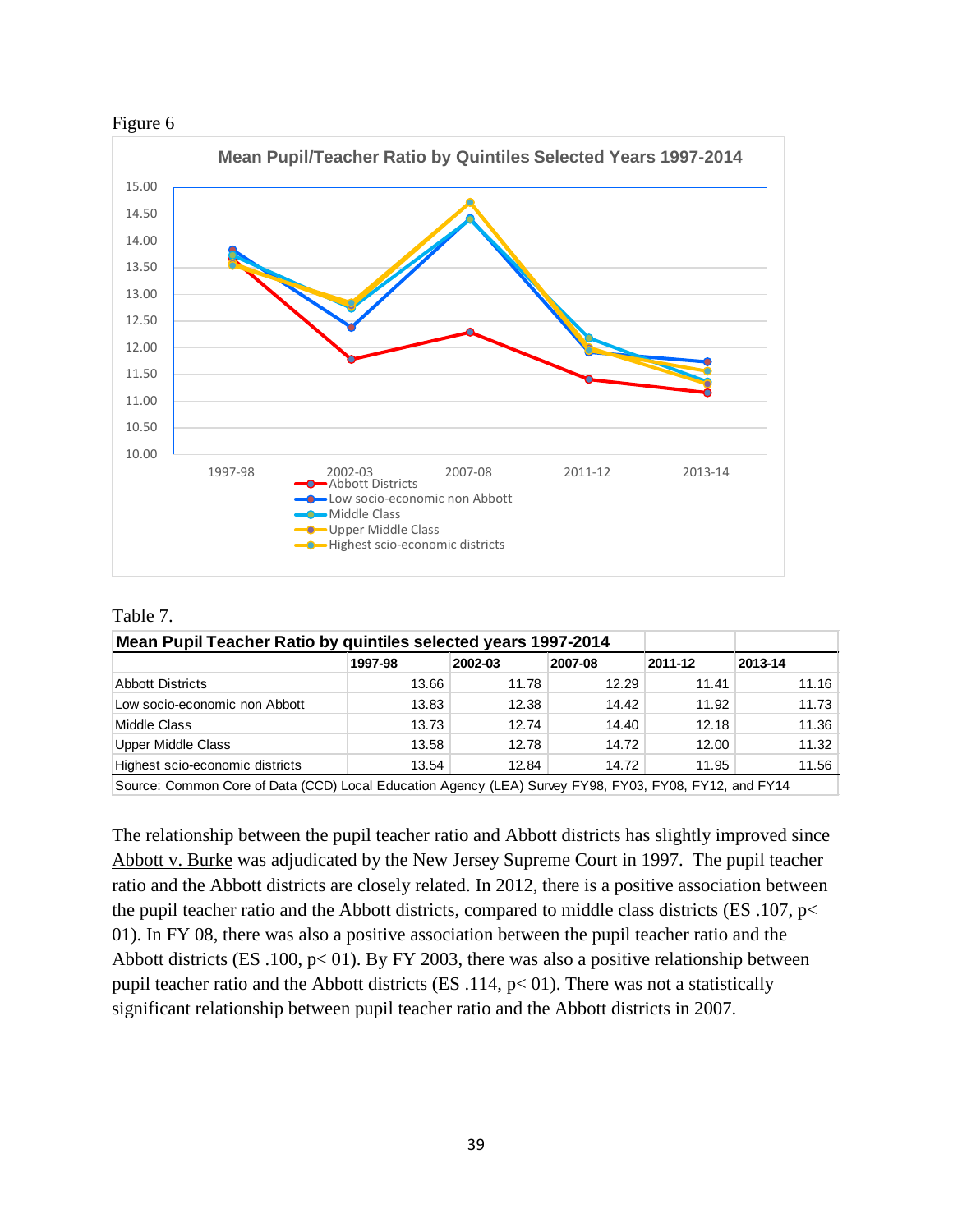## **d. The relationship between the pre-school programs and Abbott districts**

There is a strong positive association between pre-Kindergarten programs being offered and Abbott districts (ES .205, p< 001). This strong positive relationship carries over to low socioeconomic non-Abbott districts (ES .232, p< 001).

| I I ŁUIŁ                      |       |        |         |        |          |       |          |        |          |        |
|-------------------------------|-------|--------|---------|--------|----------|-------|----------|--------|----------|--------|
| Abbott Districts <sup>1</sup> | 0.211 | $***$  | 0.217   | $***$  | 0.205    | ***   | 0.208    | ***    | 0.205    | ***    |
| Low socioeconomic districts   | 0.252 | $***$  | 0.255   | $***$  | 0.243    | $***$ | 0.236    | $***$  | 0.232    | $***$  |
| Upper middle class            | 0.068 |        | $-0.07$ |        | $-0.037$ |       | $-32$    |        | $-0.024$ |        |
| Highest Socio economic class  | 0.131 | $\ast$ | 0.133   | $\ast$ | $-0.058$ |       | $-0.045$ |        | $-0.034$ |        |
|                               |       |        |         |        |          |       |          |        |          |        |
| <b>High Minority</b>          |       |        | 0.015   |        | $-0.031$ |       | $-0.005$ |        | $-0.002$ |        |
| Median Income ACS 2012-13     |       |        |         |        |          |       |          |        | $-0.089$ |        |
|                               |       |        |         |        | $-103$   |       | $-0.113$ |        |          |        |
| City                          |       |        |         |        |          |       | $-0.036$ |        | $-0.036$ |        |
| Rural                         |       |        |         |        |          |       | 0.102    | $\ast$ | 0.1      | $\ast$ |
| Town                          |       |        |         |        |          |       | $-0.021$ |        | $-0.02$  |        |
|                               |       |        |         |        |          |       |          |        |          |        |
| % female with BA ACS 2012-13  |       |        |         |        |          |       |          |        | $-0.04$  |        |
|                               |       |        |         |        |          |       |          |        |          |        |

**Table 8. Pre-Kindergarten Programs Offered FY 2012**

\*\*\*p<.001

\*\*p<.01

\*p<.05

<sup>1</sup>All districts are compared to middle class districts

Source: Civil Rights Data Collection 2012, U.S. Department of Education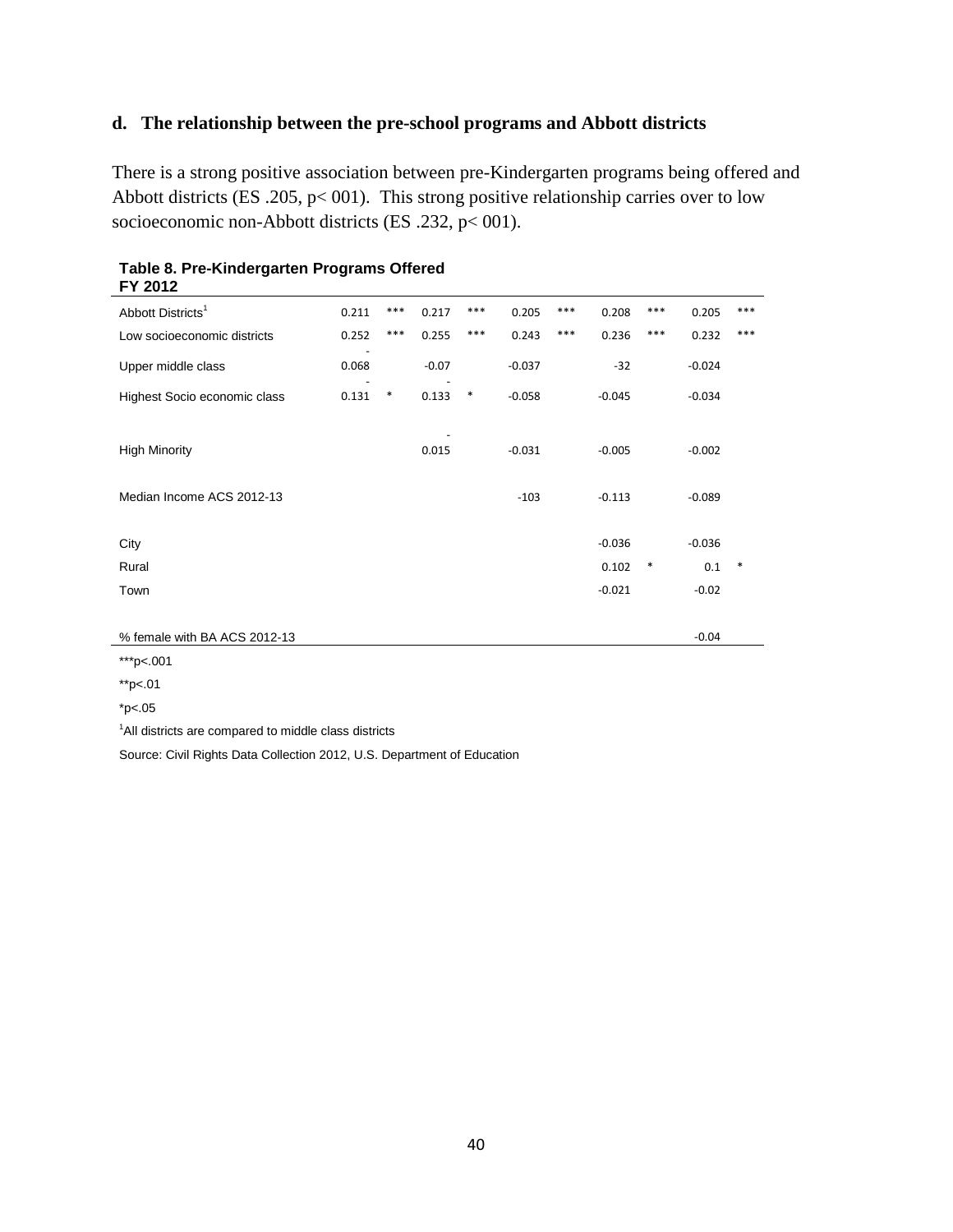**B. Academic performance of Abbott students since Abbott v. Burke compared to students from low socioeconomic, middle class districts, upper middle class and the highest socioeconomic districts**

**1. Effects of Abbott v. Burke (1997) on Standardized Test Scores, SAT scores, Graduation Rates, Student-Teacher Ratio, Teacher Experience, and School Climate of Economically Disadvantaged Students**

## **a. The relationship between student achievement and Abbott districts**

## **1. 4th Grade Standardized Test Scores**

Since the Abbott v. Burke decision in 1997, the Abbott students have consistently performed better according to the State measure of "advanced proficiency" and "proficiency" on the 4<sup>th</sup> grade language arts test as compared to middle class districts. There is a statistically significant relationship between student achievement in Language Arts in Abbott districts and increased funding. Although the coefficients for Abbott students negative as compared to middle class districts, the value of the negative coefficients gradually increase over time, showing improvement.



Figure 7.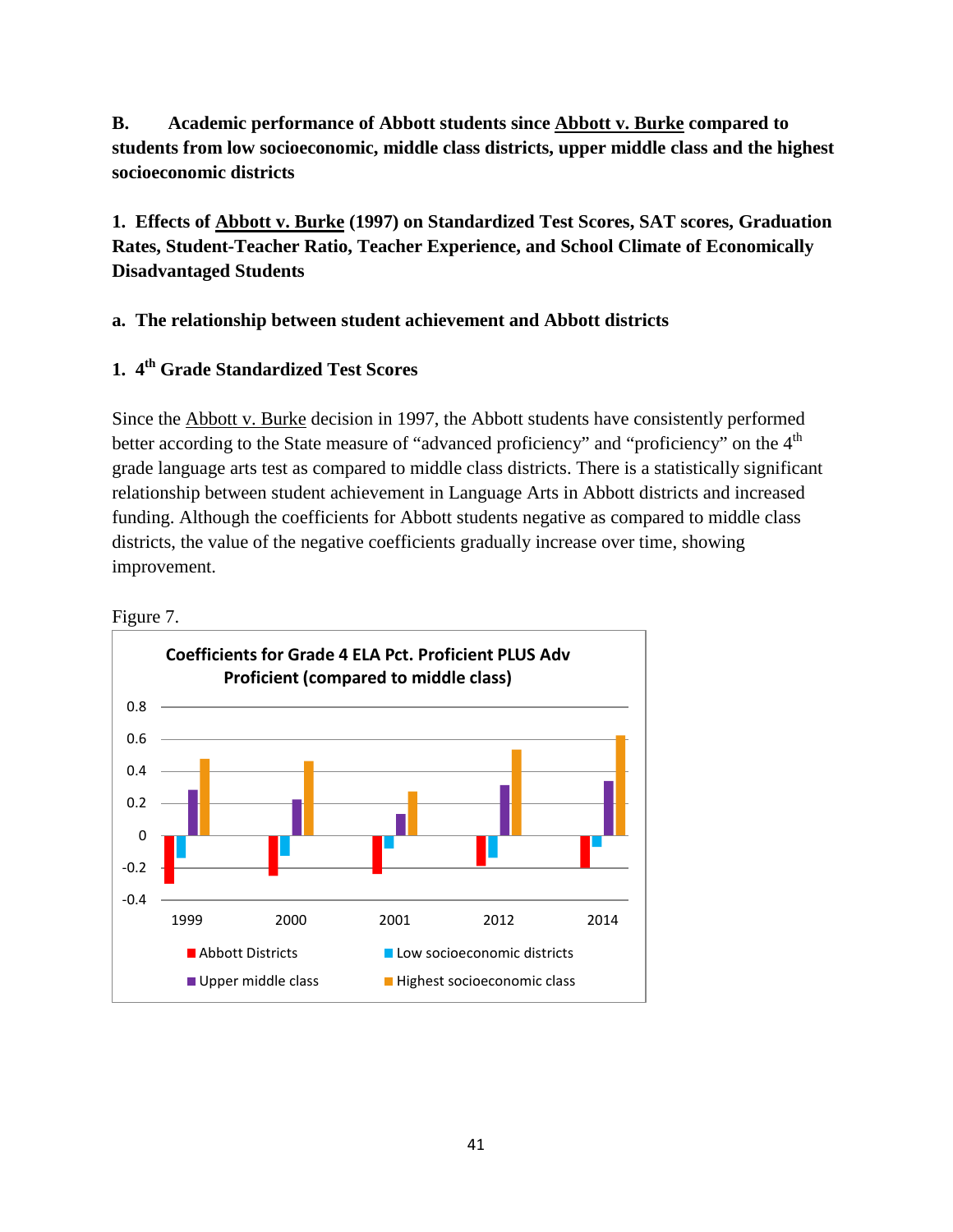|                             | 1999     |       | 2000     |       | 2001     |       |          | 2012  |          |       |
|-----------------------------|----------|-------|----------|-------|----------|-------|----------|-------|----------|-------|
| <b>Abbott Districts</b>     | $-0.297$ | $***$ | $-0.248$ | $***$ | $-0.236$ | $***$ | $-0.187$ | ***   | $-0.198$ | $***$ |
| Low socioeconomic districts | $-0.136$ | ***   | $-0.123$ | $***$ | $-0.078$ |       | $-0.135$ | $***$ | $-0.068$ | $***$ |
| Upper middle class          | 0.287    | ***   | 0.227    | $***$ | 0.136    | $***$ | 0.316    | ***   | 0.341    | $***$ |
| Highest socioeconomic class | 0.479    | $***$ | 0.466    | $***$ | 0.277    | ***   | 0.538    | $***$ | 0.625    | $***$ |

**Table 9. Grade 4 Percent Proficient PLUS Adv Proficient ELA, Selected Years 1999-2014** 

\*\*\*<.001

 $*<.01$ 

 $*< .05$ 

When the control variables of high minority districts, median income, urbanicity, and the percentage of women with a BA are applied to 2012 data, there is a slight negative association between Abbott districts and "advanced proficiency" plus "proficiency" scores on the 4<sup>th</sup> grade language arts test as compared to middle class districts (ES -.124, p<.01). By 2014, students in Abbott districts improved in language arts, as the coefficient size as compared to middle class districts dissipates even more (ES -.084, p<.05).

 In 2012, there is a negative association between Abbott district and mean ASK scores (Zscored) on  $4<sup>th</sup>$  grade language arts as compared to middle class districts (ES -.134, p<.001), applying those same control variables. The Abbott districts performed on relatively the same level as their counterparts from low socioeconomic districts (ES -.114, p<.001). However, there was a much stronger positive relationship between  $4<sup>th</sup>$  grade language arts standardized test scores and the highest socio-economic districts (ES .394, p<.001); as well as the upper middle class districts (ES .228, p<.001), compared to middle class districts.

| Table 10.<br>ASK 4 2012 Mean Scale ELA (Z scored) |          |       |          |       |          |       |          |       |          |       |  |
|---------------------------------------------------|----------|-------|----------|-------|----------|-------|----------|-------|----------|-------|--|
| Abbott districts                                  | $-0.248$ | ***   | $-213$   | ***   | $-0.168$ | ***   | $-0.151$ | ***   | $-0.134$ | $***$ |  |
| Low socioeconomic districts                       | $-0.206$ | $***$ | $-0.189$ | $***$ | $-0.142$ | $***$ | $-0.132$ | $***$ | $-0.114$ | $***$ |  |
| Upper middle class                                | 0.336    | $***$ | 0.329    | $***$ | 0.272    | $***$ | 0.27     | $***$ | 0.228    | $***$ |  |
| Highest Socio economic class                      | 0.633    | $***$ | 0.619    | $***$ | 0.462    | $***$ | 0.454    | $***$ | 0.394    | $***$ |  |
| <b>High Minority</b>                              |          |       | $-0.087$ | ***   | $-0.076$ | $***$ | $-0.094$ | $***$ | $-0.109$ | $***$ |  |
| Median Income ACS 2013                            |          |       |          |       | 0.23     | ***   | 0.225    | ***   | 0.106    | *     |  |
|                                                   |          |       |          |       |          |       |          |       |          |       |  |
| City                                              |          |       |          |       |          |       | $-0.042$ |       | $-0.042$ |       |  |
| Rural                                             |          |       |          |       |          |       | $-0.092$ | $***$ | $-0.079$ | $***$ |  |
| Town                                              |          |       |          |       |          |       | $-0.062$ |       | $-0.06$  | *     |  |
|                                                   |          |       |          |       |          |       |          |       |          |       |  |
| % female with BA ACS 2013                         |          |       |          |       |          |       |          |       | 0.203    | $***$ |  |
| ***<.001                                          |          |       |          |       |          |       |          |       |          |       |  |
|                                                   |          |       |          |       |          |       |          |       |          |       |  |

\*\*<.01

 $*<.05$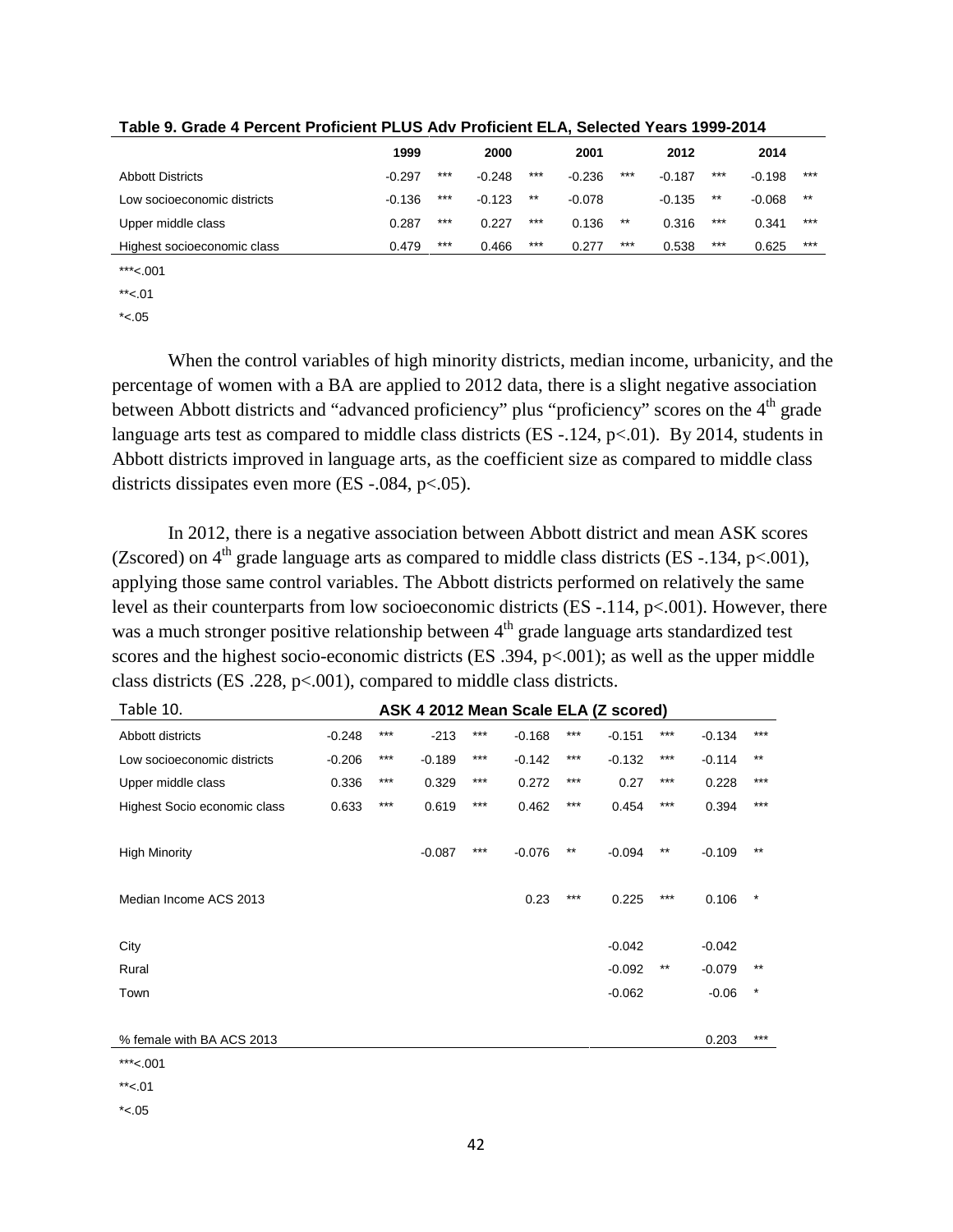When the same control variables are applied to 2014 data, the slight negative relationship persists between mean scores on  $4<sup>th</sup>$  grade language arts (Z scored) and Abbott districts as compared to middle class districts (ES -.125, p <.001).

| Table 11.                                    | ASK 4 2014 Mean Scale ELA (Z scored) |       |          |       |          |       |          |        |          |         |  |  |  |  |  |
|----------------------------------------------|--------------------------------------|-------|----------|-------|----------|-------|----------|--------|----------|---------|--|--|--|--|--|
| Abbott districts                             | $-0.270$                             | $***$ | $-0.219$ | $***$ | $-0.152$ | ***   | $-0.138$ | ***    | $-0.125$ | $***$   |  |  |  |  |  |
| Low socioeconomic districts                  | $-0.152$                             | $***$ | $-0.128$ | $***$ | $-0.062$ | $***$ | $-0.058$ | ***    | $-0.044$ |         |  |  |  |  |  |
| Upper middle class<br>Highest Socio economic | 0.343                                | $***$ | 0.333    | $***$ | 0.248    | ***   | 0.249    | $***$  | 0.216    | $***$   |  |  |  |  |  |
| class                                        | 0.676                                | $***$ | 0.658    | $***$ | 0.425    | ***   | 0.425    | $***$  | 0.379    | $***$   |  |  |  |  |  |
|                                              |                                      |       |          |       |          |       |          |        |          |         |  |  |  |  |  |
| <b>High Minority</b>                         |                                      |       | $-0.122$ | ***   | $-0.11$  | ***   | $-0.116$ | ***    | $-0.128$ | $***$   |  |  |  |  |  |
|                                              |                                      |       |          |       |          |       | ٠.       |        |          |         |  |  |  |  |  |
| Median Income ACS 2013                       |                                      |       |          |       | 0.334    | ***   | 0.33     | ***    | 0.24     | $***$   |  |  |  |  |  |
|                                              |                                      |       |          |       |          |       |          |        |          |         |  |  |  |  |  |
| City                                         |                                      |       |          |       |          |       | $-0.028$ |        | $-0.028$ |         |  |  |  |  |  |
| Rural                                        |                                      |       |          |       |          |       | $-0.035$ |        | $-0.025$ |         |  |  |  |  |  |
| Town                                         |                                      |       |          |       |          |       | $-0.044$ | $\ast$ | $-0.045$ | $\star$ |  |  |  |  |  |
|                                              |                                      |       |          |       |          |       |          |        |          |         |  |  |  |  |  |
| % female with BA ACS 2013                    |                                      |       |          |       |          |       |          |        | 0.154    | $***$   |  |  |  |  |  |

\*\*\*<.001

 $***<.01$ 

 $*< 0.05$ 

Since 1997 Abbott students have also consistently improved on the  $4<sup>th</sup>$  grade math test as compared to middle class districts based on the "advanced proficiency" and "proficiency" measure. The coefficients have steadily increased through 2014 as compared to middle class districts.

| Table 12. Grade 4 Percent Proficient PLUS Adv Proficient Math, Selected Years 1999-2014 |          |       |          |       |          |       |          |       |          |       |  |  |  |  |
|-----------------------------------------------------------------------------------------|----------|-------|----------|-------|----------|-------|----------|-------|----------|-------|--|--|--|--|
|                                                                                         | 1999     |       | 2000     |       | 2001     |       | 2012     |       | 2014     |       |  |  |  |  |
| <b>Abbott Districts</b>                                                                 | $-0.293$ | $***$ | $-0.296$ | $***$ | $-0.288$ | $***$ | $-0.251$ | $***$ | $-0.215$ | $***$ |  |  |  |  |
| Low socioeconomic districts                                                             | $-0.136$ | $***$ | $-0.168$ | ***   | $-0.119$ | $***$ | $-0.156$ | $***$ | $-0.133$ | $***$ |  |  |  |  |
| Upper middle class                                                                      | 0.281    | $***$ | 0.19     | $***$ | 0.196    | $***$ | 0.235    | $***$ | 0.29     | $***$ |  |  |  |  |
| Highest socioeconomic class                                                             | 0.489    | $***$ | 0.397    | $***$ | 0.404    | $***$ | 0.413    | $***$ | 0.5      | ***   |  |  |  |  |
|                                                                                         |          |       |          |       |          |       |          |       |          |       |  |  |  |  |

\*\*\*<.001

 $*<.01$ 

 $*<.05$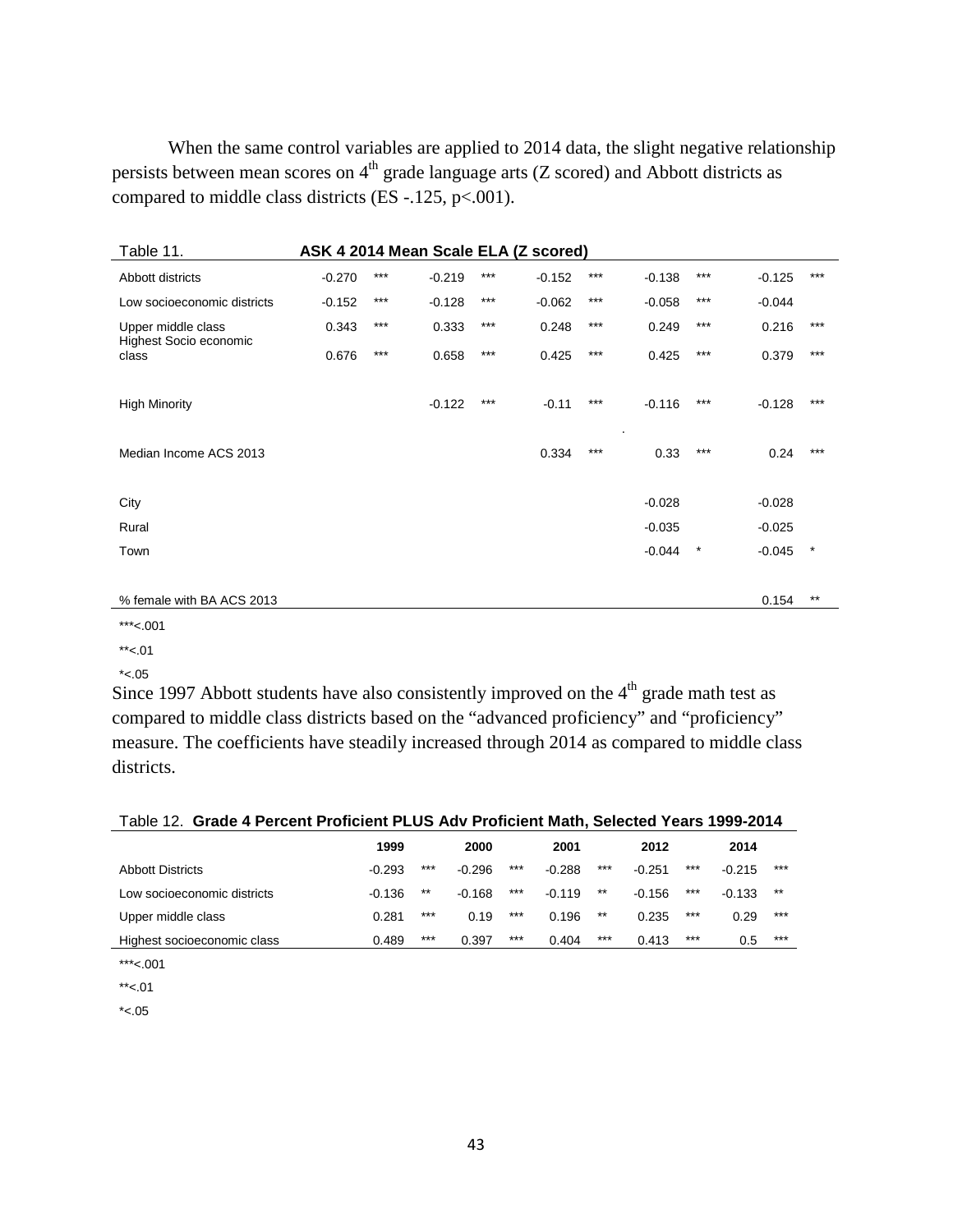



When the control variables are included with 2012 data, a negative association persists between Abbott districts and "advanced proficiency" plus "proficiency" measures on the 4<sup>th</sup> grade math test as compared to middle class districts (ES -.168, p<.001). By 2014, student academic achievement in Abbott districts improved to an even greater degree as compared to middle class students. (ES -.093, p<.05). Abbott students performed as well as their counterparts from low socioeconomic districts, although that relationship was not statistically significant.

In 2012, the Abbott districts performed almost on the same level as low socioeconomic districts and slightly below middle class districts on the  $4<sup>th</sup>$  grade math ASK test scores (Z scored) (ES -.145, p<.001). As in language arts, there was a positive relationship between  $4<sup>th</sup>$  grade math standardized test scores and the highest socio-economic districts (ES .350, p<.001), compared to middle class districts. There was also a positive relationship between  $4<sup>th</sup>$  grade math standardized test scores and upper middle class districts (ES .191, p<.001).

Between Abbott in 1997 and 2011, the Abbott students have consistently performed better in Science according to the State measure of "advanced proficiency" and "proficiency" as compared to middle class districts. By 2012 and 2014, that improvement in achievement waned  $(ES-.217, p<.001).$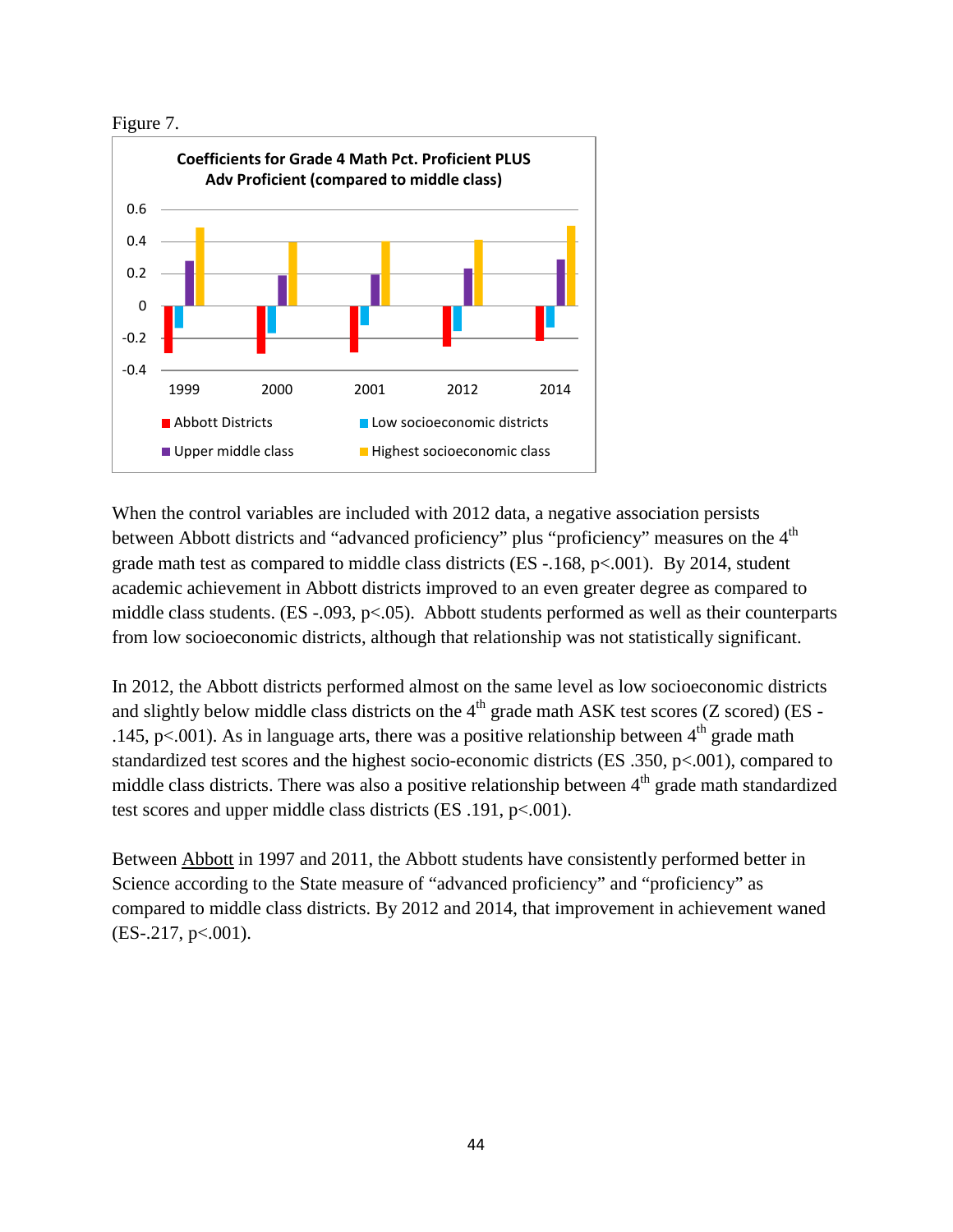Figure 8.



By 2014, although there is a negative association between Abbott districts and  $4<sup>th</sup>$  grade science ASK test scores (Z scored) (ES -.182, p<.001), they almost performed on the same level as lowsocio economic districts (ES -.109, p<.005). As in the language arts and math, there is a strong positive association between the 4<sup>th</sup> grade science standardized test scores and the highest socioeconomic districts (ES  $.284$ , p<.001); as well as the upper middle class districts (ES  $.170$ , p<.001), compared to middle class districts.

Thus, it appears that students in Abbott districts are performing on the relatively the same level of low socio-economic districts on 4<sup>th</sup> grade science and math standardized test scores, and to a lesser degree in science.

The academic achievement of economically disadvantaged fourth grade students in Abbott districts has improved as a result of Abbott v. Burke.

## **2. 8th Grade Standardized Test Scores**

Although the coefficients steadily increase for  $8<sup>th</sup>$  graders in Abbott districts for scoring "proficient" and "advanced proficient" on ASK language arts standardized tests from 1999-2012, as compared to middle class districts, the relationship is not statistically significant. In 2014, there is a positive statistically significant relationship between Abbott districts and ASK 8<sup>th</sup> scores on language arts, as compared to middle class districts (ES .106, p<.05). The low socioeconomic districts improve from 1999-2012 as compared to middle class districts, with a slight decline in 2014. In 2014, as expected there is strong positive relationship between the highest socioeconomic class districts (ES .237, p<.001).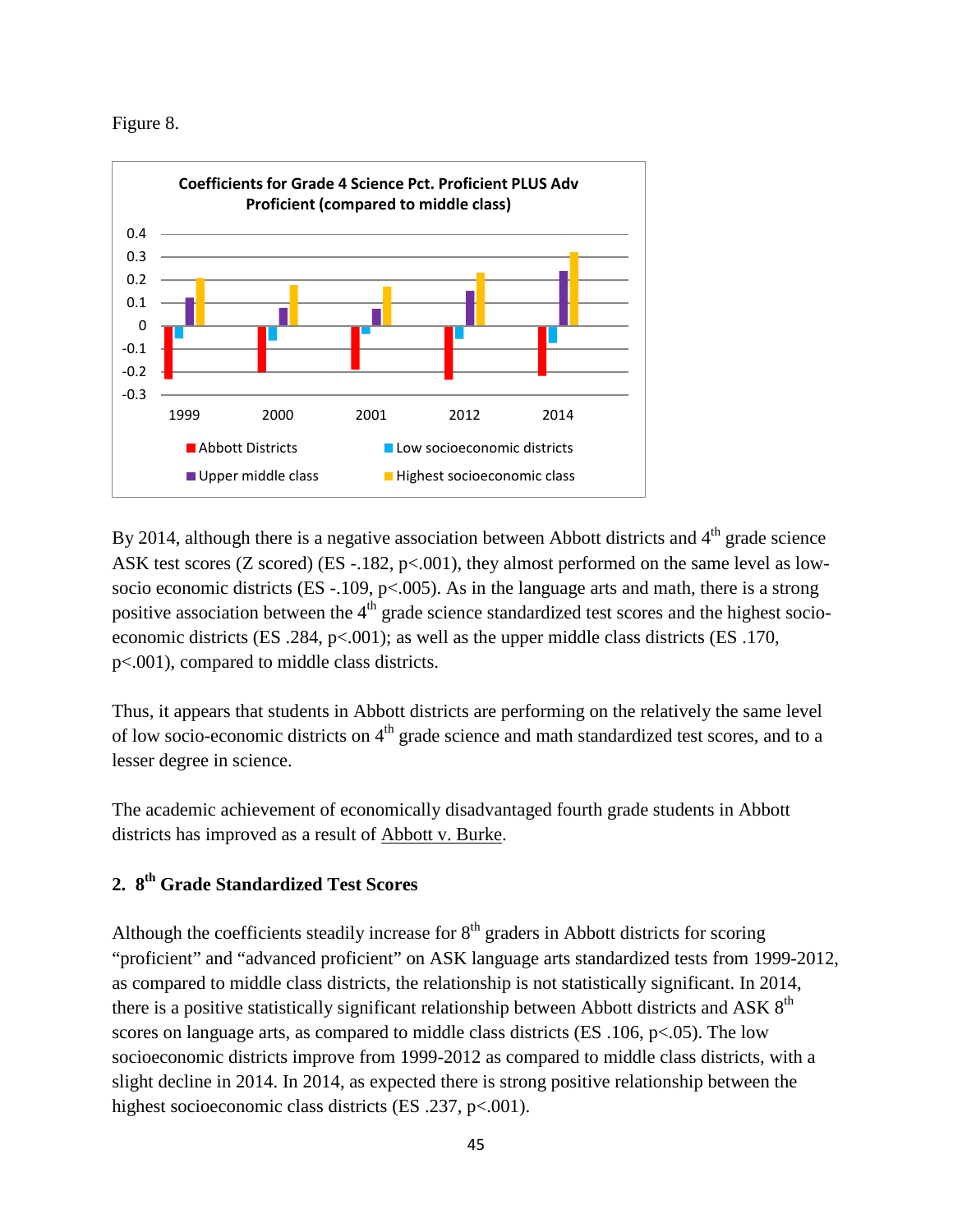|                             | 1999  | 2000  |   | 2001  |   | 2002  |        | 2012  |       | 2014  |         |
|-----------------------------|-------|-------|---|-------|---|-------|--------|-------|-------|-------|---------|
| Abbott Districts'           | 0.026 | 0.016 |   | 0.041 |   | 0.043 |        | 0.072 |       | 0.106 | $\star$ |
| Low socioeconomic districts | 0.106 | 0.121 | * | 0.114 | * | 0.114 | $\ast$ | 0.225 | $***$ | 0.083 | $\star$ |
| Upper middle class          | 0.033 | 0.05  |   | 0.047 |   | 0.038 |        | 0.357 | ***   | 0.008 |         |
| Highest socioeconomic class | 0.067 | 0.086 |   | 0.072 |   | 0.065 |        | 0.505 | $***$ | 0.237 | $***$   |

Table 13. **Grade 8 ASK Percent Proficient PLUS Advanced Proficient ELA, Selected Years 1999-2014** 

\*\*\*<.001  $*<.01$ 

 $*<.05$ 

 $<sup>1</sup>$  All districts are compared to middle class districts.</sup>

In 2014, there is a positive statistically significant relationship between Abbott districts and "proficient" and "advanced proficient" ASK 8<sup>th</sup> grade scores on language arts, as compared to middle class districts (ES .129, p<.05).

|                             | 1999  |        | 2000  |         | 2001  |         | 2002    |    | 2012  |       | 2014  |       |
|-----------------------------|-------|--------|-------|---------|-------|---------|---------|----|-------|-------|-------|-------|
| Abbott Districts'           | 0.082 |        | 0.062 |         | 0.053 |         | $-0.07$ |    | 0.032 |       | 0.129 | **    |
| Low socioeconomic districts | 0.106 |        | 0.121 | $\ast$  | 0.122 | $\star$ | $-118$  | *  | 0.205 | $***$ | -0.86 |       |
| Upper middle class          | 0.092 | $\ast$ | 0.125 | $^\ast$ | 0.09  | $\ast$  | 0.087   |    | 0.368 | $***$ | 0.042 |       |
| Highest socioeconomic class | 0.169 | $***$  | 0.198 | ***     | 0.143 | **      | 0.164   | ** | 0.557 | $***$ | 0.293 | $***$ |

 $***<.001$ 

 $*< .05$ 

 $<sup>1</sup>$  All districts are compared to middle class districts.</sup>

In 2012, there is a slight negative association between Abbott district and mean ASK scores (Zscored) on  $8<sup>th</sup>$  grade language arts as compared to middle class districts (ES -.189, p<.001), applying control variables. The Abbott districts were only slightly outperformed by their counterparts from low socioeconomic districts (ES -.095,  $p<.01$ ). In contrast, there was a much stronger positive relationship between  $4<sup>th</sup>$  grade language arts standardized test scores and the highest socio-economic districts (ES .356, p<.001).

There is also slight negative association between Abbott districts and mean ASK scores (Zscored) on  $8<sup>th</sup>$  grade math as compared to middle class districts (ES -.186, p<.001). As in language arts, Abbott districts almost performed on the same level of their counterparts from low socioeconomic districts (ES -.09, p<.05). Finally, there is a negative association between Abbott district and mean ASK scores (Zscored) on  $8<sup>th</sup>$  grade science as compared to middle class districts (ES -.235, p<.001).

 $*$  <.01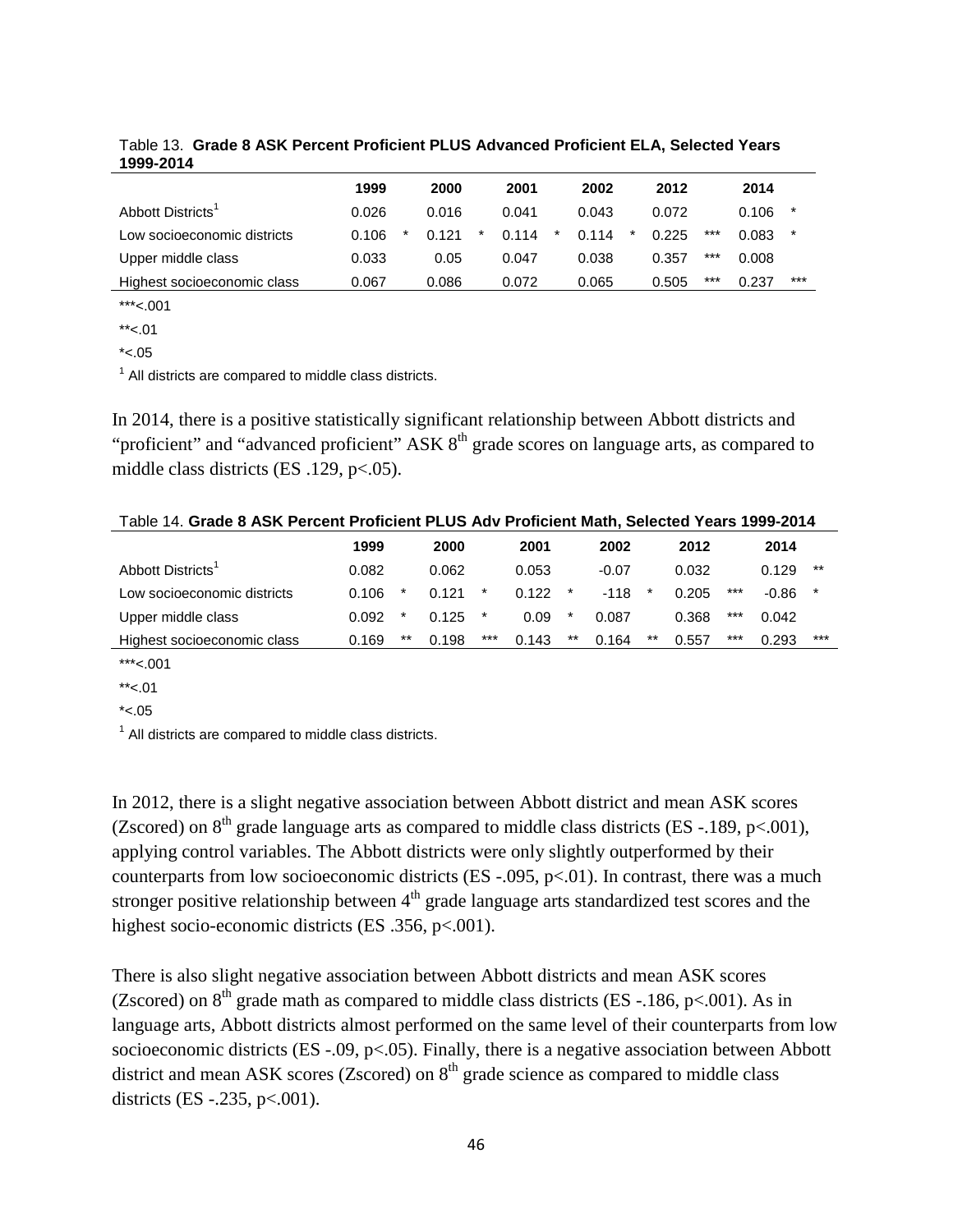The performance of Abbott students in  $8<sup>th</sup>$  grade remains relatively level in language arts between 2012 and 2014. By 2014, the slight negative association continues between Abbott district and mean ASK scores (Zscored) on  $8<sup>th</sup>$  grade language arts as compared to middle class districts (ES -.185, p<.001).

The performance of  $8<sup>th</sup>$  grade Abbott students in Math also remained stable between 2012 and 2014. There is miniscule negative relationship between Abbott districts and ASK scores on  $8<sup>th</sup>$ grade math (ES -.185, p<.001).

Abbott students did improve in Science between 2012 and 2014, as compared to middle class districts. The size of the coefficient connoting a small negative relationship between Abbott districts and ASK Science scores decreases between 2012 and 2014 (ES -.185, p<.001).

### **3. High School Standardized Test Scores**

There is a modest improvement in Abbott districts in high school language arts (HSPA) scores between 2012 and 2014. Although there is a negative association between Abbott districts and high school language arts (HSPA) scores (Z scored) in 2014 (ES -.234, p<.001) as compared to middle class districts, that is a slight improvement since 2012 (ES -.254, p<.001). In 2014, the gap between Abbott Districts and the highest socioeconomic districts and the upper middle class is closing, as there is less strong association between the highest socioeconomic districts and HSPA (ES .209, p<.01); as well as upper middle class districts (ES .106, p<.05).

| score)                        |       |     |       |     |          |     |          |        |          |        |
|-------------------------------|-------|-----|-------|-----|----------|-----|----------|--------|----------|--------|
| Abbott Districts <sup>1</sup> | 0.453 | *** | 0.355 | *** | $-0.273$ | *** | $-0.265$ | ***    | $-0.234$ | ***    |
| Low socioeconomic districts   | 0.094 |     | 0.057 |     | $-0.01$  |     | $-0.101$ |        | 0.018    |        |
| Upper middle class            | 0.297 | *** | 0.273 | *** | 0.177    | *** | 0.178    | ***    | 0.106    | $\ast$ |
| Highest Socio economic class  | 0.551 | *** | 0.505 | *** | 0.257    | *** | 0.263    | ***    | 0.209    | $***$  |
|                               |       |     |       |     |          |     |          |        |          |        |
| <b>High Minority</b>          |       |     | 0.237 | *** | $-0.201$ | *** | $-0.184$ | ***    | $-0.23$  | ***    |
| Median Income ACS 2013        |       |     |       |     | 0.345    | *** | 0.346    | ***    | 0.148    |        |
| City                          |       |     |       |     |          |     | $-0.02$  |        | $-0.021$ |        |
| Rural                         |       |     |       |     |          |     | 0.009    | $\ast$ | 0.012    | *      |
| Town                          |       |     |       |     |          |     | 0.031    |        | 0.037    |        |
|                               |       |     |       |     |          |     |          |        |          |        |
| % female with BA ACS 2013     |       |     |       |     |          |     |          |        | 0.292    | ***    |
|                               |       |     |       |     |          |     |          |        |          |        |

|        | Table 15. HSPA 2014 Mean Scale ELA (Z |  |
|--------|---------------------------------------|--|
| score) |                                       |  |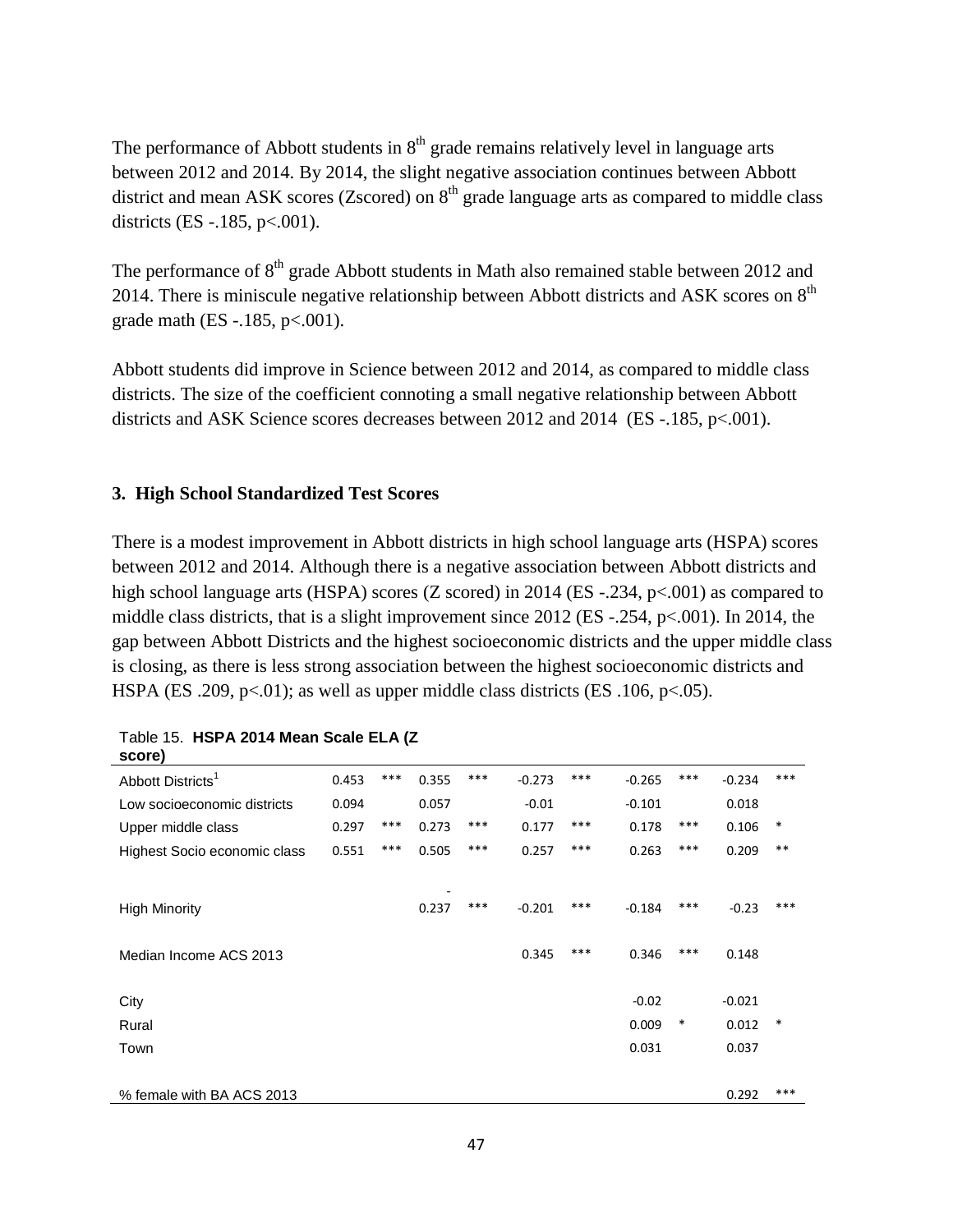\*\*\*p<.001 \*\*p<.01  $*p<.05$ <sup>1</sup>All districts are compared to middle class districts.

Between 2012 and 2014, Abbott high school students improved in Math HSPA scores, as compared to middle class districts  $(ES - 0.184, p < 0.001)$ . In contrast, in 2012, there is a more pronounced negative association between Abbott districts and the Math HSPA scores (ES -.252,  $p<.001$ ).

| וטיסט בי                      |       |     |          |       |          |       |           |       |          |        |
|-------------------------------|-------|-----|----------|-------|----------|-------|-----------|-------|----------|--------|
| Abbott Districts <sup>1</sup> | 0.405 | *** | $-0.308$ | $***$ | $-0.215$ | $***$ | $-0.215$  | ***   | $-0.184$ | ***    |
| Low socioeconomic districts   | 0.062 |     | $-0.025$ |       | 0.03     |       | 0.028     |       | 0.055    |        |
| Upper middle class            | 0.271 | *** | 0.247    | ***   | 0.143    | $***$ | 0.143     | $***$ | 0.072    |        |
| Highest Socio economic class  | 0.59  | *** | 0.544    | $***$ | 0.271    | $***$ | 0.274     | $***$ | 0.221    | $***$  |
|                               |       |     |          |       |          |       |           |       |          |        |
| <b>High Minority</b>          |       |     | $-0.233$ | ***   | $-0.191$ | ***   | $-0.185$  | ***   | $-0.22$  | $***$  |
|                               |       |     |          |       |          |       |           |       |          |        |
| Median Income ACS 2013        |       |     |          |       | 0.385    | ***   | 0.346.389 | ***   | 0.196    | $\ast$ |
|                               |       |     |          |       |          |       |           |       |          |        |
| City                          |       |     |          |       |          |       | 0.005     |       | 0.005    |        |
| Rural                         |       |     |          |       |          |       | 0.013     |       | 0.015    | *      |
| Town                          |       |     |          |       |          |       | 0.03      |       | 0.285    |        |
|                               |       |     |          |       |          |       |           |       |          |        |
| % female with BA ACS 2013     |       |     |          |       |          |       |           |       | 0.285    | $***$  |
| ***p<.001                     |       |     |          |       |          |       |           |       |          |        |
|                               |       |     |          |       |          |       |           |       |          |        |

#### Table 16. **HSPA 2014 Mean Scale Math (Z score)**

\*\*p<.01

 $*p<.05$ 

<sup>1</sup>All districts are compared to middle class districts.

Overall, the academic progress exhibited by Abbott students in  $4<sup>th</sup>$  and  $8<sup>th</sup>$  grade between 2012 and 2014 slightly attenuates in high school. Although there appears to be modest improvement for Abbott students in  $4<sup>th</sup>$  and  $8<sup>th</sup>$  grade standardized test scores over time, in high school there the negative association between Abbott districts and high school language arts (HSPA) scores (Z scored) if of greater degree in high school, as compared to middle class districts.

### **c. The relationship between SAT scores and Abbott districts**

The average Verbal SAT scores in Abbott districts remained level from two years prior to the time Abbott was adjudicated in 1997 by the highest court in NJ through 2001. In 2001, there is a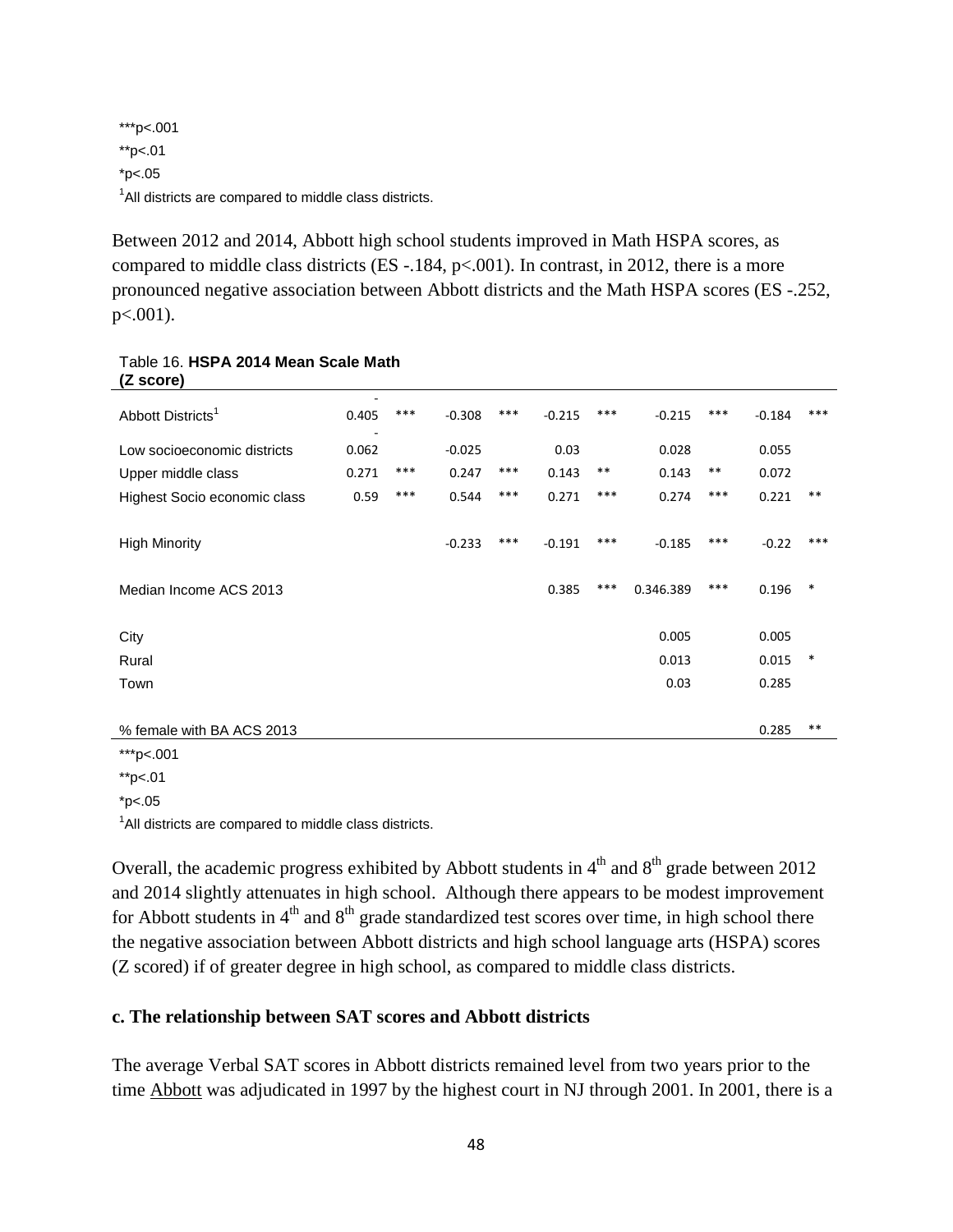positive association between average SAT verbal scores and Abbott districts, as compared to middle class districts (ES .182,  $p < .001$ ). In 2001, there is negative association between average SAT verbal scores and the low socioeconomic districts that do not have Abbott funding. Figure 9.



In 2001, it is interesting to note that there is a slight negative relationship between average SAT verbal scores and the highest socioeconomic districts (ES -.039, p<.001).

|                               | 1995  |        | 1996                    |        | 1997       |         | 1999                              |        | 2000     |         | 2001     |       |
|-------------------------------|-------|--------|-------------------------|--------|------------|---------|-----------------------------------|--------|----------|---------|----------|-------|
| Abbott Districts <sup>1</sup> | 0.198 | ***    | 0.195                   | $***$  | 0.19       | $***$   | 0.187                             | $***$  | 0.185    | $***$   | 0.182    | $***$ |
| Low socioeconomic districts   | 0.103 | $\ast$ | 0.103                   | $\ast$ | 0.108      | $\star$ | 0.111                             | $\ast$ | $-0.112$ | $\star$ | $-0.107$ |       |
| Upper middle class            | 0.008 |        | 0.008                   |        | 0.002      |         | 0.01                              |        | 0.009    |         | 0.004    | $***$ |
| Highest socioeconomic class   | 0.039 |        | $\blacksquare$<br>0.034 |        | -<br>0.039 |         | $\overline{\phantom{a}}$<br>0.035 |        | $-0.033$ |         | $-0.039$ | $***$ |

| Table 17. SAT Verbal Average Scores, Selected Years 1995-2012 |  |  |
|---------------------------------------------------------------|--|--|
|---------------------------------------------------------------|--|--|

\*\*\*p<.001

\*\*p<.01

 $*p<.05$ 

<sup>1</sup>All districts are compared to middle class districts.

 When the control variables of high minority districts, median income, urbanicity, and percentage of women with a BA are applied to 2012 data, there was a modest negative association between the SAT critical reading scores and Abbott districts, compared to middle class districts (ES -.186, p<.01). Low socioeconomic districts performed on practically the same level as middle class districts, but the relationship was not statistically significant. As in prior analyses of various indicators, there was a strong relationship` between SAT critical reading scores and the highest socio-economic districts (ES .297, p<.001). Upper middle class districts did not fare as well as the highest socioeconomic districts on SAT critical reading (ES .117, p<.001).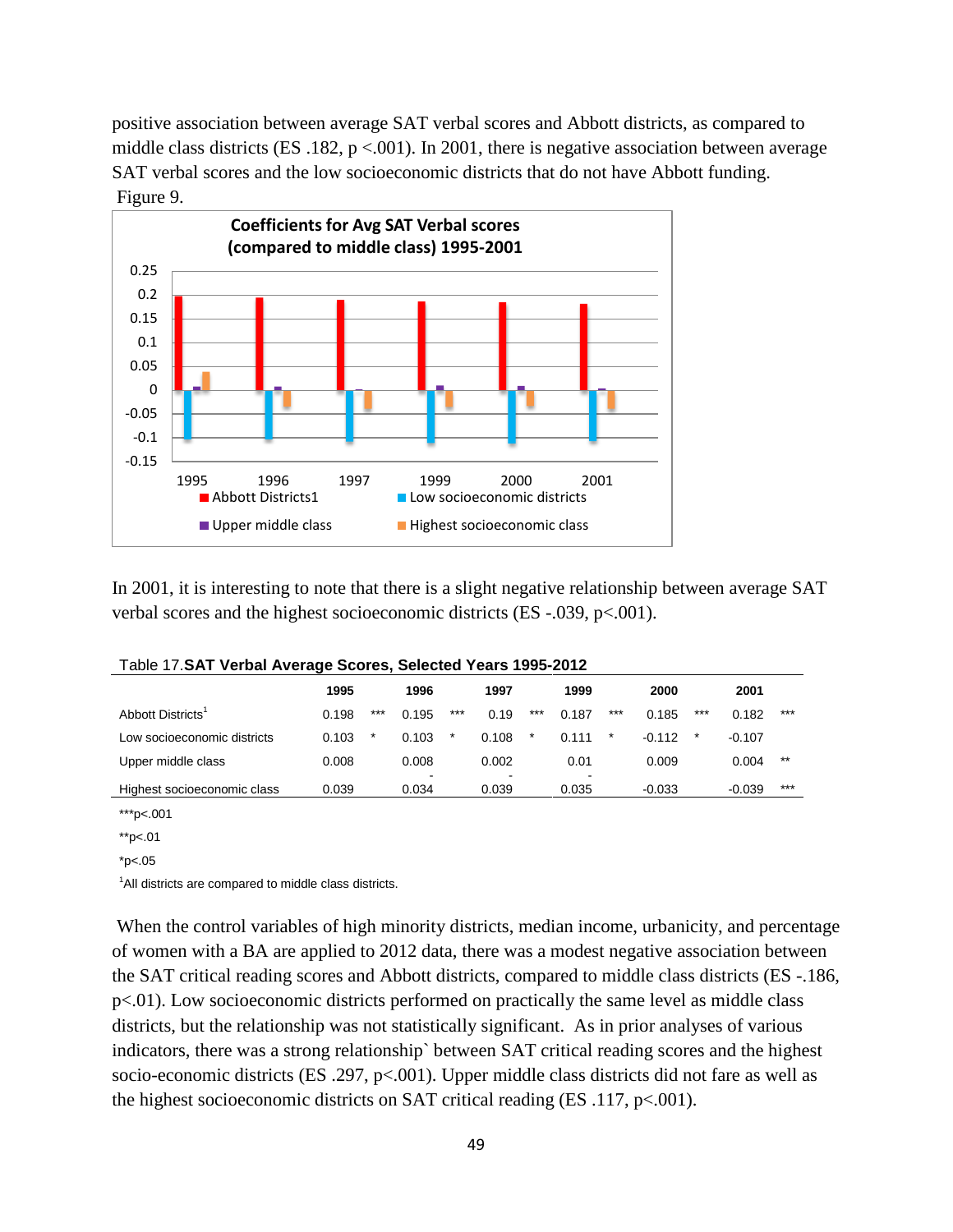| Table 18                         | <b>SAT 2012 Critical Reading Stepwise Regression</b> |       |          |       |          |       |          |       |          |          |  |  |  |  |
|----------------------------------|------------------------------------------------------|-------|----------|-------|----------|-------|----------|-------|----------|----------|--|--|--|--|
| Abbott Districts <sup>1</sup>    | $-0.359$                                             | $***$ | $-0.257$ | $***$ | $-0.195$ | $***$ | $-0.199$ | $***$ | $-0.186$ | $***$    |  |  |  |  |
| Low socioeconomic districts      | $-0.077$                                             |       | $-0.031$ |       | 0.017    |       | 0.016    |       | 0.026    |          |  |  |  |  |
| Upper middle class               | 0.264                                                | ***   | 0.24     | ***   | 0.159    | $***$ | 0.152    | $***$ | 0.117    |          |  |  |  |  |
| Highest Socio economic class     | 0.600                                                | ***   | 0.557    | $***$ | 0.338    | $***$ | 0.330    | $***$ | 0.297    | ***      |  |  |  |  |
| <b>High Minority</b>             |                                                      |       | $-0.263$ | $***$ | $-0.236$ | $***$ | $-0.241$ | $***$ | $-0.254$ | $***$    |  |  |  |  |
| Median Income ACS 2012-13        |                                                      |       |          |       | 0.294    | $***$ | 0.304    | ***   | 0.229    | $^\star$ |  |  |  |  |
|                                  |                                                      |       |          |       |          |       |          |       |          |          |  |  |  |  |
| City                             |                                                      |       |          |       |          |       | 0.025    |       | 0.023    |          |  |  |  |  |
| Rural                            |                                                      |       |          |       |          |       | $-0.021$ |       | $-0.019$ |          |  |  |  |  |
| Town                             |                                                      |       |          |       |          |       | 0.166    |       | 0.01     |          |  |  |  |  |
| % female with BA ACS 2012-<br>13 |                                                      |       |          |       |          |       |          |       | 0.123    |          |  |  |  |  |
| ***<.001                         |                                                      |       |          |       |          |       |          |       |          |          |  |  |  |  |
| $*<.01$                          |                                                      |       |          |       |          |       |          |       |          |          |  |  |  |  |

 $*<.05$ 

<sup>1</sup>All districts are compared to middle class districts.

The average Math SAT scores in Abbott districts slightly decreased from two years prior to the time Abbott was adjudicated in 1997 through 2002. In 2002, there is a substantial positive association between average SAT Math scores and Abbott districts (ES .185, p<.001). In contrast, there is a minute negative association between average SAT Math scores and low socioeconomic non-Abbott districts (ES -.106, p<.001).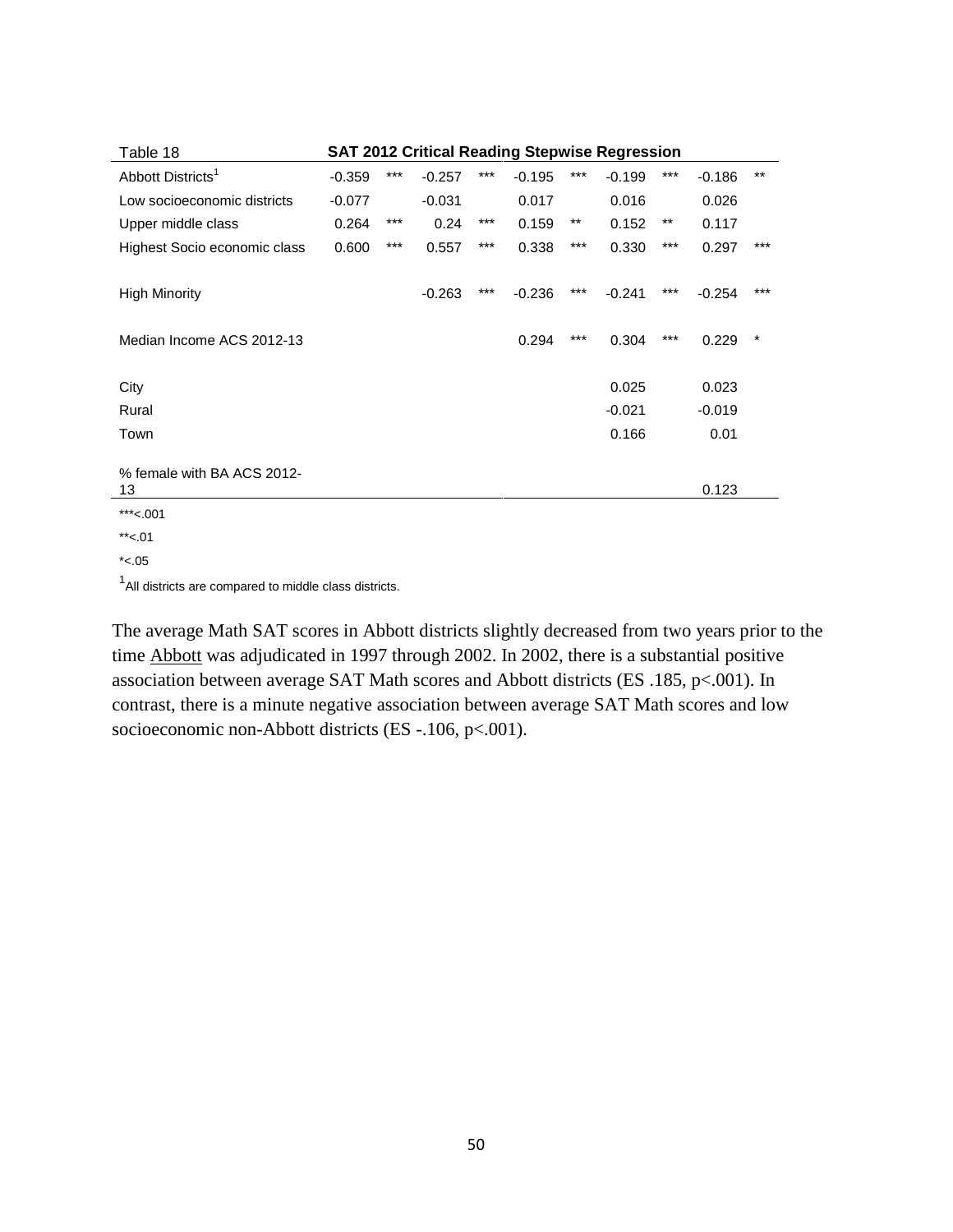



Table 19. **SAT Math Average Scores, Selected Years 1995-2002** 

|                             | 1995   |     | 1996  |       | 1997  |       | 1998     |       | 1999     |       | 2000     |     | 2001     |       | 2002     |     |
|-----------------------------|--------|-----|-------|-------|-------|-------|----------|-------|----------|-------|----------|-----|----------|-------|----------|-----|
| Abbott Districts'           | 0.211  | *** | 0.201 | $***$ | 0.196 | $***$ | 0.191    | $***$ | 0.189    | $***$ | 0.191    | *** | 0.188    | $***$ | 0.185    | *** |
| Low socioeconomic districts | $-0.1$ |     | 0.102 |       | 0.106 |       | $-0.111$ |       | $-0.111$ |       | $-0.11$  |     | $-0.105$ |       | $-0.106$ |     |
| Upper middle class          | 0.009  |     | 0.01  |       | 0.005 |       | 0.013    |       | 0.012    |       | 0.012    |     | 0.007    |       | 0.008    |     |
|                             | $\sim$ |     |       |       |       |       |          |       |          |       |          |     |          |       |          |     |
| Highest socioeconomic class | 0.037  |     | 0.029 |       | 0.033 |       | $-0.031$ |       | $-0.031$ |       | $-0.028$ |     | $-0.032$ |       | $-0.031$ |     |

\*\*\*p<.001

\*\*p<.01

 $*p<.05$ 

<sup>1</sup>All districts are compared to middle class districts.

When the control variables of high minority districts, median income, urbanicity, and percentage of women with a BA are applied, there is a minimal negative association between the SAT math scores and Abbott districts, compared to middle class districts (ES -.182, p< 01). As expected, the very positive relationship between SAT math scores and the highest socio-economic districts continues (ES .310, p<.001). In contrast, the association between SAT math scores and upper middle class districts is not as strong. (ES .136, p<.001). The Abbott districts are closing the gap with upper middle class districts.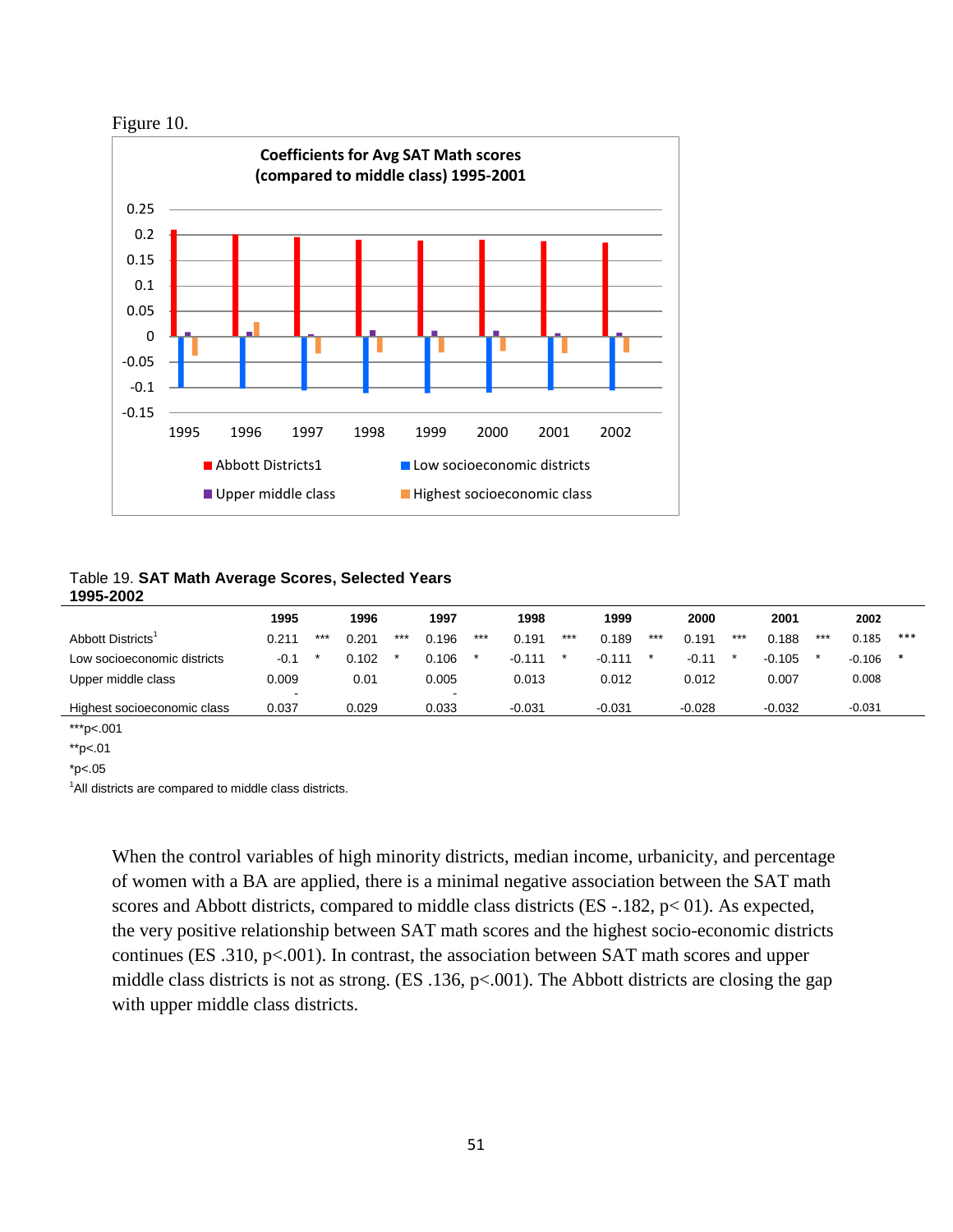| SAT 2012 Math Stepwise Regression<br>Table 20. |          |       |          |       |          |       |          |       |          |        |  |
|------------------------------------------------|----------|-------|----------|-------|----------|-------|----------|-------|----------|--------|--|
| Abbott Districts <sup>1</sup>                  | $-0.343$ | ***   | $-0.252$ | ***   | $-0.192$ | ***   | $-0.196$ | $***$ | $-0.182$ | $***$  |  |
| Low socioeconomic districts                    | $-0.049$ |       | $-0.007$ |       | 0.039    |       | 0.037    |       | 0.049    |        |  |
| Upper middle class                             | 0.278    | ***   | 0.257    | ***   | 0.180    | $***$ | 0.175    | $***$ | 0.136    | $\ast$ |  |
| Highest Socio economic class                   | 0.595    | $***$ | 0.556    | $***$ | 0.350    | $***$ | 0.346    | $***$ | 0.31     | $***$  |  |
|                                                |          |       |          |       |          |       |          |       |          |        |  |
| <b>High Minority</b>                           |          |       | $-0.234$ | $***$ | $-0.207$ | ***   | $-0.217$ | $***$ | $-0.231$ | ***    |  |
|                                                |          |       |          |       |          |       |          |       |          |        |  |
| Median Income ACS 2012-13                      |          |       |          |       | 0.281    | $***$ | 0.282    | $***$ | 0.201    |        |  |
|                                                |          |       |          |       |          |       |          |       |          |        |  |
| City                                           |          |       |          |       |          |       | 0.023    |       | 0.021    |        |  |
| Rural                                          |          |       |          |       |          |       | $-0.028$ |       | $-0.026$ |        |  |
| Town                                           |          |       |          |       |          |       | $-0.023$ |       | $-0.02$  |        |  |
|                                                |          |       |          |       |          |       |          |       |          |        |  |
| % female with BA ACS 2012-13                   |          |       |          |       |          |       |          |       | 0.134    |        |  |
| $***$ 004                                      |          |       |          |       |          |       |          |       |          |        |  |

\*\*\*<.001

 $*<.01$ 

 $*<.05$ 

<sup>1</sup>All districts are compared to middle class districts

Abbott districts appear to be making strides in writing in 2012, as there is a minute negative association between the SAT Writing scores and Abbott districts, compared to middle class districts (ES -.111, p< 01).

| <b>SAT 2012 Writing Stepwise Regression</b><br>Table 21. |          |        |          |   |          |        |          |       |          |       |
|----------------------------------------------------------|----------|--------|----------|---|----------|--------|----------|-------|----------|-------|
| Abbott Districts <sup>1</sup>                            | $-0.173$ | $\ast$ | $-0.158$ | * | $-0.168$ | $\ast$ | $-0.134$ |       | $-0.111$ |       |
| Low socioeconomic districts                              | $-0.111$ |        | $-0.104$ |   | $-0.111$ |        | $-0.091$ |       | $-0.072$ |       |
| Upper middle class                                       | 0.149    |        | 0.146    |   | 0.158    |        | 0.175    |       | 0.108    |       |
| Highest Socio economic class                             | 0.048    |        | 0.042    |   | 0.068    |        | 0.102    |       | 0.037    |       |
|                                                          |          |        |          |   |          |        |          |       |          |       |
| <b>High Minority</b>                                     |          |        | $-0.038$ |   | $-0.041$ |        | $-0.028$ |       | $-0.054$ |       |
|                                                          |          |        |          |   |          |        |          |       |          |       |
| Median Income ACS 2012-13                                |          |        |          |   | $-0.044$ |        | $-0.089$ |       | $-0.232$ |       |
|                                                          |          |        |          |   |          |        |          |       |          |       |
| City                                                     |          |        |          |   |          |        | $-0.187$ | $***$ | $-0.190$ | $***$ |
| Rural                                                    |          |        |          |   |          |        | 0.034    |       | 0.039    |       |
| Town                                                     |          |        |          |   |          |        | $-0.036$ |       | $-0.03$  |       |
|                                                          |          |        |          |   |          |        |          |       |          |       |
| % female with BA ACS 2012-13                             |          |        |          |   |          |        |          |       | 0.238    |       |
|                                                          |          |        |          |   |          |        |          |       |          |       |

\*\*\*<.001

 $***<.01$ 

 $*< .05$ 

<sup>1</sup>All districts are compared to middle class districts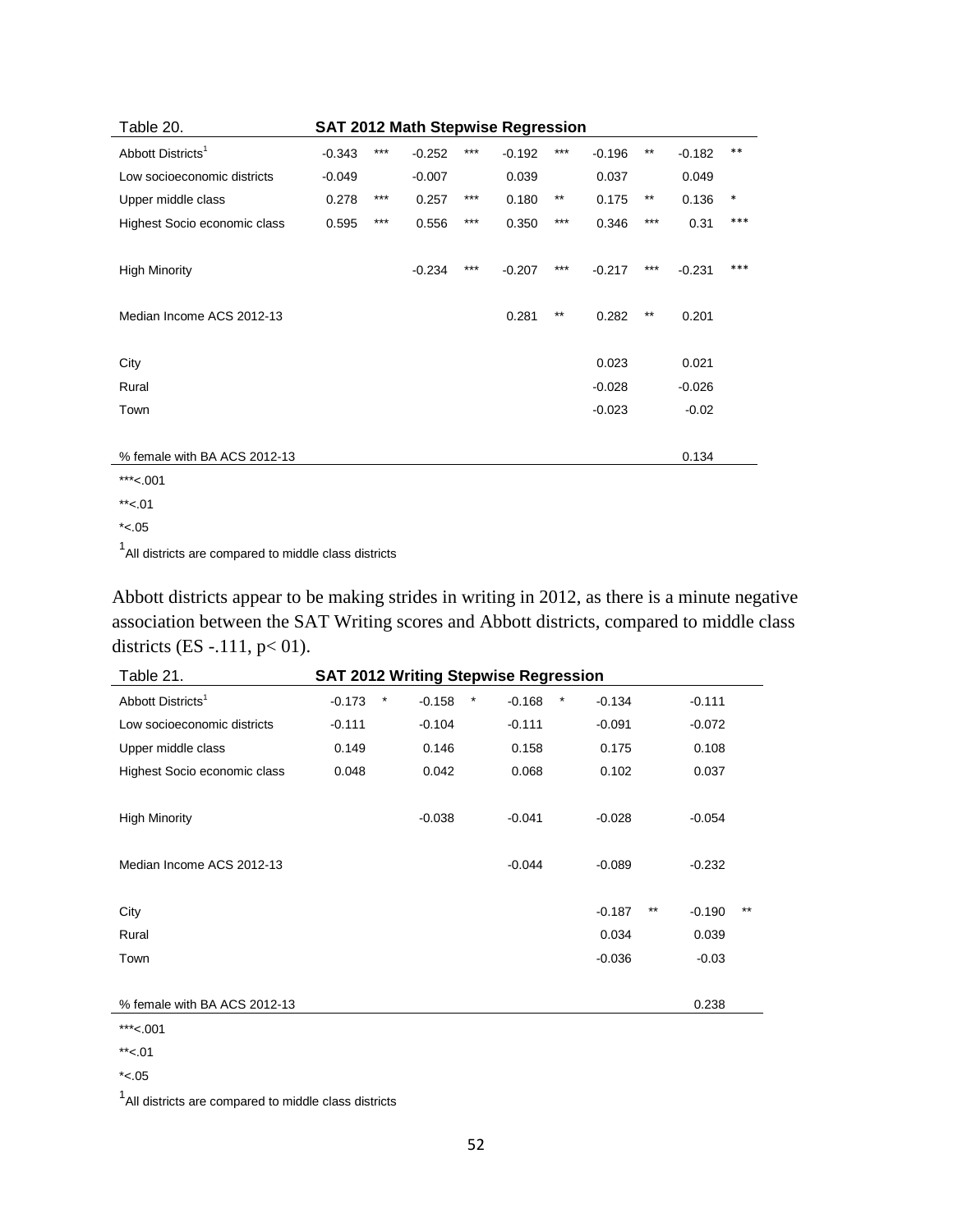#### **d. The relationship between graduation rates and Abbott districts**

The graduation rates of students in Abbott districts improved from 2012 to 2015 as compared to middle class districts. In 2012, there is a sizeable negative association between 2012 high school graduation rates and Abbott districts compared to middle class districts (ES -.319, p<.001). In contrast, there is a minimal positive relationship between graduation rates and the highest socioeconomic districts (ES .117,  $p<0.001$ ). There is also a minute positive relationship between graduation rates and upper middle class districts (ES .104, p<.001).

| Rale ZUTZ                     |       |                 |       |          |          |         |          |              |          |        |
|-------------------------------|-------|-----------------|-------|----------|----------|---------|----------|--------------|----------|--------|
| Abbott Districts <sup>1</sup> | 0.488 | $***$           | 0.377 | $***$    | $-0.342$ | $***$   | $-0.338$ | $***$        | $-0.319$ | $***$  |
| Low socioeconomic districts   | 0.149 | $^{\star\star}$ | 0.104 | $^\star$ | $-0.077$ |         | $-0.074$ |              | $-0.053$ |        |
| Upper middle class            | 0.255 | $***$           | 0.215 | $***$    | 0.168    | $\star$ | 0.168    | $\star\star$ | 0.104    |        |
| Highest Socio economic class  | 0.349 | $***$           | 0.288 | $***$    | 0.17     |         | 0.17     |              | 0.117    |        |
|                               |       |                 |       |          |          |         |          |              |          |        |
| <b>High Minority</b>          |       |                 | 0.316 | ***      | $-0.299$ | $***$   | $-0.294$ | $***$        | $-0.32$  | $***$  |
|                               |       |                 |       |          |          |         |          |              |          |        |
| Median Income ACS 2012-13     |       |                 |       |          | 0.164    |         | 0.168    |              | 0.027    |        |
|                               |       |                 |       |          |          |         |          |              |          |        |
| City                          |       |                 |       |          |          |         | $-0.024$ |              | $-0.027$ |        |
| Rural                         |       |                 |       |          |          |         | 0.012    |              | 0.015    |        |
| Town                          |       |                 |       |          |          |         | 0.017    |              | 0.023    |        |
|                               |       |                 |       |          |          |         |          |              |          |        |
| % female with BA ACS 2012-13  |       |                 |       |          |          |         |          |              | 0.225    | $\ast$ |
| ***p<.001                     |       |                 |       |          |          |         |          |              |          |        |

#### Table 22. **Adjusted Cohort Graduation Rate 2012**

\*\*p<.01

 $*p<.05$ 

<sup>1</sup>All districts are compared to middle class districts

By 2015, there is an improvement in Abbott districts in graduation rates. Although the coefficient is still negative as compared to middle class districts, the size of the coefficient increases, showing an improvement in high school graduation rates and Abbott districts (ES - .284, p<.001). There is also a positive relationship between districts with city locale codes and graduation rates (ES .155, p<.001).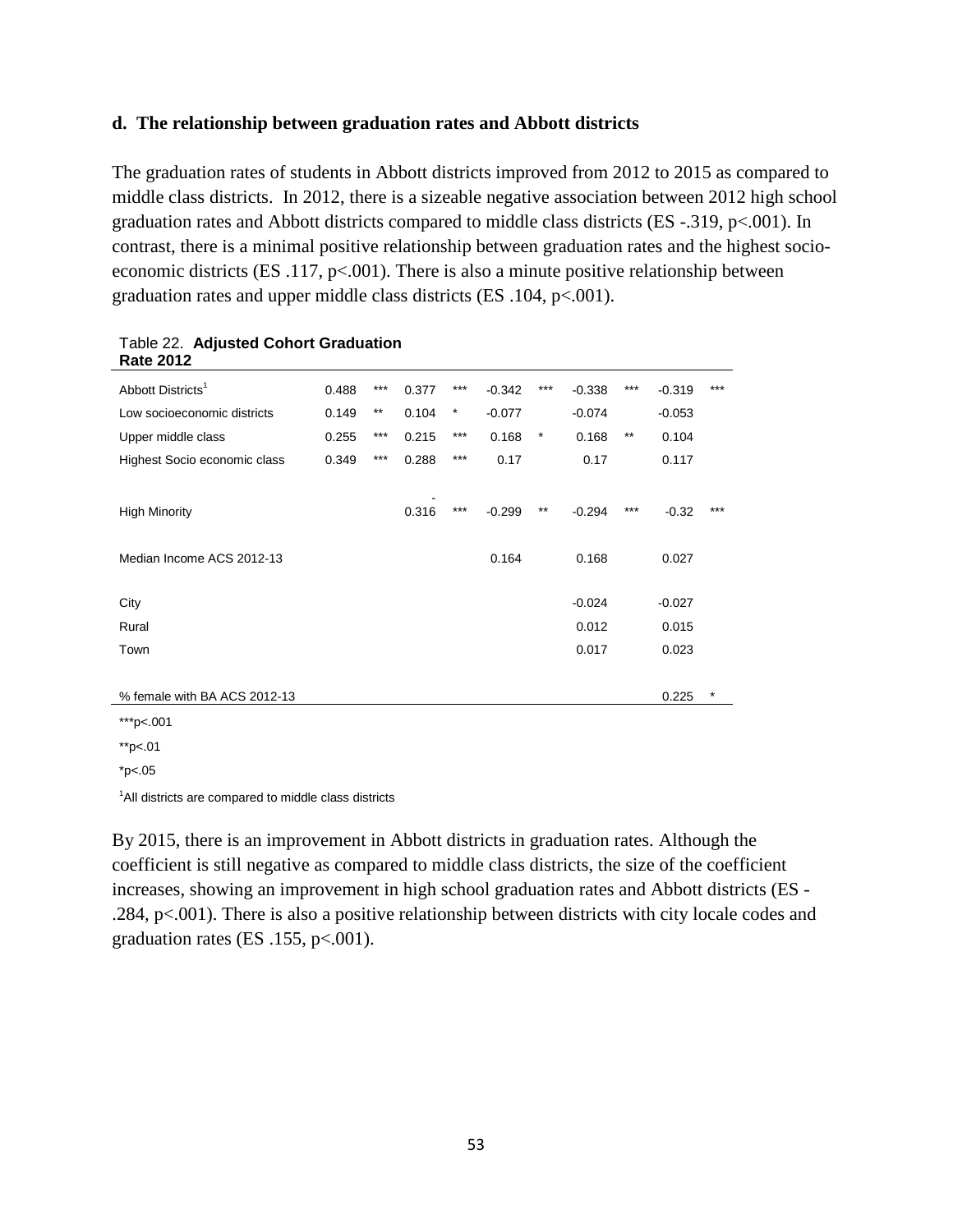| $1100 - 2010$                 |       |       |         |       |         |          |        |       |       |       |
|-------------------------------|-------|-------|---------|-------|---------|----------|--------|-------|-------|-------|
| Abbott Districts <sup>1</sup> | 0.522 | $***$ | 0.408   | $***$ | 0.342   | $***$    | $-0.3$ | $***$ | 0.284 | ***   |
| Low socioeconomic districts   | 0.172 | $***$ | 0.121   | $***$ | $-0.08$ | $***$    | 0.069  |       | 0.057 |       |
| Upper middle class            | 0.211 | $***$ | 0.187   | $***$ | 0.115   | $^\star$ | 0.123  | *     | 0.088 |       |
| Highest Socio economic class  | 0.378 | $***$ | 0.323   | $***$ | 0.12    |          | 0.144  |       | 0.114 |       |
|                               |       |       |         |       |         |          |        |       |       |       |
| <b>High Minority</b>          |       |       | $-0.29$ | $***$ | 0.259   | $***$    | 0.237  | $***$ | 0.253 | $***$ |
|                               |       |       |         |       |         |          |        |       |       |       |
| Median Income ACS 2013        |       |       |         |       | 0.284   | $***$    | 0.261  | $***$ | 0.161 |       |
|                               |       |       |         |       |         |          |        |       |       |       |
| City                          |       |       |         |       |         |          | 0.154  | $***$ | 0.155 | $***$ |
| Rural                         |       |       |         |       |         |          | 0.037  |       | 0.041 |       |
| Town                          |       |       |         |       |         |          | 0.04   |       | 0.048 |       |
|                               |       |       |         |       |         |          |        |       |       |       |
| % female with BA ACS 2013     |       |       |         |       |         |          |        |       | 0.515 |       |
| ***p<.001                     |       |       |         |       |         |          |        |       |       |       |
| **p<.01                       |       |       |         |       |         |          |        |       |       |       |

#### Table 23. **Adjusted Cohort Graduation Rate 2015**

<sup>1</sup>All districts are compared to middle class districts

 $*p<.05$ 

Although graduation rates in Abbott districts improved between 2012-14, Abbott students do not appear to be performing as well as in 1997. When an alternative measure of graduation—the average freshman graduation rate is utilized, ten years after the seminal Abbott decision there is a strong relationship between the AFGR 2007 and the Abbott districts (ES .209, p<.001), compared to middle class districts.

| Table 24<br><b>Average Freshman Graduation Rate 2007</b> |          |       |          |     |          |        |          |        |          |         |  |
|----------------------------------------------------------|----------|-------|----------|-----|----------|--------|----------|--------|----------|---------|--|
| Abbott Districts <sup>1</sup>                            | 0.184    | $***$ | 0.091    |     | 0.114    | $\ast$ | 0.111    | $\ast$ | 0.111    | $^\ast$ |  |
| Low socioeconomic districts                              | $-0.057$ |       | $-0.104$ |     | $-0.079$ |        | $-0.061$ |        | $-0.061$ |         |  |
| Upper middle class<br>Highest Socio economic             | 0.027    |       | 0.045    |     | 0.011    |        | $-0.001$ |        | $-0.001$ |         |  |
| class                                                    | $-0.029$ |       | 0.003    |     | $-0.106$ |        | $-0.142$ |        | $-0.143$ |         |  |
|                                                          |          |       |          |     |          |        |          |        |          |         |  |
| <b>High Minority</b>                                     |          |       | 0.222    | *** | 0.244    | ***    | 0.19     | $***$  | 0.19     | $***$   |  |
| Median Income ACS 2013                                   |          |       |          |     | 0.152    | $\ast$ | 0.158    |        | 0.157    |         |  |
| City                                                     |          |       |          |     |          |        | $-0.005$ |        | $-0.005$ |         |  |
| Rural                                                    |          |       |          |     |          |        | $-0.223$ | $***$  | $-0.223$ | $***$   |  |
| Town                                                     |          |       |          |     |          |        | $-0.081$ |        | $-0.081$ |         |  |
| % female with BA ACS                                     |          |       |          |     |          |        |          |        |          |         |  |
| 2013                                                     |          |       |          |     |          |        |          |        | 0.003    |         |  |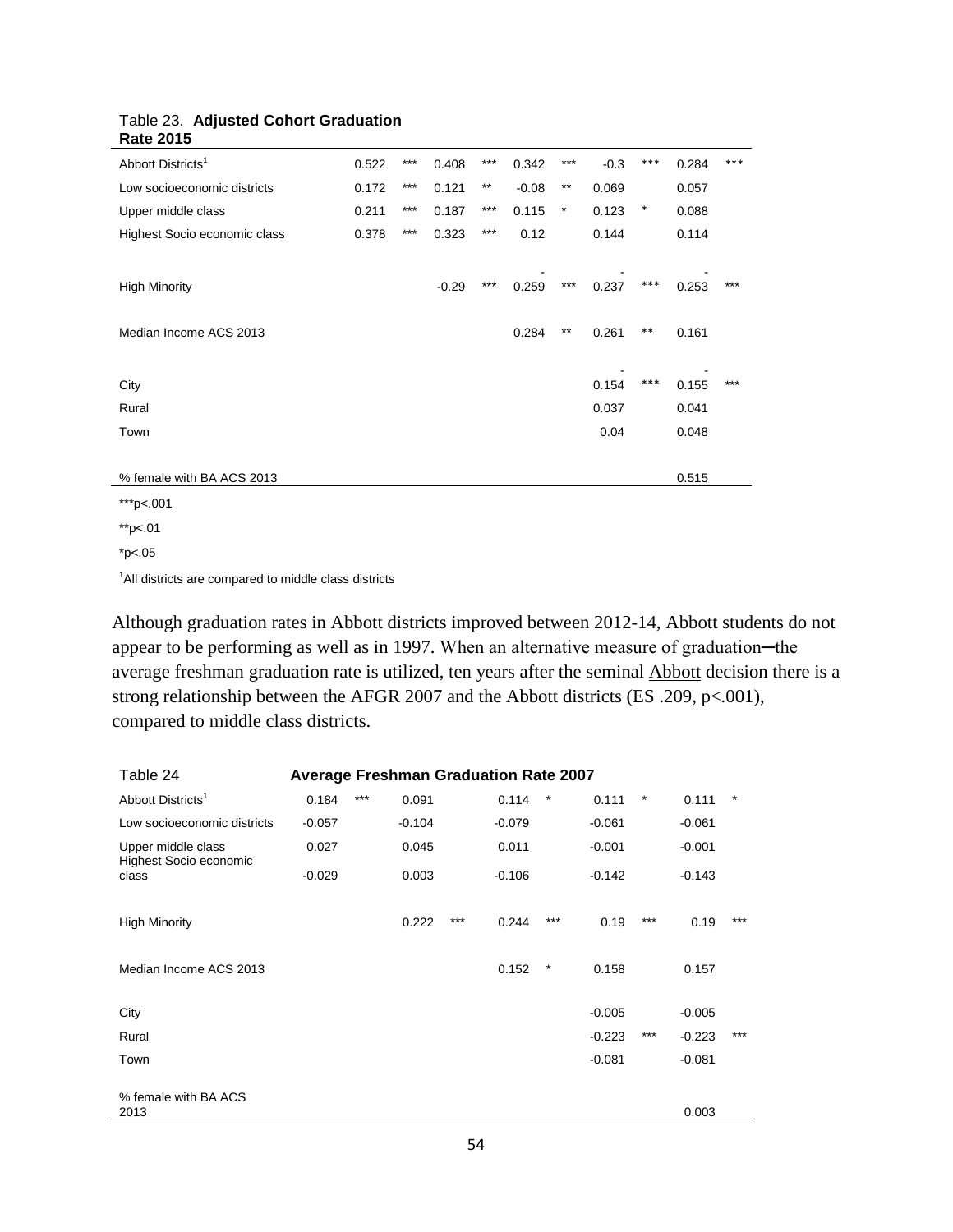\*\*\*p<.001 \*\*p<.01  $*p<.05$ <sup>1</sup>All districts are compared to middle class districts.

## **C. Are Abbott policy initiatives such as the Intensive Early Literacy Program and mandatory pre-school effective?**

## **a. The relationship between policy initiatives such as the Intensive Early Literacy (IEL) and academic achievement**

As previously mentioned in the literature review, in Abbott X, the New Jersey Supreme Court directed twelve districts to work with NJDOE to improve instruction in 42 low-performing schools. These twelve districts expended varying degrees of effort in implementation of the IEL program. According to Gordon MacInnes, "Four districts-Orange, Pleasantville, Elizabeth and Jersey City are high implementers of IEL… Five districts─Asbury Park, Bridgeton, East Orange, Irvington, and Newark— are judged to be medium implementers...Three districts—Camden, Paterson, and Trenton—are characterized as "low" implementers. (MacInnes 2009, p. 84-85). I can analyze the effectiveness of the policy initiative focusing in particular on the academic achievement of the nine districts that emphasize IEL.

The districts mandated by the New Jersey Supreme Court in Abbott X to work with NJDOE to improve instruction fared well in comparison to Abbott districts and low socioeconomic districts that do not receive Abbott funding. In FY 2014, there is a minute negative association between the 12 districts ordered to work with DOE and the mean scale scores on  $4<sup>th</sup>$  grade language arts, as compared to middle class districts (ES -.087, p<.05). In contrast, the coefficient for Abbott districts is higher (ES -.217,  $p<0.001$ ) as well as low socioeconomic districts (-.155,  $p<0.001$ ).

In FY 2014, there is also a small negative association between the 12 districts ordered to work with DOE and the mean scale scores on  $4<sup>th</sup>$  grade math, as compared to middle class districts  $(ES - 109, p < 01)$ .

Finally, in FY 2014 there is tiny negative association between the 12 districts ordered to work with DOE and the mean scale scores on  $4<sup>th</sup>$  grade science, as compared to middle class districts  $(ES -116, p\lt 0.01)$ . In contrast, the coefficient for Abbott districts is much higher  $(ES -288,$ p<.001) as well as low socioeconomic districts (ES -.222, p<.001).

More importantly, the districts who have been grouped in the "medium implementers" range of IEL have performed on virtually the same level as middle class districts on the  $4<sup>th</sup>$  grade math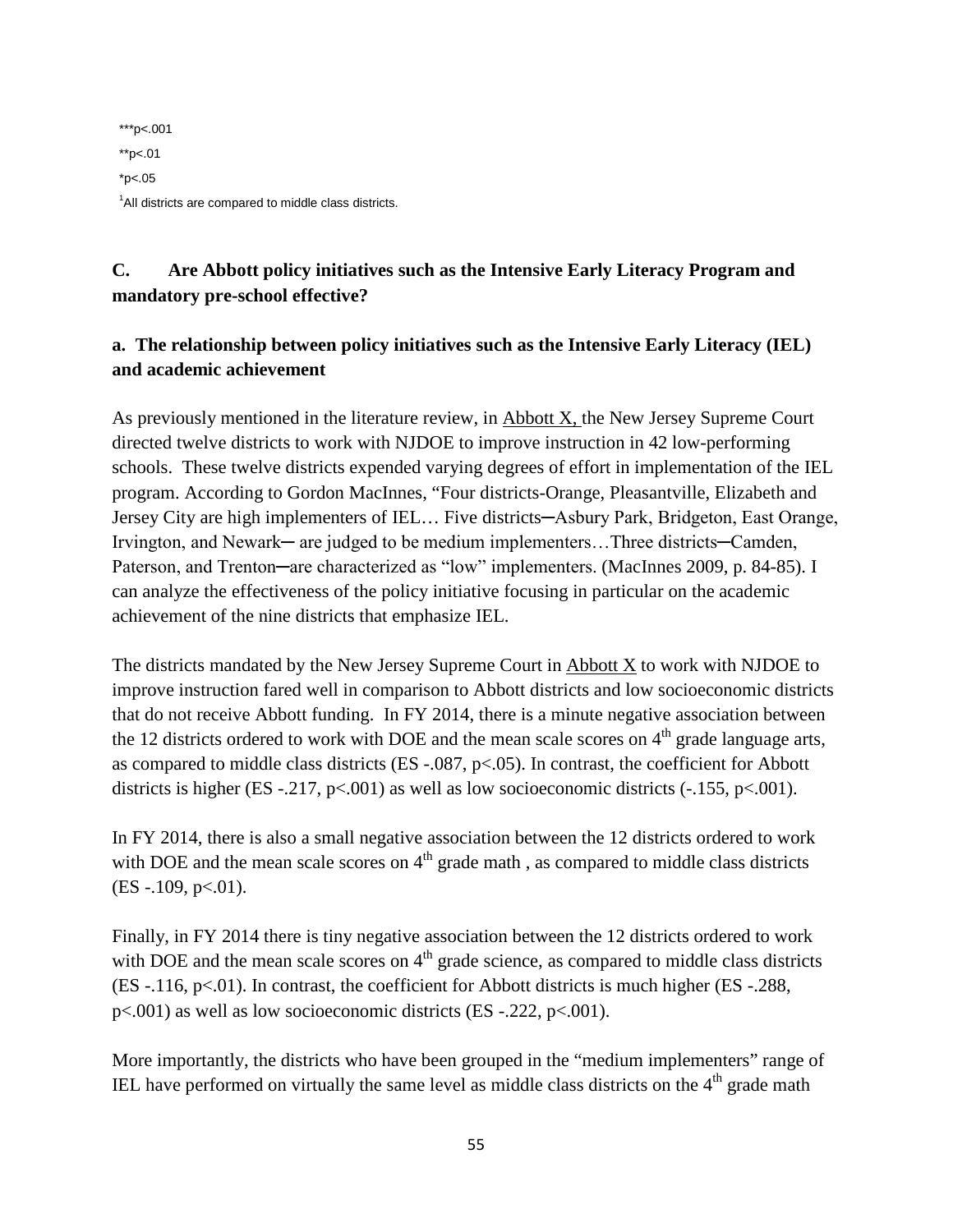and science ASK tests. There is a razor-thin negative relationship between districts that are "medium implementers" of IEL and 2014 mean scale Math scores, as compared to middle class districts (ES -.076, p<.05). There is also an inappreciable negative relationship between districts that are "medium implementers" of IEL and 2014 mean scale Science scores, as compared to middle class districts (ES -.069, p<.05).

In a comparison of the "high implementers" and medium implementers" against the "low implementers" of IEL, as expected there is a more negative association between the "medium implementers" and  $4<sup>th</sup>$  grade standardized test scores. For example, there is a slight negative association between "high implementers" of IEL and  $4<sup>th</sup>$  grade 2014 ASK ELA scores (ES -.140, p<.01). In contrast there is a more pronounced negative association between medium implementers and  $4<sup>th</sup>$  grade ELA scores (ES -.201, p<.001).

Similarly there is a modest negative association between "high implementers" of IEL and 4<sup>th</sup> grade 2014 ASK Math scores (ES -.115,  $p<.01$ ), as opposed to the negative association between medium implementers and  $4<sup>th</sup>$  grade Math scores (ES -.208, p<.001). Finally, there is a small negative association between "high implementers" and  $4<sup>th</sup>$  grade 2014 ASK Math scores (ES -.159, p<.01), in contrast to the sizeable negative association between medium implementers and  $4<sup>th</sup>$  grade Science scores (ES -.238, p<.001).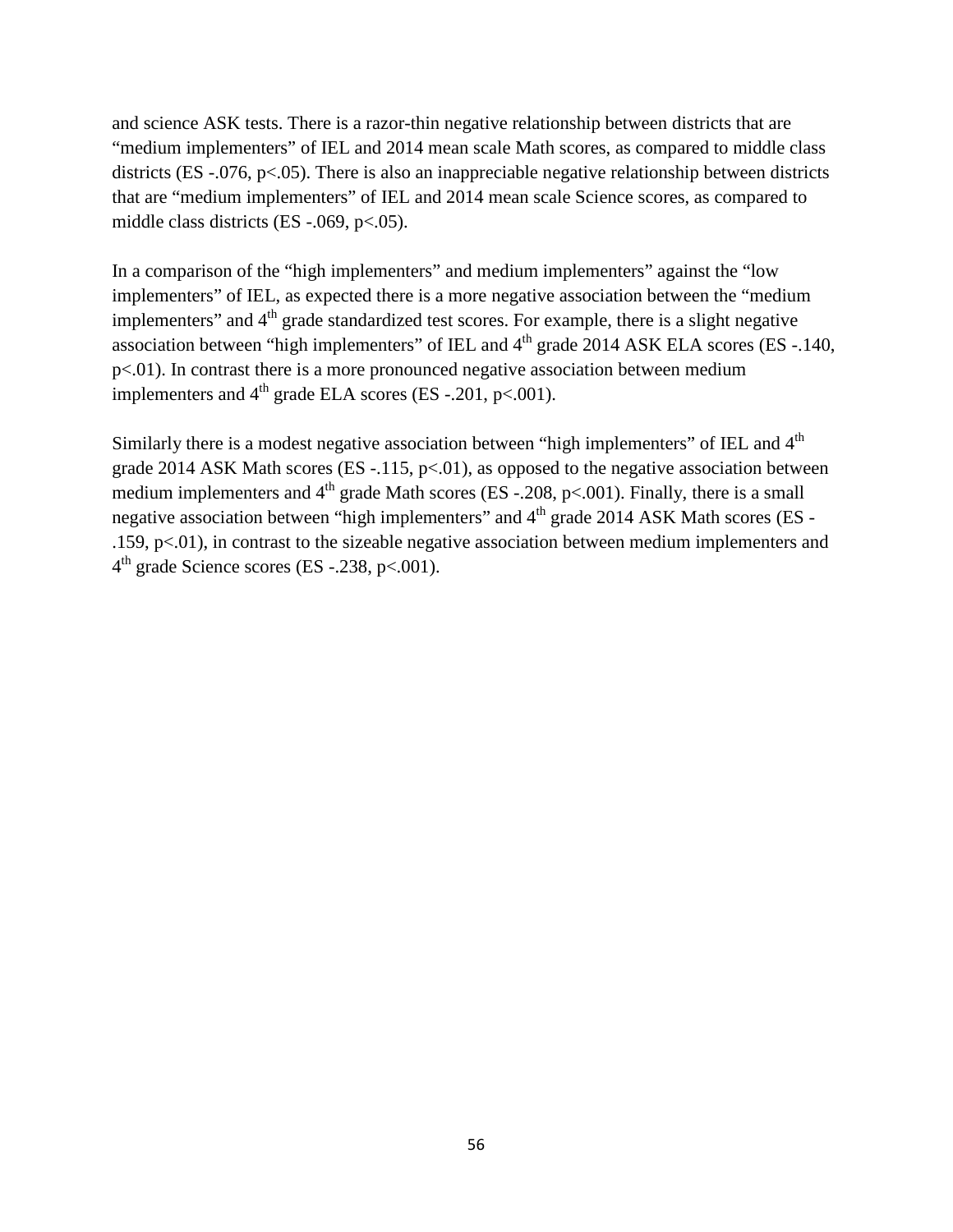### **VI. Discussion and Implications**

There are some very mixed responses to the research questions posed in the beginning of this paper.

The question of whether increased resources from the equity and adequacy court decisions reached the students in the classroom is confounding in that although expenditures per pupil in on average exceeded \$20,000 in the Abbott districts between FY 12 and FY 14, expenditures per pupil for instruction on average hover around \$11,500 per pupil. Further research is necessary to determine if a greater percentage of the Abbott funding should be directly allocated to the instruction and instruction-related functions.

The question of whether equity and adequacy court decisions such as Abbott v. Burke and ensuing State reform policies improved the education of economically disadvantaged students provokes a positive response. In New Jersey, increased funding pursuant to equity and adequacy court decisions has improved academic performance of economically disadvantaged student in the Abbott districts, particularly at the  $4<sup>th</sup>$  and  $8<sup>th</sup>$  grade level. However, this academic achievement in the Abbott districts attenuated through high school.

Finally, the question of whether the academic performance of Abbott students improved as compared to student achievement from analogous low socioeconomic and middle class districts that are not covered by Abbott v. Burke sparks a mixed response. There has been a steady gradual improvement in academic achievement in Abbott districts since Abbott v. Burke was adjudicated by the New Jersey Supreme Court in 1997. However, the analogous low socioeconomic districts that do not have benefits of increased funding and resources appear to be more efficient as they have been consistently out-performing the Abbott districts.

## **VII. Scholarly Significance of Study**

 $\overline{\phantom{a}}$ 

Court decisions such as Abbott v. Burke in New Jersey<sup>42</sup> mandated the shift of billions of dollars from upper and middle class districts into economically disadvantaged districts. What results are being obtained for redistribution of billions of dollars into poverty stricken districts?<sup>43</sup>

<sup>&</sup>lt;sup>42</sup> See also <u>McDuffy v. Secretary of the Executive Office of Education</u> and Hancock v. Commissioner of Education in Massachusetts.

<sup>&</sup>lt;sup>43</sup> The efficient use of resources will provide a meaningful educational opportunity for economically disadvantaged students, which is the cornerstone for their participation in a democracy; competing for jobs, and contributing to society. Brown v. Board Education, 349 US 294 (1954); Parents Involved in Community Schools v. Seattle School District No 1, 552 U.S. \_\_(2007).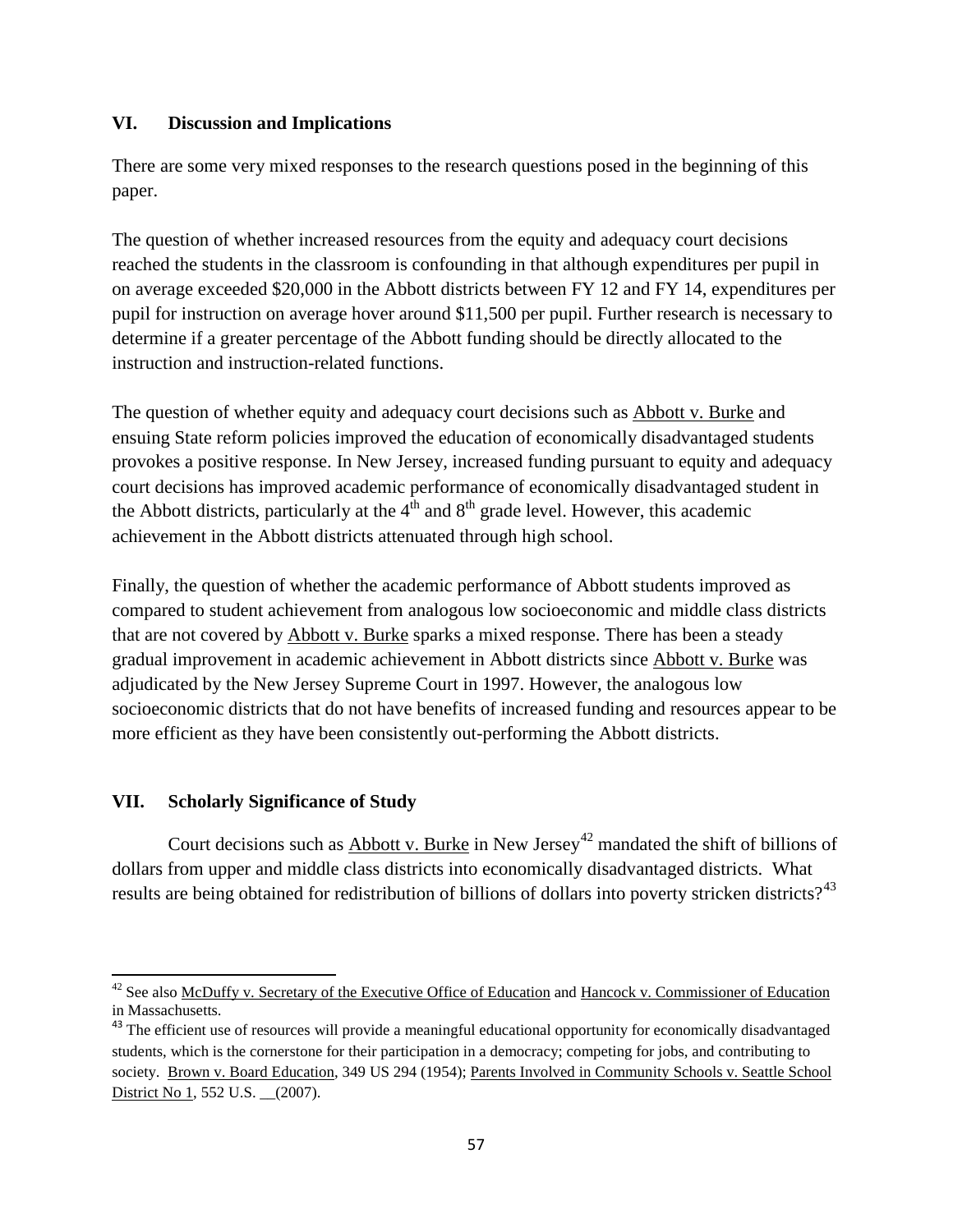In the landmark case of Abbott v. Burke, the New Jersey Supreme Court held that students in 28 "special needs" districts must receive the same funding per pupil as students in the two highest socio-economic district factor groups in the State. 149 N.J. 145 (1997).

The question of whether increased funding pursuant to equity and adequacy court decisions has improved academic performance sparks a lively and spirited debate. On one hand commentators such as Hanushek, Lindseth, Evers, and Clapton assert that even the most adamant supporters of the Abbott "would be hard-pressed to claim that it has been very successful in improving academic achievement." (Hanushek and Lindseth, 2009, p. 165) In stark contrast scholars such as Goertz, Rebell, MacInnes, Resch, Sciarra, and Baker, cite evidence that the fourth grade reading and math scores for students on state standardized tests in Abbott districts consistently improved over the past four years.

This is the first study in the United States to chart the academic progress of economically disadvantaged students on a longitudinal basis following an equity decision rendered by a state Supreme Court. This study responds to one commentators statement that "There is no highquality, rigorous longitudinal evaluation of the impact of New Jersey's K-12 level school reform efforts in the Abbott districts."<sup>i</sup> (Mead, 2009, p. 22).

This study contributes to the equity research field in that it is the first rigorous longitudinal evaluation of the impact of New Jersey's K-12 level school reform efforts subsequent to the 1997 Abbott v. Burke decision.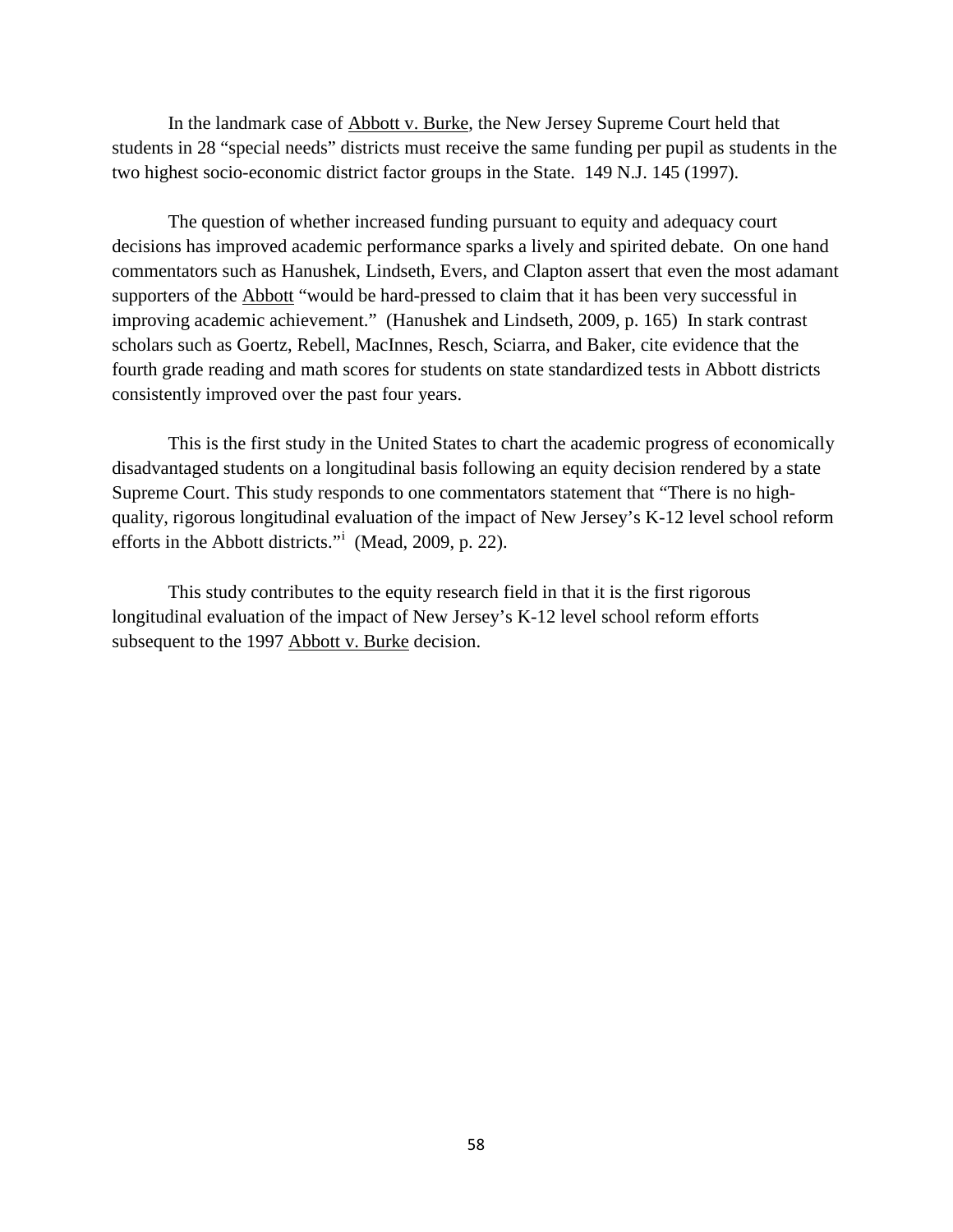## **References**

Archiabald, Sarah (2005) *Getting the Full Picture: A Three –Level Model of School and Teacher Effects on Student Achievement*

Card and Payne, *School Finance Reform, the Distribution of School Spending and the Distribution of Student Test Scores*

Costrell, Robert, *The Winning Defense in Massachusetts* (2007) in *School Money Trials: The Legal Pursuits of Educational Adequacy*, ed. Martin West and Paul Peterson, Washington, DC Brookings Institution Press

Duncombe William, Yinger, John (2004) *How Much more does a disadvantaged student cost?* Economics of Education Review

Dunn, Joshua and Martin R. West (2009) *From Schoolhouse to Courthouse, The Judiciary's Role in American Education,* Brookings Institution Press

Evers, Willam, and Paul Clapton (2006) *High Spending, Low Performing School Districts* 

Goertz, Margaret and Michael Weiss (2009) *Assessing Success in School Finance Litigation: The Case of New Jersey*, 1 Education, Equity and Law

Gruub, W. Norton (2009) *The Money Myth, School Resources, Outcomes, and Equity*

Hanushek, Eric and Alfred Lindseth (2009) *Schoolhouses, Courthouses, and Statehouses*, Princeton University Press

Heise, Michael (2005) *Educational Adequacy as Legal Theory: Implications form Equal Educational Opportunity Doctrine*

Hirsch, Lesley, *The Abbott Districts in 2005-06 Progress and Challenges* (2006) Education Law Center

Kaplen, N., Miller, L., and Jablonski, D. (2006). Brief in support of the state's application for approval of the governor's FY 2007 proposed budget for school aid to Abbott districts*.* 

Kugelmass, Heather and Douglas D. Ready (2010) *Racial/Ethnic Diparities in Collegiate Gocnitive Gains: A Multilevel Analysis of Institutional Influences on Learning and it Equitable Distribution*

Lamy, Cynthia (2005) *The Effects of New Jersey's Abbott Preschool Program in Young Children's School Remedies, National Institute for Early Education Research,* Rutgers Universtiy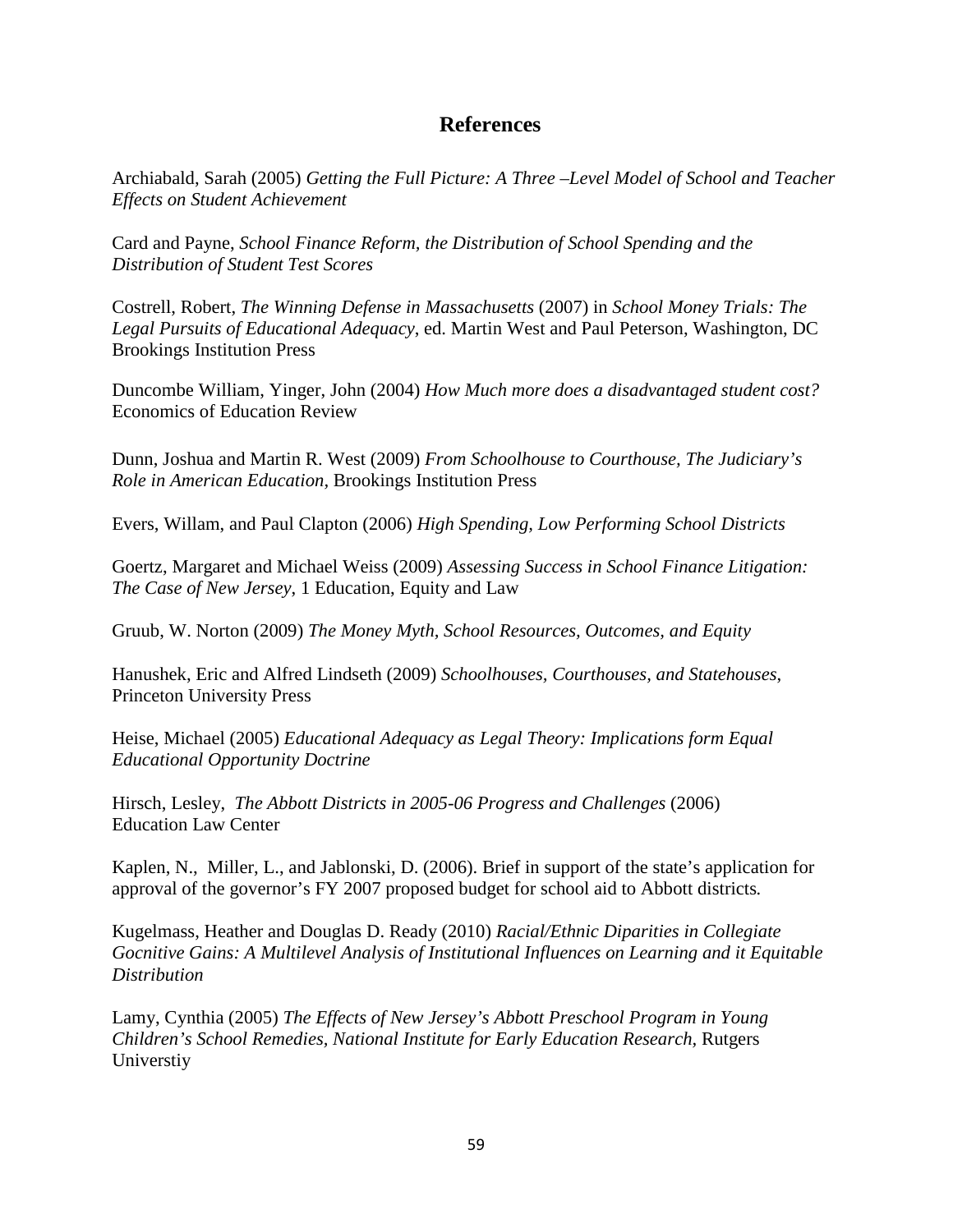Lee, Valerie E., and David T. Burkham (2002) *Inequality at the Starting Gate*, Washington, DC: Economic Policy Institute.

MacInnes, Gordon (2009) *In Plain Sight, Simple , Difficult Lessons from New Jersey's Expensive Effort to Close the Achievement Gap,* Century Foundation

Mead, Sara, (2009) Education Reform Starts Early: Lessons from New Jersey's PreK-3rd Reform Efforts, New American Foundation, Washington, DC, retrieved November 4, 2012 at [www.Newamerica.net.](http://www.newamerica.net/)

New Jersey State Department of Education (March 2003). Proposed Regulations for "Improving Standards driven Instruction and Literacy in Abbott Districts, "Commissioner of Education, NJAC 6A:10.

Park, Jennifer (2003) Court Mandated Change: An Evaluation of the Efficacy of State Adequacy and Equity Indicators

Ready, D.D. & Lee, V.E. (2007). Optimal context size in elementary schools: Disentangling the effects of class size and school size. In T. Loveless & F.M. Hess (Eds.), Brookings Papers on Education Policy, 2006/2007 (99-135). Washington, D.C.: Brookings Institution.

Ready, D.D., LoGerfo, L.F., Lee, V.E., & Burkam, D.T. (2005). Explaining girls' advantage in kindergarten literacy learning: Do classroom behaviors make a difference? Elementary School Journal, 106(1), 21-38.

Weston, Susan Perkins and Robert F. Sexton (2007) Substantial and Yet Not Sufficient: Kentucky's Effort to Build Proficiency for Each and Every Child, Symposium, Teachers College, Columbia University, November 12-13, 2007.

Rebell, Michael (2009) *Courts and Kids*

Rebell, Michael and Jessica Wolf (2006) *Litigation and Education Reform: The History and the Promise of the Education Adequacy Movement*

Rebell, Michael and Bruce Baker (2009) *Assessing Success in School Finance Litigations*, Education Week, July 8, 2009.

Reed, Douglas (2001) *On Equal Terms*

Resch, Alexandra (2009) *New Evidence on School Funding and Student Achievement*

Rosenberg, Gerald (1991, 2008) *The Hollow Hope Can Courts Bring About Social Change*

Schmidt, William and Curtis C. McKnight (2012) *Inequality for All, The Challenge of Unequal Opportunity in American Schools,* Teachers College Press, New York, NY.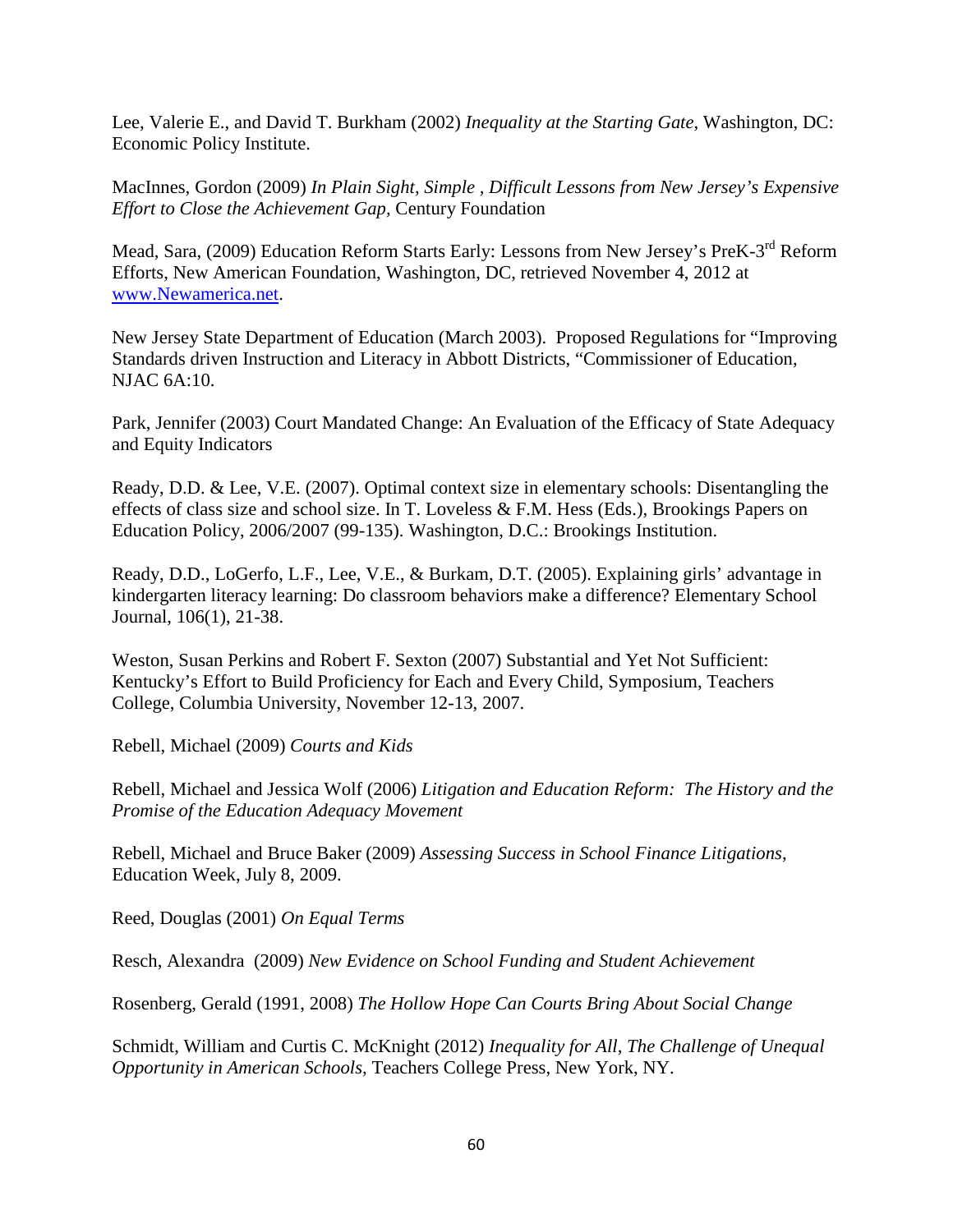The Equity and Excellence Commission, *For Each and Every Child-A Strategy for Education Equity and Excellence*, Washington, D.C. (2013).

Wooldridge, Jeffrey (2009) *Introductory Econometrics*

Yinger, John (2004) *Helping Children Left Behind*.